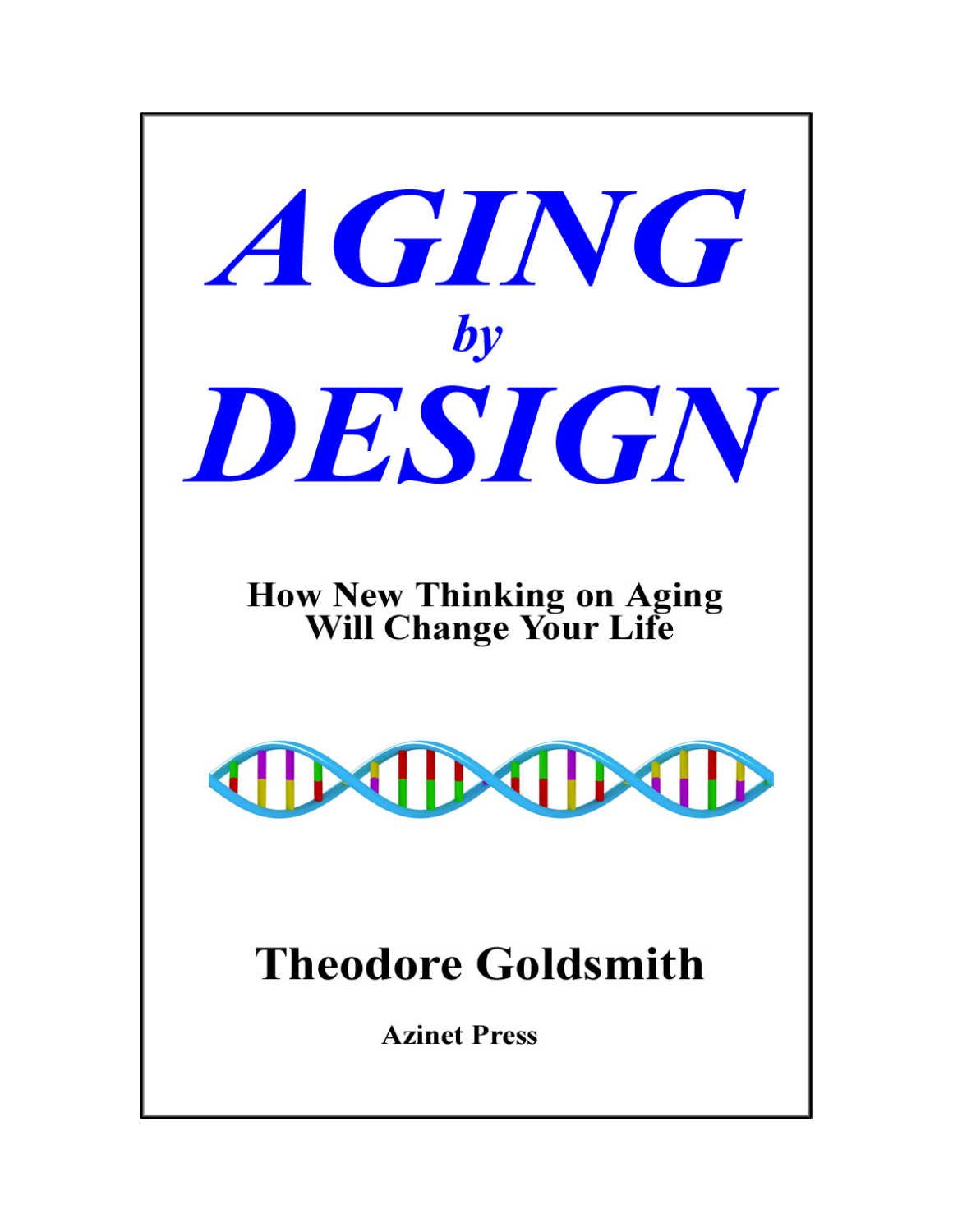# **Aging by Design**

### **How New Thinking on Aging Will Change Your Life**

### **Theodore C. Goldsmith**

Copyright © 2011 Azinet Press

ISBN: 978-0-9788709-3-5

ISBN-10: 0-9788709-3-X

Amazon Kindle Edition ASIN: B005KCO8SS

Azinet Press Box 239 Crownsville, MD 21032 1-410-923-4745

Keywords: senescence, anti-aging medicine, ageing, evolution, gerontology

This book contains some material previously published in *An Introduction to Biological Aging Theory* 

Pictures and illustrations courtesy of *Wikipedia* unless otherwise noted.

22,500 words, 49 pages (8.5 x 11 inch format), 7 illus.

August 22, 2011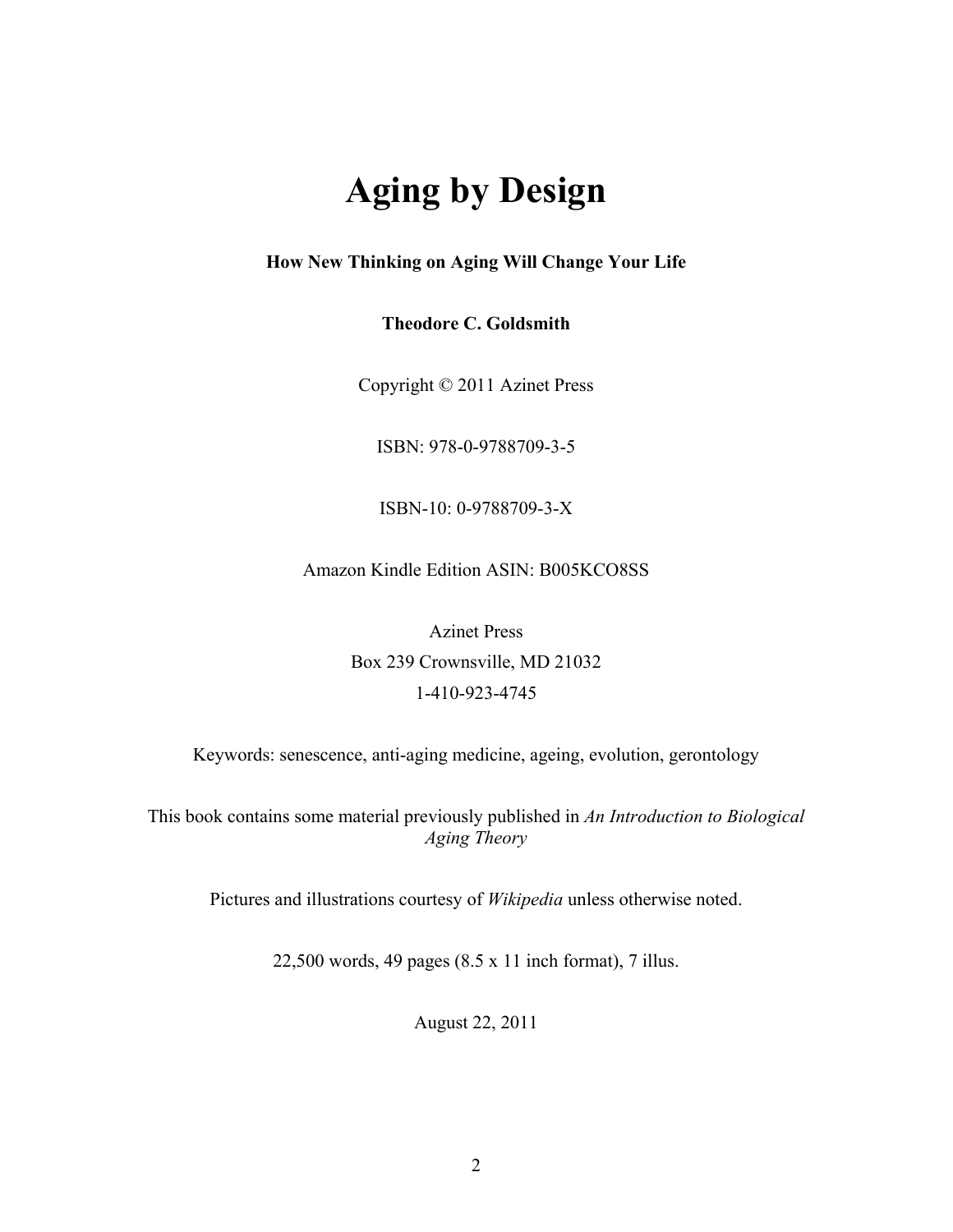### **Contents**

| Introduction                           |    |
|----------------------------------------|----|
|                                        |    |
|                                        |    |
| The Evolution of Aging                 |    |
|                                        |    |
|                                        |    |
|                                        |    |
|                                        |    |
|                                        |    |
| <b>Evidence Exclusion Principles</b> . | 22 |
|                                        |    |
| Biological Aging Mechanisms            |    |
|                                        |    |
|                                        |    |
|                                        |    |
|                                        |    |
|                                        |    |
|                                        | 41 |
| References.                            | 42 |
|                                        |    |
|                                        | 47 |
|                                        |    |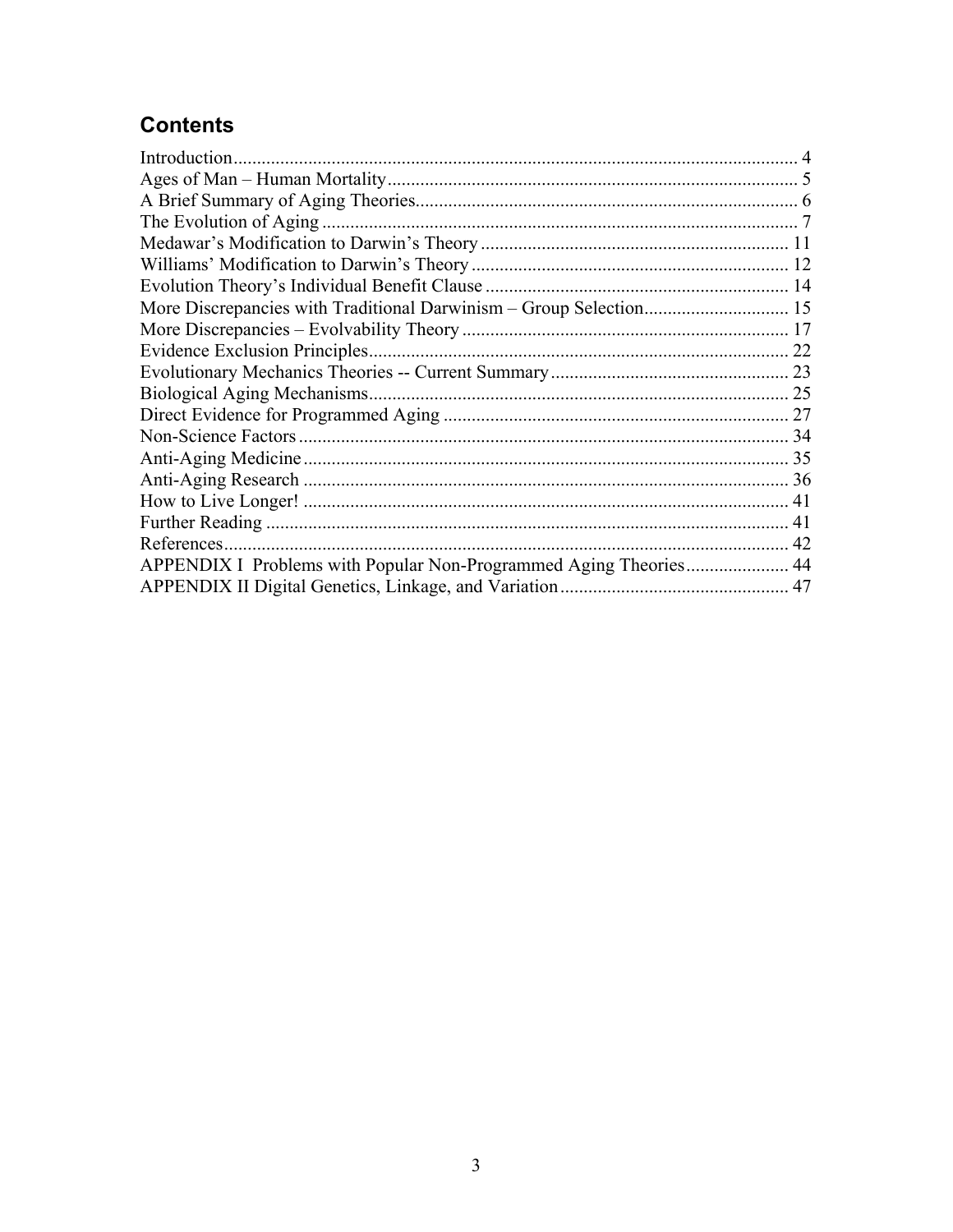## **Aging by Design Theodore Goldsmith**

### <span id="page-3-0"></span>**Introduction**

The nature of biological aging is one of the most enduring scientific mysteries and has remained unresolved for more then 150 years. The persistence of this issue is itself somewhat amazing. We have landed on the moon and performed other fantastic technical and medical feats. Aging affects the vast majority of people in the developed world. How could it be that such an important question remains unresolved despite such a long duration? Why is funding for aging research relatively miniscule? Why are there still scientific disagreements as to the biological mechanisms responsible for aging and even disagreement as to why aging exists in the first place?

Theories of biological aging fall into two categories. In the programmed aging theories, organisms purposely self-limit their lifespans and possess what amount to suicide mechanisms to accomplish this function. "Programmed" refers to the idea that there exists some sort of internal biological clock and a time-dependent plan or program that directs an internal limitation to lifespan. According to these theories, lifespan is genetically programmed in much the same manner as other internally driven and programmed biological events such as growth, reproductive maturity, mating seasons, birth, and circadian rhythms.

In the second category, non-programmed theories consider that aging is the result of the body's inability to better combat deteriorative processes that affect all organized systems such as wear-and-tear, oxidation, other molecular damage, or accumulation of toxic byproducts. According to these theories, humans age in a similar manner and for essentially the same reasons as automobiles and exterior paint.

We could say that programmed aging (also known as adaptive aging or active aging) is something our bodies do to themselves while in the non-programmed (non-adaptive, or passive) theories aging is something that happens *to* our bodies, like an infectious disease or injury.

Although programmed theories were formally proposed as long ago as 1882 nonprogrammed theories are currently more popular among gerontologists and other medical researchers. However, evidence is steadily accumulating that favors programmed aging and an increasing number of theorists and experimentalists now believe in programmed aging. Which theory is correct has a potentially enormous impact on the future of medicine. The answer to the aging question could easily affect most Americans now alive!

This book explains why programmed aging is the correct theory, why this has major implications for medicine, and why science has been so slow in coming to this conclusion. Along the way, I will introduce you to many people that have had a critical impact on aging theory science and describe the history and current controversies surrounding aging and underlying evolution theories.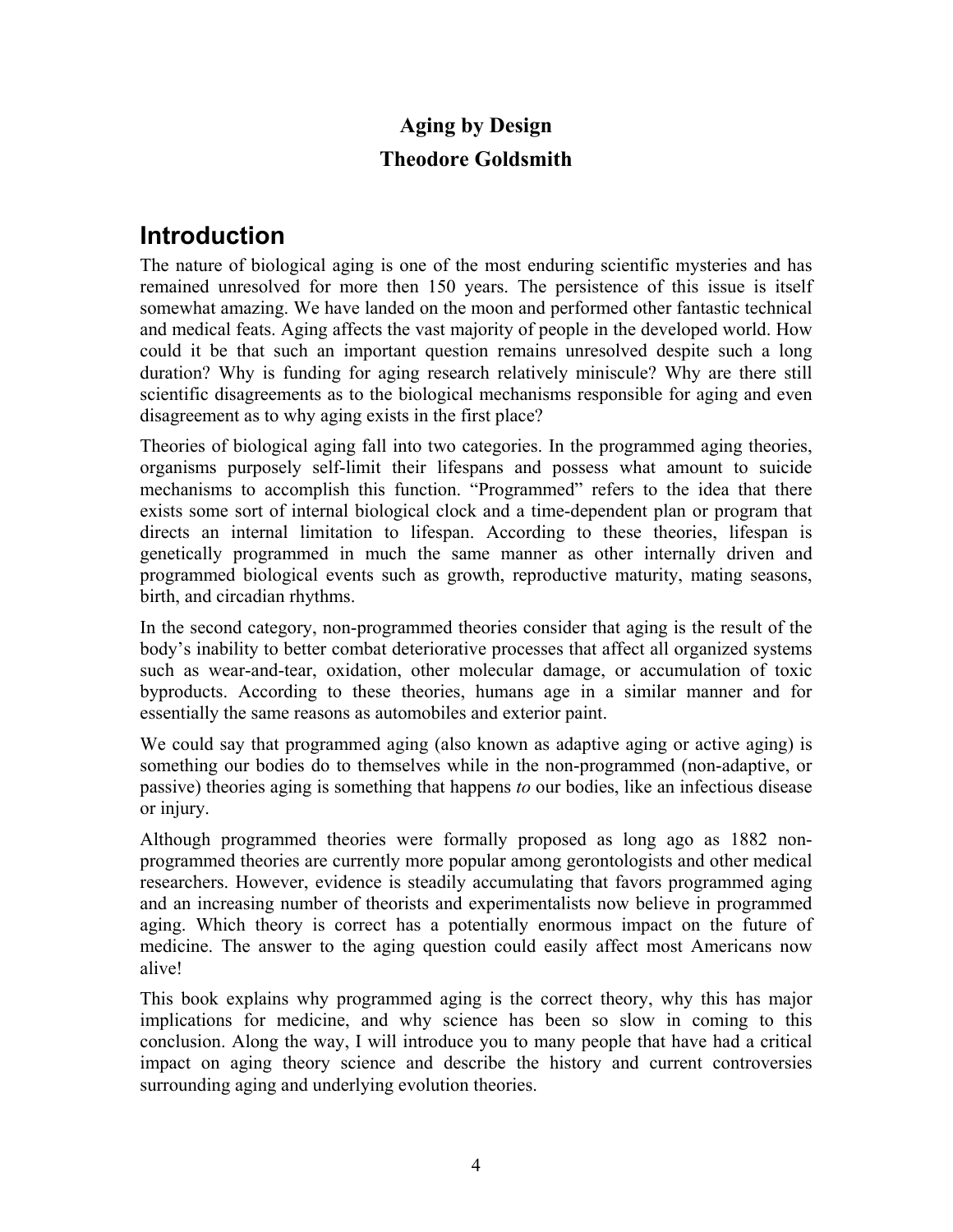### <span id="page-4-0"></span>**Ages of Man – Human Mortality**

The figure below [1] describes mortality as a function of age for people who died in the United States from all causes in 1999, that is, the fraction of people that age who died in 1999.

#### 1999 USA Mortality by Age



In numerical terms, 0.015 percent of nine-year-olds died, along with 0.09 percent of 22 year-olds, 0.2 percent of 40 year-olds, and 38 percent of 100 year-olds. We can see a number of distinct mortality regimes. First, the age regime between zero and 5 years of age is the infant mortality period. This is followed by the childhood regime between ages of 6 and 14 during which mortality is extremely low. Then we have the adult period between age 15 and age 29 during which death rates are higher but not age-dependent. Adults engage in more dangerous activities than children and are subject to more stress. Starting at approximately age 30, death rates increase exponentially with age, doubling approximately every 10 years. In other words, aging becomes a significant cause of death starting at age 30 (relative to all the other causes of death). Finally, in extreme old age (100+) death rates level off. The message here is that aging is not just a problem for old people. About half of deaths among 40 year olds and 75 percent of deaths among 50 year olds can be attributed to aging.

We can define *age-related diseases* as those whose incidence or severity dramatically increases with age including heart disease, cancer, stroke, arthritis, and many others. Although all of these diseases have multiple causes, aging is the largest single cause of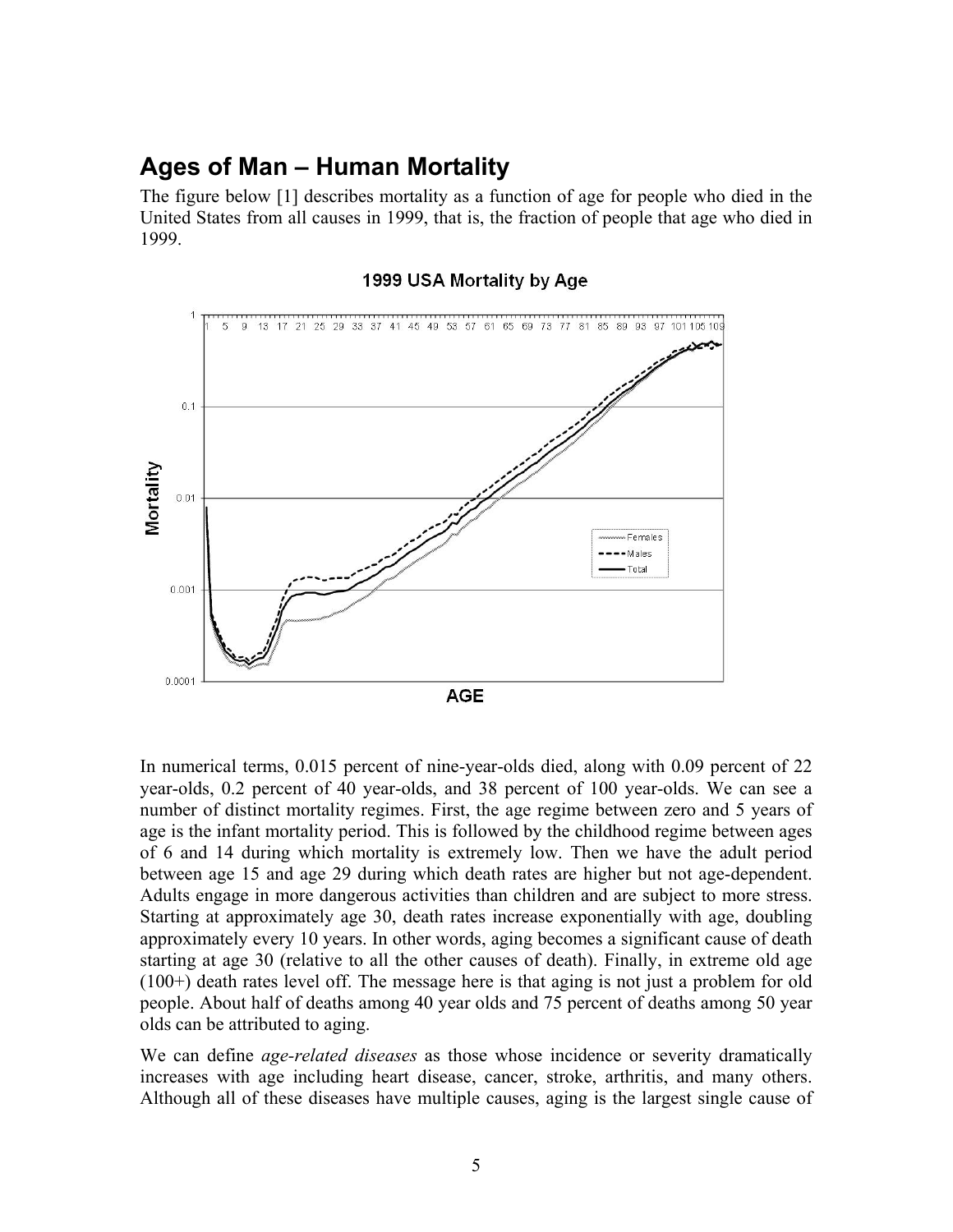<span id="page-5-0"></span>most of them. We have been extremely successful in finding ways to treat or prevent most of the non-age-related diseases that were the main causes of death in earlier times. It is the age-related diseases that are currently most resistant to prevention and treatment. *We cannot hope to understand or most effectively treat and prevent age-related diseases without understanding aging!*

## **A Brief Summary of Aging Theories**

Aging is an extremely difficult subject for experimental investigation because of its diffuse and long-term nature. Aging affects many different tissues and systems so researchers cannot study a single tissue as they would in the case of the many diseases that affect only a single tissue. Because of the long-term nature of aging, experiments tend to be extremely expensive and time-consuming. A preliminary experiment to determine if a particular pharmaceutical agent is promising for decreasing pain or killing some pathogen could be performed in a matter of days. Many different agents can be tried in a relatively short time. An experiment to determine if some agent increases lifespan in primates could take decades to perform. This is one reason why progress in understanding aging has been so slow.

Aging theories have historically been very dependent on the point of view of the theorist. For those of us who are exclusively or primarily interested in *human* aging (most of us including most medical people) *wear and tear theories of aging* are attractive. These are theories to the effect that aging in humans is simply the result of the sort of generic and inevitable deteriorative processes that cause aging in automobiles, sewing machines, or other inorganic systems. Indeed, we use the same word, *aging*, (or if you are reading this in England, *ageing*) to describe gradual deterioration in humans and exterior paint although biologists use the word *senescence* to mean biological aging. In biological terms, wear and tear would include, in addition to mechanical damage (wear), other forms of molecular damage. For example, Leonard Hayflick in 1961 implicated telomere shortening as an aging process. Telomeres are the end-caps on chromosome molecules and progressive shortening of telomeres is known to inhibit cell division. Telomeres can be repaired by the enzyme telomerase. Vitamin stores have shelves full of antioxidants sold in the hope of slowing oxidation, also implicated as an aging process in common with inorganic systems. *Stochastic* theories of aging propose that accumulating random changes cause gradual degradation. Other theories propose that accumulation of toxic byproducts causes aging.

Many believers in wear-and-tear theories believe (following logic to be described) that aging is the result of fundamental limitations that cannot be altered by any possible future medical discovery. They consequently tend to logically believe that the study of aging is "academic" in the sense that it has little practical value. Money would be better spent in finding ways to improve prevention and treatment of age-related diseases (about half of the U.S. Government medical research budget) rather than "chasing after the fountain of youth." Medical research tends to be a "zero-sum-game." Any addition to funding of one subject implies cuts to the budget allocated to some other subject.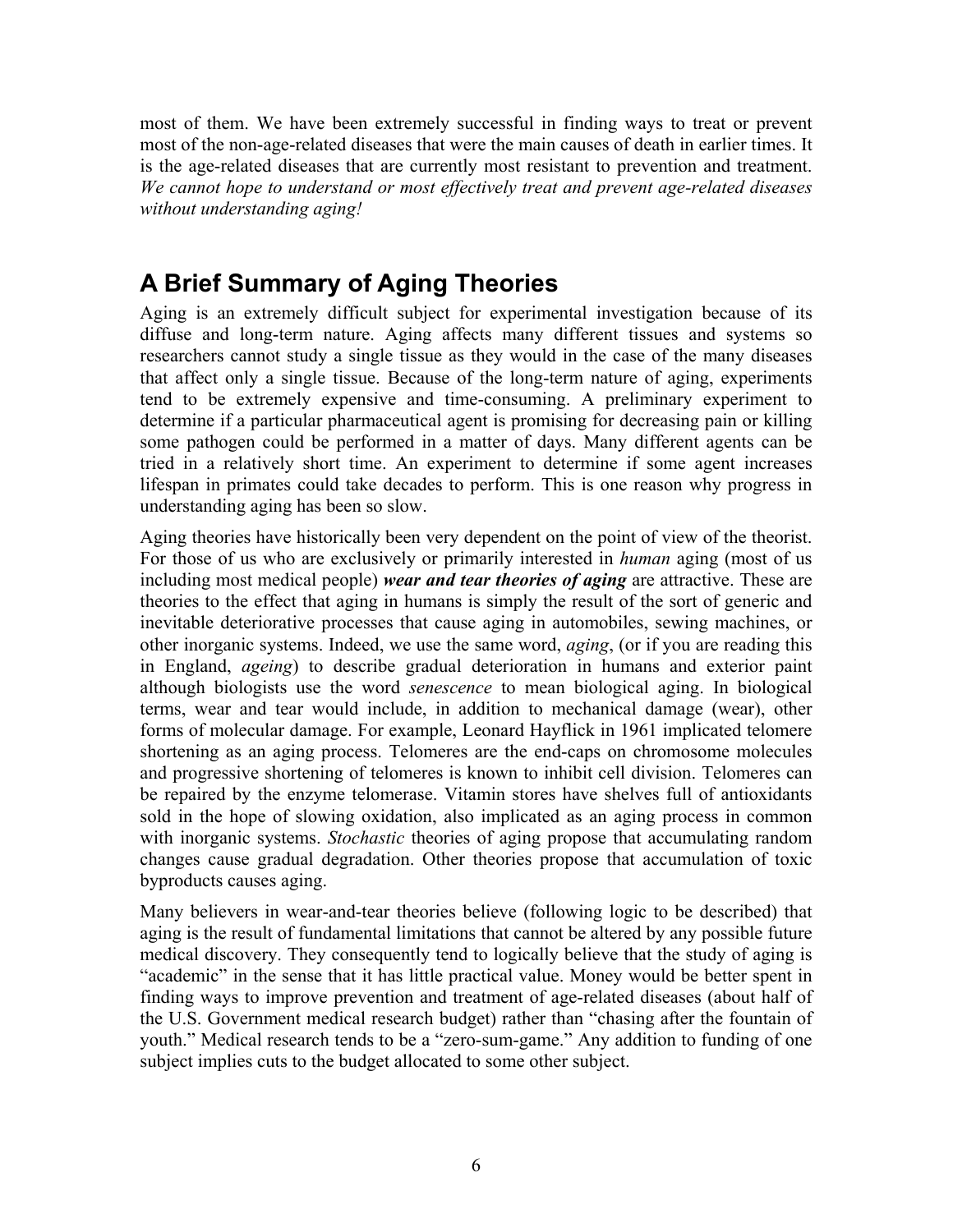<span id="page-6-0"></span>A major difficulty with the wear-and-tear theories comes from observations of many nonhuman species. Mice and humans are radically different from a naked-eye "macro" viewpoint but are much more similar at the cell level and even more similar at a molecular level. Pharmaceutical research and testing using mice exploits this similarity. Some mice or mouse-like mammals such as the Argentine desert mouse or marsupial mouse have lifespans that are as much as 100 times shorter than human lifespans even though they have very similar biochemistry with presumably very similar exposure to generic molecular deterioration. Some might say that these mammals simply live their lives 100 times faster than humans. No doubt, they have much higher respiration and heart rates. However, again at the cell and molecular levels, differences in metabolism are much smaller than 100 to 1. Elephants and humans have about the same lifespan. Lifespans vary enormously even between very similar species. It is obvious from an even cursory multi-species examination that lifespan differences cannot be explained by generic damage mechanisms that affect all species equally. Why would a crow (lifespan 12 years) wear out about 6 times faster than a parrot (lifespan 70 years)?

Failure of the generic damage theories to explain multi-species observations led eventually to *evolutionary theories of aging* that try to explain how the observed gross multi-species lifespan differences could have resulted from an evolutionary process in a manner similar to the process that produced all of the other differences in the designs of different species. There are two main schools of thought. One school says that for various reasons, organisms did not *need* to live longer than some species-specific lifespan (or had a reduced need) and therefore did not evolve and retain the capability for doing so. The other school says that for various reasons organisms *needed* to *limit* their lifespans to some species-specific value and therefore evolved mechanisms to purposely self-limit their lives (i.e. programmed aging). Both schools have produced theories that provide a much better match to the multi-species lifespan observations as will be discussed.

## **The Evolution of Aging**

Charles Darwin published his book *On the Origin of Species by means of Natural selection or the Preservation of Favoured Races in the Struggle for Life* [2] in 1859 and it is still widely seen as the most important single work in the history of bioscience. As indicated above, lifespan appears to be one of the most species-specific of all organism characteristics. Even very similar species sometimes have very different lifespans. Different varieties of salmon have lifespans that vary enormously even though otherwise



they appear to be nearly identical. We look to evolution theory to explain why organisms have their particular designs and so it was natural to develop evolutionary explanations for aging.

Unfortunately, major problems immediately appeared. Darwin's theory, as explained by Darwin and currently taught in high-school biology classes is incompatible with lifespan observations and the resulting issues and controversies have now continued for more than 150 years. General religion-driven controversy about evolution increases the overall confusion and no scientific

agreement currently exists regarding evolutionary explanations for aging and lifespan observations.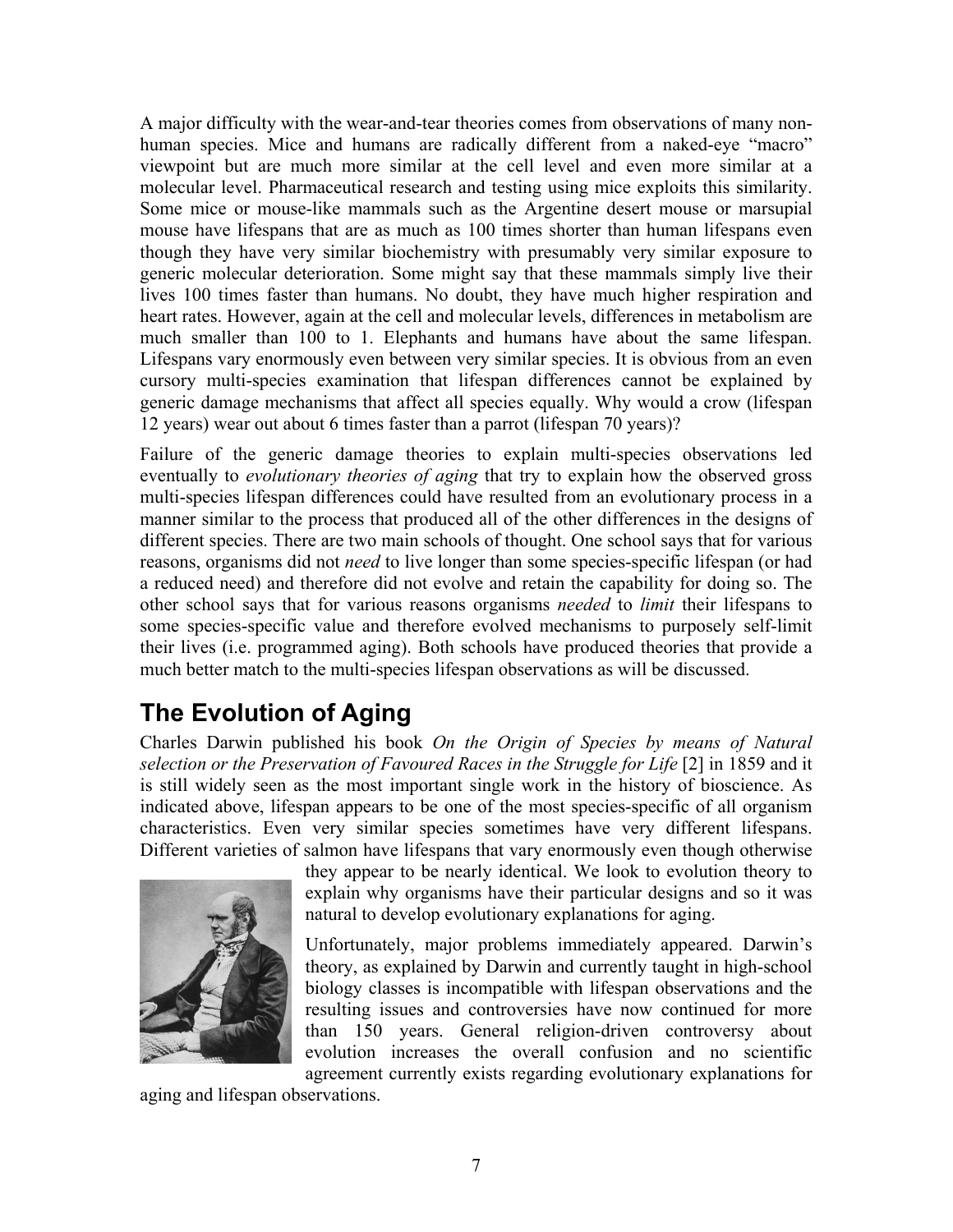Prior to Darwin, there was no reason to consider that aging and lifespan were different from any other organism design characteristic. Whatever caused a rat to have beady eyes and a long tail presumably also caused it to have a particular lifespan.

What are the current scientific agreements and disagreements concerning evolution? First, there is no *scientific* disagreement with the idea that evolution of life on Earth has occurred and that current species including humans are descended from earlier species. The evidence for this is overwhelming. Darwin extensively documented (complete with his own drawings) that species have family resemblances to each other similar to those that exist between individuals and that these resemblances are geographically distributed in a manner that makes logical evolutionary sense. Fossils added to evidence of evolution. Since Darwin, genetic analysis has added extensive confirmation of the idea that species are descended from earlier species and even revealed specific relationships between current species. Mice and humans share a common ancestor that lived about 30 million years ago.

Second, there is no scientific disagreement with the idea that "survival of the fittest" or *natural selection* is the main driving force behind the evolution process. Suppose we give a high school biology class the following assignment: "Identify one hundred different design characteristics of a zebra. Explain how *each one* of these characteristics increases the zebra's ability to survive or reproduce." The class would have no difficulty in doing this, as there are thousands of such zebra characteristics. Virtually every bone, muscle, tendon, ligament, organ, nerve, blood vessel, and even inherited behavioral trait plausibly contributes to survival or reproduction. Other complex species have drastically different designs from the zebra but in each case the thousands of characteristics of that particular species' design work together to promote survival or reproduction. In total, there are literally millions of observed organism design characteristics that each obviously add to the individual possessing organism's ability to survive or reproduce.

For many of us, thinking in "survival of the fittest" terms is second nature learned at a young age:

"Daddy, why does that bird have a sharp beak?"

"Son, he needs a sharp beak to dig worms out of the ground to eat and defend himself from being eaten by the family cat."

Darwin thought that evolution occurred very incrementally in "tiny steps." Any sudden large random change (such as a change to the number of heads, limbs, or other major anatomical features) was almost certain to be adverse to survival and reproduction. Evolution therefore involved the very slow accumulation of small changes. The tiny steps concept leads to the requirement that the evolution process must be able to select between very small differences in an organism's survival and reproductive capability. Is slightly longer claws better than slightly shorter claws? Note that Darwin's theory is all about the *functional* or *performance* aspects of an organism's design. How well does the design *perform* in surviving and reproducing?

Darwin discussed *natural variation* as a required *precondition* for the evolution process to operate. In order for natural selection to *select* individuals that were faster, smarter, or better at climbing trees there obviously had to exist individuals that *varied* with regard to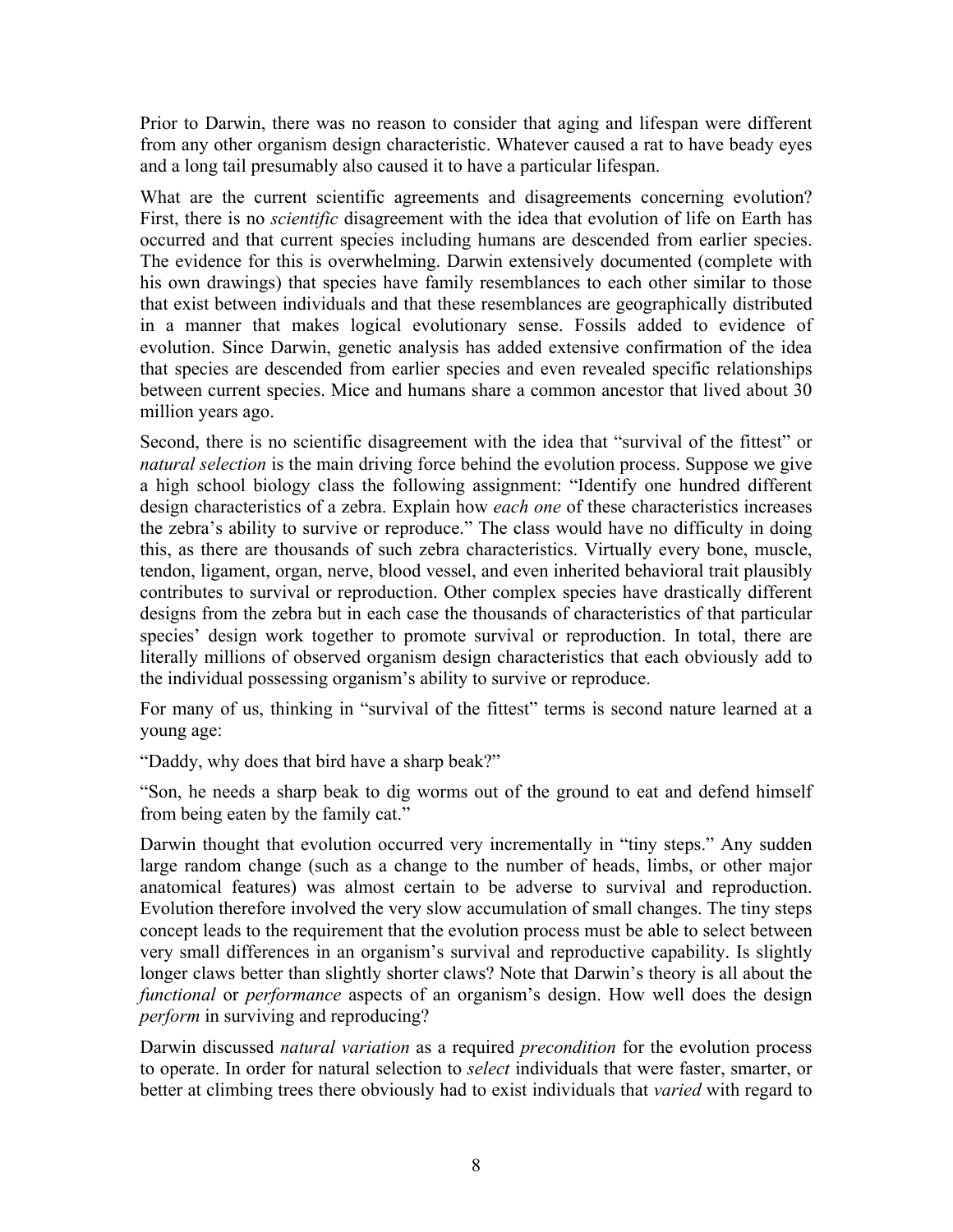their capability for speed, intelligence, or tree climbing ability. Further, this variation had to exist *locally*, that is, between individuals that were plausibly in competition with each other.

Darwin claimed to explain how a single, individual, primordial organism on the order of a bacterium could have evolved into all the life forms we see on Earth today in tiny incremental steps with natural selection operating at every step. We can imagine that some sort of cosmic family tree that recorded every organism now alive or that ever lived would show how each of those organisms is descended from that original organism. Incidentally, Darwin did *not* (contrary to some popular sentiment) claim to know how that original organism came to exist. The step from a collection of simple chemical compounds to an organism capable of living, reproducing, and evolving by itself in an inorganic world, is a *very* big step.

To summarize, Darwin teaches us that all organisms are trying to live as long as they can and breed as much as they can and are acquiring through the evolution process design characteristics that aid in this quest. Further, organisms can *adapt* through the evolution process to changes in their external world.

Some additional comments are crucial to subsequent discussion: Darwin did *not* suggest that the evolutionary value of survival or reproduction varied with the *age* of an organism. In addition, Darwin considered that the ability to evolve was a fundamental and unvarying property of all living organisms. All organisms were subject to mutational change and natural selection and all organisms could pass their particular designs to descendents through biological inheritance.

Darwin's ideas were immediately rejected by many on religious grounds, a situation that continues today. Especially in the United States, there are current and well-funded efforts to oppose evolution theory and promote teaching of alternatives such as *creationism* and *intelligent design* in public schools and other venues. Creationists contend that all of the existing species were created more or less simultaneously as specified in the Bible and reject the evolution concept. Intelligent design proponents contend that survival of the fittest cannot possibly explain the wondrous variety and complexity of current Earth life and believe that each individual species must therefore have been designed and implemented by some supernatural intelligence. These efforts have been rather effective and recent polls show that a majority of Americans reject the idea that humans are descended from an earlier species. On any Internet forum where biology (or even just "science") is being discussed one can find endless "scientific" arguments to the effect that this or that observation is a valid basis for completely rejecting evolution theory despite all those millions of supporting observations. Anti-evolutionists exploit the fact that in many ways evolution is difficult science. No one can perform an experiment to see if indeed a primitive organism, given a few hundred million years, would evolve into a human or similarly complex organism. Many other aspects of evolution cannot be tested experimentally.

The pro vs. anti evolution situation has resulted in a polarization in which most people on both sides of the argument see evolution in black and white terms. Either you believe in evolution or you do not. People on the pro-evolution side are extremely reluctant to admit that there is even the slightest legitimate scientific disagreement regarding any aspect of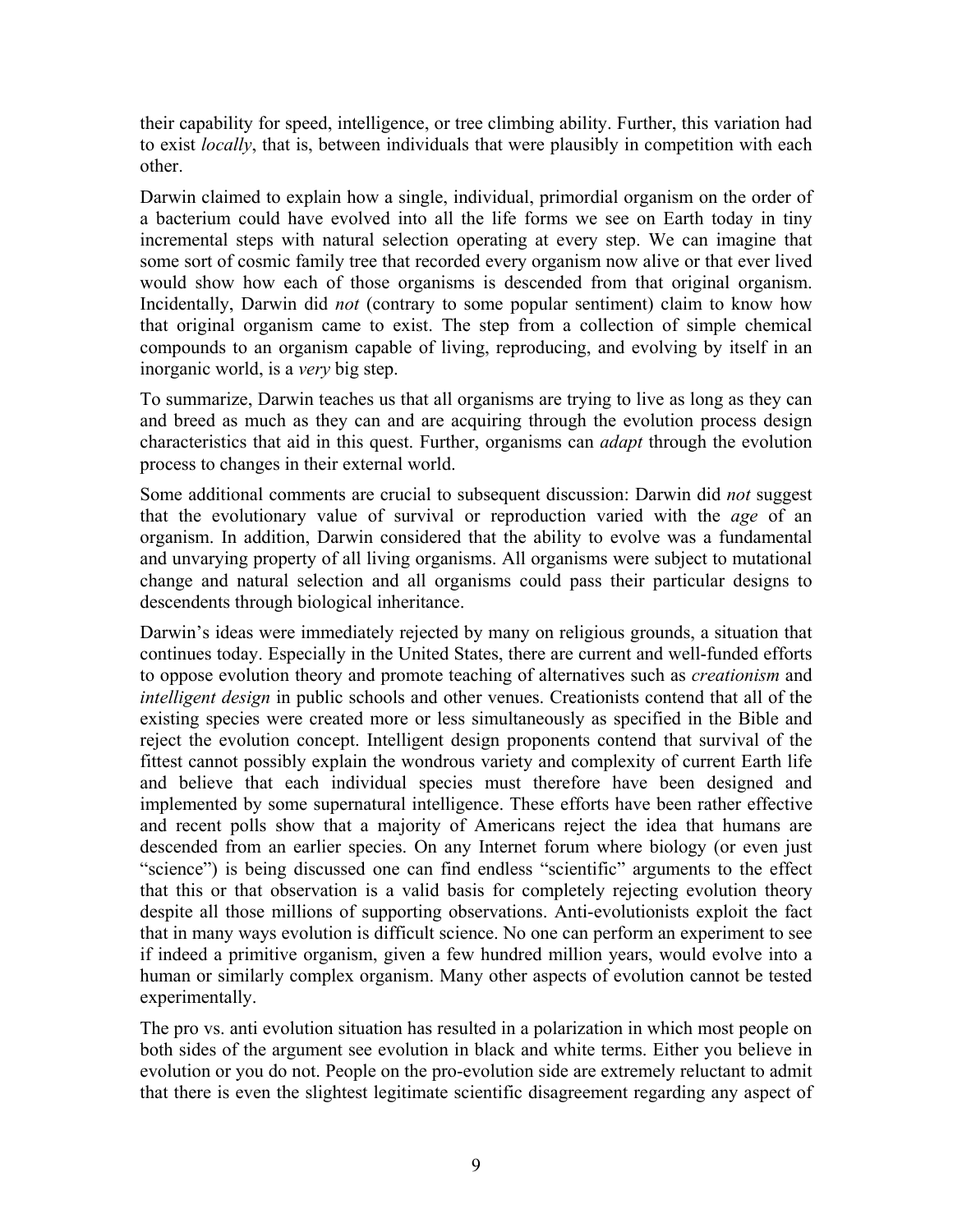evolution theory lest they give aid and comfort to the enemy. Because schools are the major battle zone, this reluctance is most severe with regard to textbooks and other introductory or educational material. It is extremely unlikely that you will hear in a high school biology class or other introductory venue that there is *any* scientific disagreement regarding "The (singular) Theory of Evolution." As we will see this situation affects our collective ability to resolve and act on the aging issues.

Darwin's theory was elegant, intuitive, simple, and fit the vast majority of biological observations. However, there was a major problem regarding lifespan and aging observations. We can imagine that there are two varieties of some species that are identical except that one variety has a much longer lifespan. According to Darwin's ideas, it is a "no-brainer", or in scientific terms, "intuitively obvious to even the most casual observer" that the shorter-lived organism would be at a huge evolutionary disadvantage relative to the longer-lived variety and would quickly become extinct. This was obviously not true. Annual plants live happily alongside similar perennial plants, fish lifespans vary from a few weeks to so long they have not yet even been measured. Contemporaries wrote Darwin and asked why, given his theory, living organisms were not *immortal*, that is, free of *internal* limitations on lifespan as opposed to the *external* limitations extensively discussed by Darwin such as predators, intra-species warfare, environment, food supply, and infectious diseases. If organisms had been trying for billions of years to live longer and breed more, why had they not succeeded? If living longer and breeding more was the driver for evolution, would not each succeeding generation have a longer reproductive lifespan just as they evolved to be stronger, faster, smarter, or otherwise better at surviving and reproducing? This question has now endured unresolved for more than 150 years! The obvious answer, which would occur to any perceptive high school biology student, is that aging and lifespan are imposed by some *fundamental limitation* such as a law of physics or chemistry that cannot be overcome by the evolution process. Many such laws indeed exist. This is of course essentially a restatement of the wear-and-tear theories. If we believe that lifespan is constrained by fundamental limitations, it logically follows that aging is an unavoidable property of life and that altering the aging process is theoretically impossible. If 3.8 billion years of evolution could not overcome the limitations that result in aging, is it likely that we will ever be able to do so? If, for example, anti-oxidants helped with aging, certainly organisms would have evolved ways to produce more of them. Darwin's theory, as understood by most people, logically leads to wear-and-tear theories and the impossibility of altering aging. For many people interested only in human aging, this was and is the end of the story. Darwin essentially confirms the wear-and-tear theories.

However, the multi-species observations remained a problem. If aging and lifespan result from fundamental limitations, why do species appear to be *designed* to have a speciesspecific lifespan? Why do similar species have grossly different lifespans? Why do many species appear to commit biological suicide and die suddenly immediately after reproducing? Why does the 110-pound (50 Kg.) family dog develop cancer, heart disease, arthritis, cataracts, other age-related conditions, and die about *seven times* more rapidly than a 110-pound human? Why do some fish live at least *600 times* longer than other fish? Darwin could only answer that a shorter life must convey some sort of unknown advantage that compensated for its obvious disadvantage. For biologists,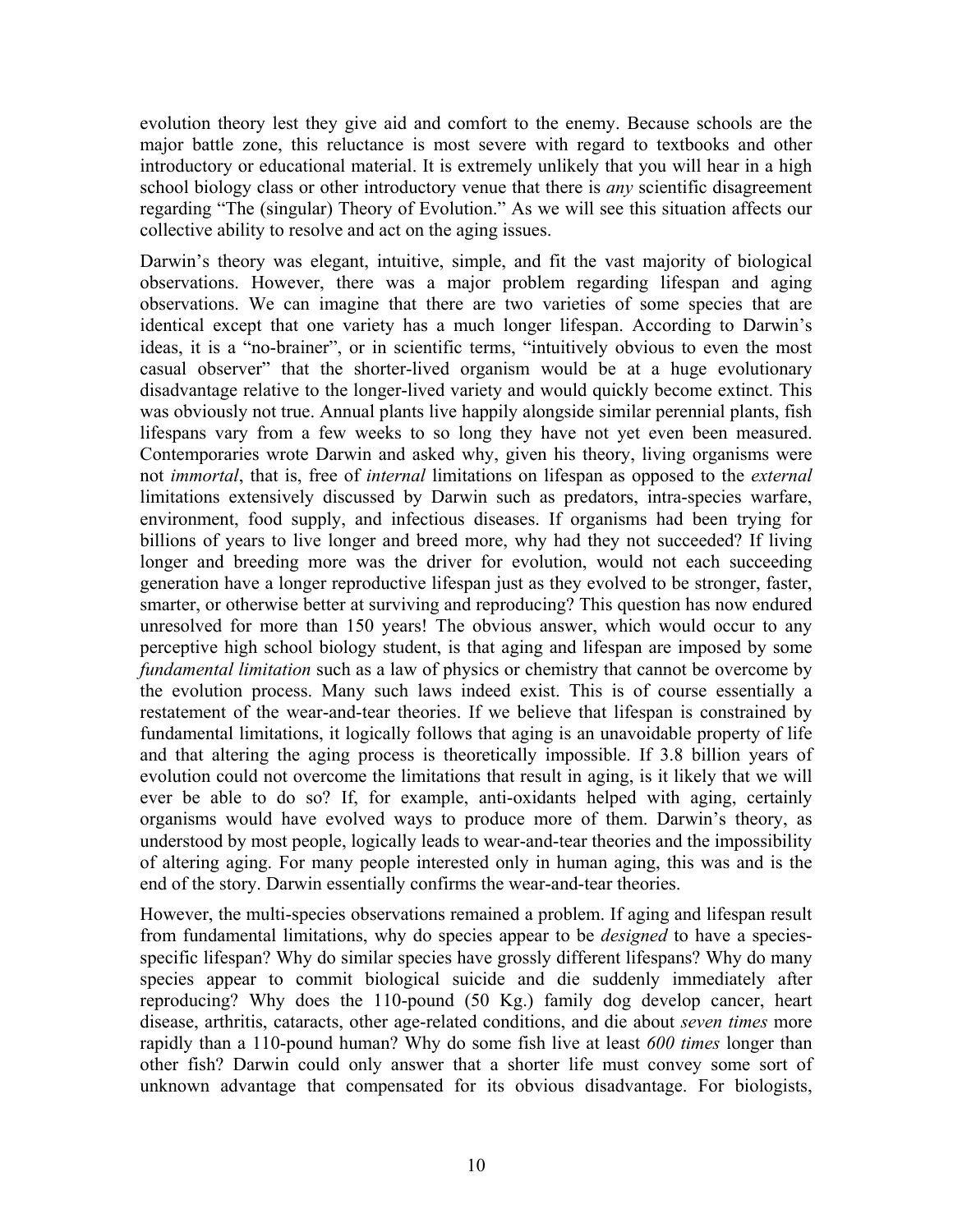<span id="page-10-0"></span>zoologists, naturalists, pet owners, and others aware of multi-species lifespan characteristics, aging remained an "unsolved problem of biology."

### **Medawar's Modification to Darwin's Theory**

In 1952, more than 90 years after Darwin, famous British biologist Peter Medawar (Nobel prize for physiology or medicine in 1960, knighted in 1965) proposed a modification [3] to Darwin's ideas in an effort to explain mammal lifespan differences.



He suggested that mammals only *needed* (from an evolutionary viewpoint) to have a certain species-specific lifespan and that this lifespan was some species-specific multiple of the age at which the species was first able to reproduce. Once that lifespan was achieved, there was no evolutionary benefit to living longer. For example, a mammal might need to live long enough to reach sexual maturity, mate, produce young, and nurture those young to the point of self-sufficiency, but would not need to live any longer. In terms of prehistoric humans, we could imagine that all of these tasks would be completed by age 30 at the latest.

This idea is very counter-intuitive. A female deer nominally

individuals (even if immortal) would become progressively fewer and, as a group, their produces one fawn per year. Why would the second, third, or  $N<sup>th</sup>$  fawn be any less important to the evolution process than the first? Medawar's analysis assumed that even if a mammal species arose that was immortal and capable of not only living but reproducing indefinitely, that it would not have an evolutionary advantage over an aging version of the same mammal. Deaths caused by *external* causes such as predators, famine, harsh environment, and infectious diseases would mask the adverse effect of aging. As any cohort (group having the same age) became older, the number of surviving impact on the evolutionary process would decline to zero.

not be opposed by the evolution process if they only caused problems after the designated It is widely agreed that deteriorative processes such as the ones enumerated by the wearand-tear proponents exist. We also know that living organisms, unlike automobiles and exterior paint, have means to repair damage. Wounds heal, hair and nails grow, dead and damaged cells are replaced. If an organism did not need to live longer than a certain lifespan to fulfill its evolutionary goals, it would not try to resist the deteriorative processes once its designated lifespan had been achieved. Deteriorative changes including random mutations causing damage to the genetic design of an organism would lifespan had occurred.

to live in order to possess at least a minimally viable design. Many organisms including some mammals die after reproducing only once. Medawar's idea provided a much better fit to the multi-species observations. A lab mouse is reproductively capable at about 2 months of age and lives to be about 2 years old. A human can reproduce at about 13 years of age and lives to be about 80. It was also obvious that an organism that died of old age at 2 (like a mouse) but was not reproductively capable until 13 (like a human) would not represent a workable design. Clearly, age of reproductive maturity is a factor in determining how long an organism *has*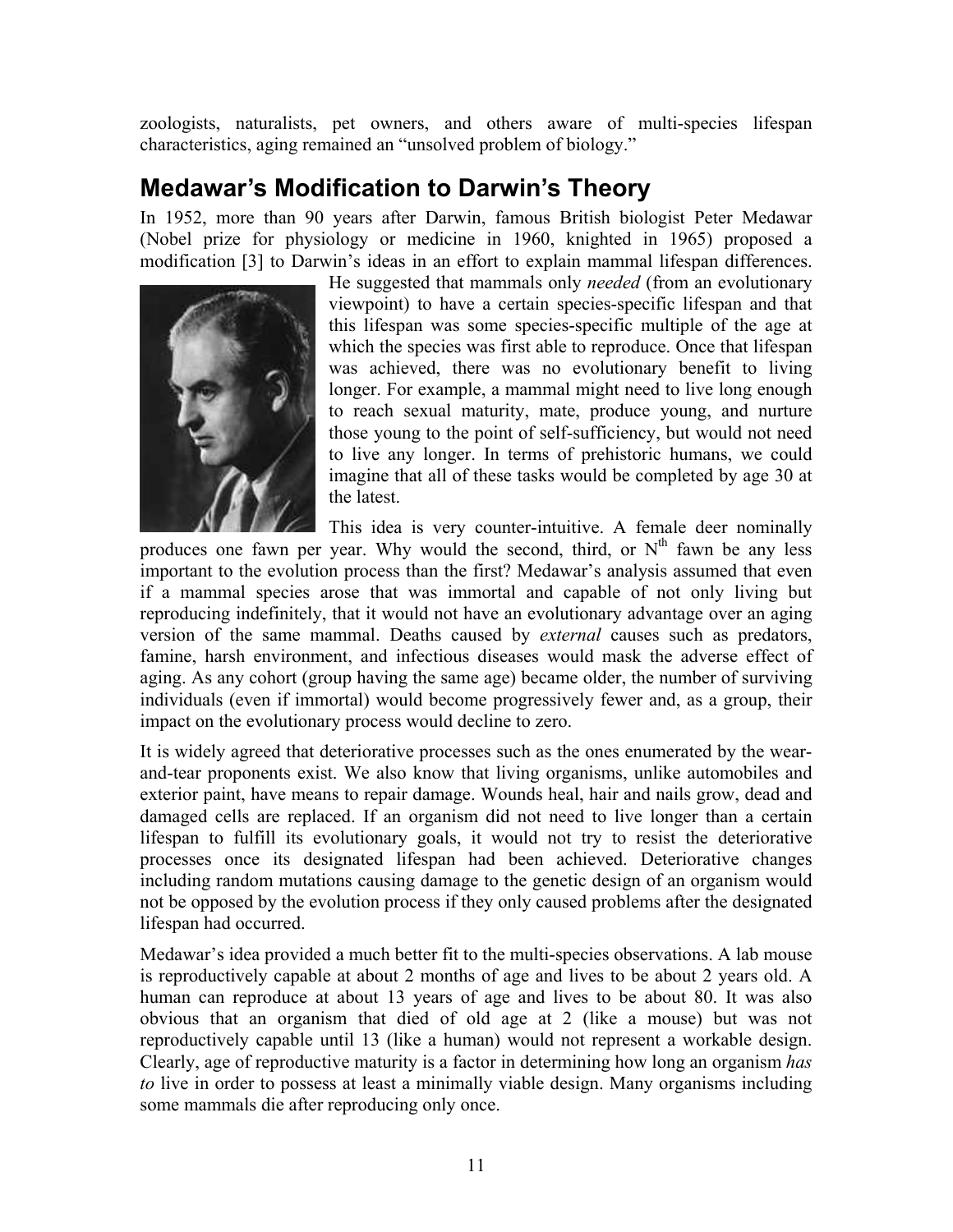<span id="page-11-0"></span>Further, it was obvious that a mutation that caused a 100 percent incidence of fetal death or death at any other age prior to puberty would be immediately "selected out" in the first generation and could not propagate in a population. In prehistoric humans, a mutation that caused 100 percent mortality in 80 year-olds would have very little effect because almost no one was living that long anyway. All of the external limitations on lifespan masked the effect of any internal limitation on lifespan that affected only old individuals.

Medawar noted that some human genetic diseases such as Huntington's chorea only produce adverse symptoms at relatively advanced ages even though the individual has possessed the genetic defect since birth. He thought aging could be the result of a large number of such accumulated mutations each of which only caused problems to older mammals. Even if a species had originally possessed a longer lifespan, perhaps because of being a descendent of a species having an older age of reproductive maturity, unopposed mutations would accumulate and degrade lifespan to fit the criteria. Note that Medawar is thus associated with two ideas: an *evolutionary mechanics theory* that describes how the evolution process works and is a modification to Darwin's theory, and a theory of aging mechanisms describing specific biological processes (unopposed adverse mutations) that cause aging. Survival and reproduction are very central to Darwin's theory. The idea that survival and reproduction have no effect beyond a particular age is a *major* modification to Darwin's theory.

Although Medawar proposed his ideas as a solution to the problem of *mammal* aging there does not appear to be any reason that they would not be applicable to essentially any organism that had a defined age of reproductive maturity. The associated mechanism of aging suggested by Medawar is now known as the *mutation accumulation theory* of aging.

Many non-mammals had behaviors such as more obviously programmed death that did not fit well with Medawar's idea and subsequent genetics discoveries exposed additional issues (see *Appendix I*). Medawar's idea worked well with mammals such as mice that lived in a world characterized by vicious predation. We can readily imagine that few wild mice would survive long enough to reproduce twice much less even longer. It works less well for species like elephants that have few predators and actually commonly or even typically die of old age (or age-related conditions) in the wild.

Some current theorists consider Medawar to be "the father of modern gerontology" and there is no question that he initiated a completely new approach to the problem of aging.

## **Williams' Modification to Darwin's Theory**

In 1957, George Williams proposed an extension of Medawar's idea [4]. He noted that aging causes not only increased death rate due to internal causes but also causes gradual deterioration in strength, speed, sensory acuity, and many other parameters that obviously would affect survival potential in prehistoric humans or any wild mammal. Under wild conditions, these effects would indirectly increase mortality and thus create an evolutionary impact that began at rather young ages. It was also difficult to believe that subsequent reproduction following initial capability would have *zero* evolutionary benefit despite Medawar's analysis. He consequently proposed another evolutionary mechanics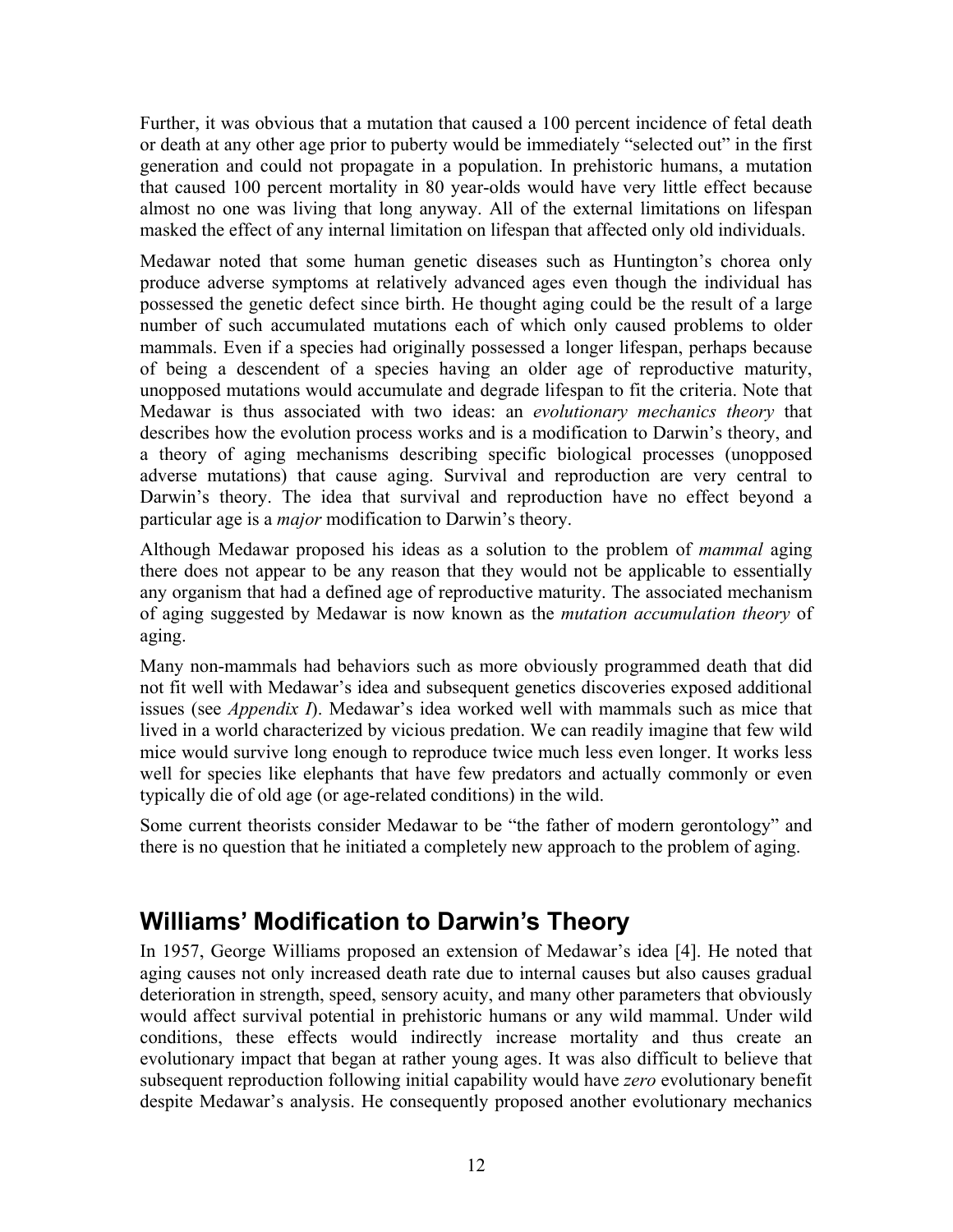alternative to Darwin and Medawar. His suggestion was that after achieving an age similarly determined by age of initial reproductive capability, the evolutionary value of



additional life declined but not to zero, effectively splitting the difference between Darwin and Medawar. This raised an obvious question: If extended life had even a very small benefit, why did not evolution find a way to make short-lived mammals live at least as long as long-lived mammals? We all have eyebrows even though they presumably only result in a minute advantage. Why would we not live longer if it resulted in even a tiny advantage? To solve this problem, Williams proposed that there existed many hypothetical beneficial organism design properties that were *rigidly linked* to aging in such a way that an organism could not merely evolve the beneficial property without incurring the

penalty of aging. Because the evolutionary benefit of further life had declined there could now exist a tradeoff between properties that created even minor beneficial effects for younger animals and the consequent unavoidable loss of further life due to aging. The evolution process therefore accepts aging in order to obtain the unspecified linked properties that benefit younger mammals where the evolutionary value of life and reproduction is greater.

Williams postulated the necessary rigid linkage based on a genetics-based concept called *antagonistic pleiotropy* and stated that according to his theory, medical intervention in the aging process was "impossible." *Rigid* in this context means that no matter how long a period elapses and no matter how long the evolution process attempts to remove the linkage and evolve the beneficial property *without* the harming effect of aging, it cannot. This is crucial to Williams' concept because there is no general reason to believe that a shorter life would have had any less of a disadvantage for the long series of ancestor species that preceded any current species.

Many other theorists built on the idea that aging results from rigid linkage between aging, seen as a mildly adverse property per Williams' concept, and some beneficial property and that consequently a tradeoff could occur. A medically popular idea is that human aging is an unavoidable side effect of some process that attacks cancer. If we did not age, many more would develop cancer at an earlier age and the evolution process has been unable to find a way to oppose cancer without incurring aging. There is extensive evidence from non-human sources (see *Evidence*) contravening this idea.

Williams also proposed a mammal theory and disregarded non-mammal evidence although again there does not appear to be any reason for his idea to apply only to mammals. Efforts to experimentally demonstrate Williams' idea such as by finding some beneficial property having a strong negative correlation to lifespan have been unsuccessful. Since Williams suggested that many beneficial properties might be linked to aging, this would be difficult to do. See *Appendix I* for more problems with the antagonistic pleiotropy theory.

Thomas Kirkwood proposed a modification or sub-theory to Williams' idea in 1975 [5]. He suggested that, given Williams' idea that the evolutionary value of life declined following reproductive maturity, a tradeoff could exist between living longer and reproduction. It is clear that reproduction requires major energy and material resources.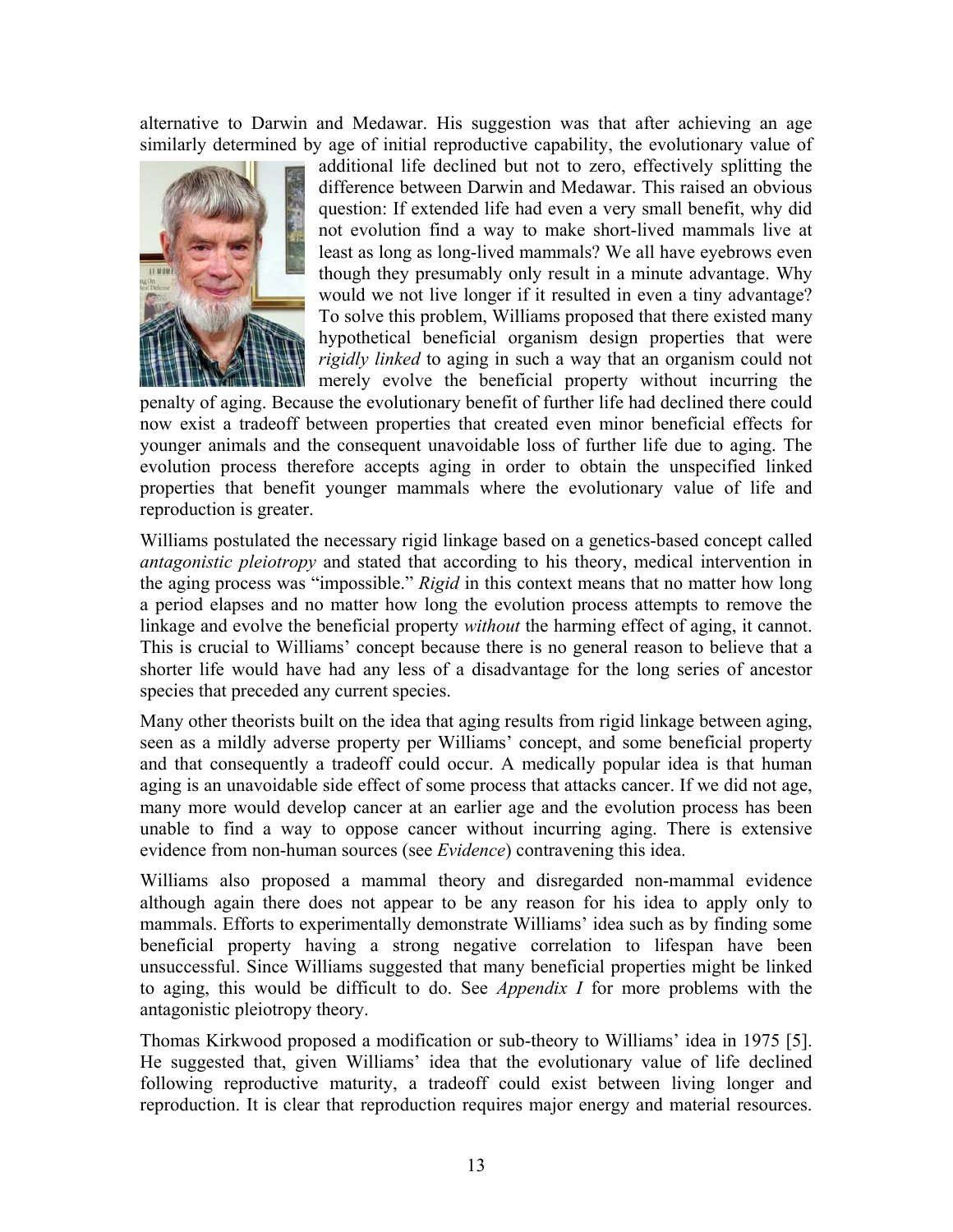<span id="page-13-0"></span>Kirkwood suggested that maintenance and repair of mammals also required substantial energy and material resources and that therefore a tradeoff could exist between not providing as much maintenance and accepting aging in return for enhanced reproductive capability in younger animals. This idea is now called the *disposable soma* theory of aging. *Soma* refers to the non-reproductive aspects of an organism, which were being traded against reproductive aspects. Like the others, disposable soma was proposed as a mammal theory even though apparently applicable to non-mammals. Efforts to establish a strong correlation between reproduction and lifespan have failed and extensive observational evidence against and logical flaws with the disposable soma theory have been identified by opponents. See *Evidence* and *Appendix I*.

All of these theories suggest that the evolutionary benefit of survival and reproduction declines (or disappears completely) with age at some point following reproductive maturity and thus key lifespan to reproductive maturity. These are non-programmed theories because the lack of evolutionary motivation to live longer does not provide any evolutionary reason for purposely limiting life. According to these theories, there is no evolutionary *disadvantage* in living too long, only the relative lack of an evolutionary advantage. Consequently, there is no evolutionary motivation for developing biological mechanisms that purposely limit lifespan and aging occurs "by default" or "by neglect" rather than "purposely."

These theories are slightly more optimistic regarding the potential for medically altering the aging process. Rather than resulting from fundamental laws of physics or chemistry, aging is the result of a potentially large number of separate and independent design deficiencies that affect the organism's ability to live longer than its species-specific target age. Possibly some way will eventually be found to compensate for at least some of these deficiencies (see *Mechanisms*).

You may have noted that these alternatives to traditional theory only claimed to explain *mammal* aging and thereby avoided discussion of contrary evidence from non-mammal species. The above non-programmed theories attacked each other and failed to match many observations beyond lifespan variation. Attempts to verify predictions of the theories generally failed and proponents of programmed theories have written extensively exposing apparent logical flaws (see *Appendix I*). None of these theories achieved general acceptance although they continue to be favored by many gerontologists and other medical researchers.

## **Evolution Theory's Individual Benefit Clause**

It is a basic tenet of traditional Darwinism that an evolved design characteristic must benefit the possessing organism's *personal* or *individual* ability to produce adult descendents. I like to call this the *individual benefit clause* of traditional Darwinian theory. Darwin's idea was that by living longer and/or breeding more an individual organism propagated its personal design in the population of its species. Darwin thought that design changes originated in a single individual and spread because they increased the ability of possessing *individuals* to survive and reproduce. He thought that individuals were in *competition* with other members of their own species in a dog-eat-dog contest to see which could survive longer and reproduce more. Although species compete with each other, competition was more severe between members of the *same* species because they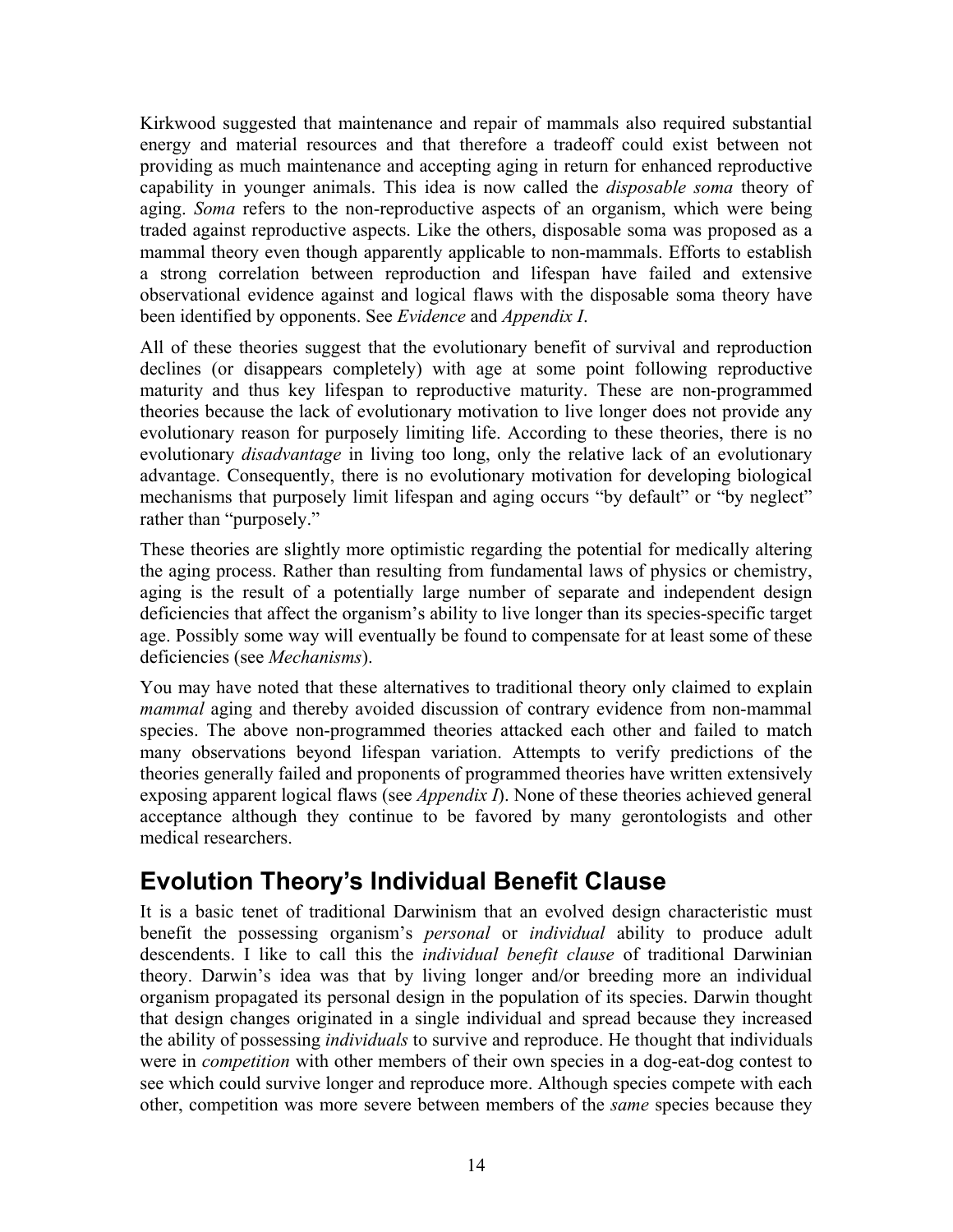<span id="page-14-0"></span>had the same requirements for food and habitat. Elephants are not really in competition with ants but do compete with other elephants. This is an aspect of traditional Darwinism that makes some people uncomfortable beyond religious considerations because many aspects of human society and civilization, in addition to most religions, involve individual sacrifice in favor of group benefit. One answer to this problem is to say that civilized behavior is one characteristic that separates humans from animals but Darwin's major and most controversial message is that humans are merely another species of animal, produced in the same way in response to the same sort of conditions.

We can summarize the individual benefit clause as saying that an evolved design characteristic must result in a net increase (after any tradeoffs) in the ability of individual organisms, their mates, or direct descendents to survive or reproduce. All of the previously described theories at least nominally satisfy the individual benefit clause.

When I talk about aging, somebody typically says, "Of course there is no evolutionary motivation to live longer than the age at which an organism stops reproducing and no 80 year-old women are producing children." This is more or less true as far as it goes. Some have pointed out that grandmothers provide nurturing to their own grandchildren that can increase the survival potential of those direct descendents. Therefore, the existence of post-reproductive grandparents in humans, other mammals, and possibly other organisms that nurture descendents could aid in survival of their personal descendents. This is one of the species-specific factors that affects how long beyond reproductive maturity an organism needs to live in Medawar's scenario. However, in a larger sense, the question is: What causes limits to the age at which reproduction can take place? If the limitation is purposely caused by the design of the organism (it is designed to stop reproducing at some species-specific age), that has the same problems with traditional Darwinism as an organism being designed to die at a certain age. Why would an organism acquire a design that limited its own ability to reproduce? Why did the organism fail to evolve the means to reproduce longer? If the limitation is due to some fundamental limitation, then why do species vary so greatly regarding reproduction? All of the theorists mentioned in this book consider that upper age limits on reproduction are a *symptom* of aging and not an evolutionary *cause* of aging as suggested by the questioner. A hypothetical immortal organism would be able to reproduce indefinitely. Some organisms (see *Evidence*) apparently do not age *and* do not suffer age-related decline in reproductive capability.

### **More Discrepancies with Traditional Darwinism – Group Selection**

Around 1960 theorists were increasingly concerned with other observations (beyond the lifespan observations) that seemed to conflict with traditional Darwinism, particularly with the individual benefit clause. Some cooperative behavior between animals such as might be observed in herds, flocks, and packs can be justified within the individual benefit context because such cooperation might well increase the probability of individual survival. However, some observations of animal behaviors referred to as *altruism* did not seem to produce an individual benefit but rather seemed to involve an individual disadvantage in favor of a *group* benefit. For example, it was common to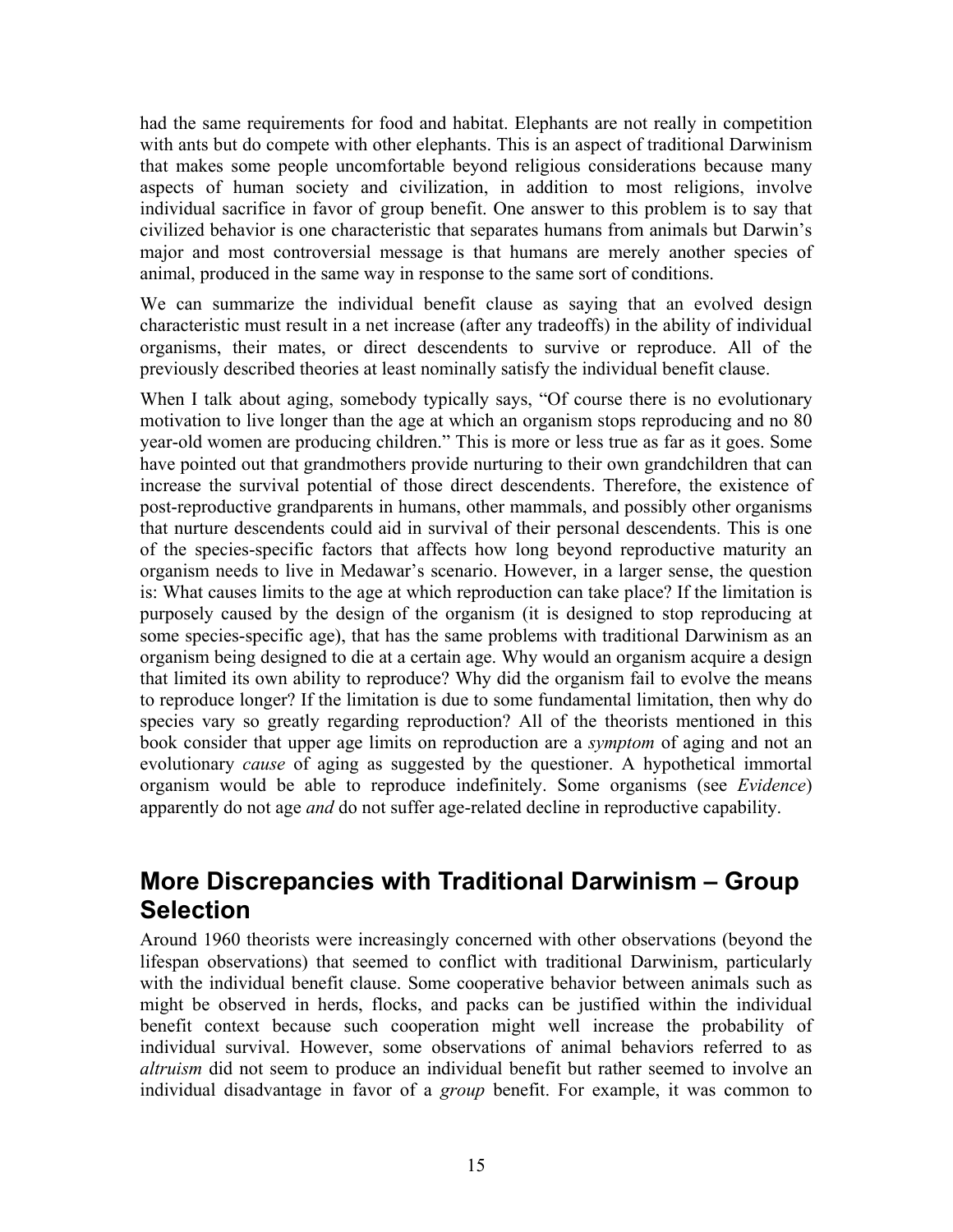observe an animal protecting the young of an unrelated member of the same species at risk to itself but without apparent individual benefit. This led to another proposed



modification to Darwin's ideas: In 1962, V. C. Wynne-Edwards proposed that a *group benefit* could trade off against an individual disadvantage and result in *group selection* of an individually adverse design characteristic like altruism [6]. Eventually, others proposed different "levels" of group selection. Perhaps a trait producing an individual disadvantage could benefit relatively closely related individuals in *kin selection*. Perhaps it could benefit the herd, flock, pack, or other local group in *small group selection*. Ultimately, perhaps an individually adverse characteristic could actually benefit the species or even future descendent species in

*species-level group selection*.

It might appear that if a population or species became extinct it would hardly matter if it did so because of an individual disadvantage or a group disadvantage. Dead is dead. However, there is a *timing* issue. Darwin tells us that design traits spread because the *possessing individuals* live longer and breed more. The obvious question with group selection is: How does the propagation of an individually adverse design characteristic take place for long enough that the group benefit such as non-extinction of a herd, larger population, or species could be achieved? An individual disadvantage seems to operate much more rapidly than a group benefit. The larger the group the longer it would appear to take for a group benefit to be felt as the design change propagated and the more difficult it would apparently be for an individual disadvantage to be overridden by a group benefit.

Traditional Darwinists and believers in Medawar's and Williams' modifications rejected group selection and accused group selectionists of ascribing human characteristics to animals in connection with altruism. George Williams, defending his own alternative to Darwin, wrote a book in 1970 dedicated to attacking group selection [7] and some of his followers still consider it a "definitive demolition" of group selection. Nevertheless, today one can find theorists that ascribe to each of the above described levels of group selection in addition to traditional Darwinists and adherents of Medawar's or Williams' modifications.

#### **Gene-Oriented Selection**

In 1975, Richard Dawkins proposed yet another adjustment to Darwin's ideas in his book *The Selfish Gene* [8]. Dawkins attacked group selection and suggested his own



replacement. He proposed for complex genetic reasons that an individually adverse organism design characteristic like altruism could be propagated and retained by the evolution process if it produced a benefit to the propagation of genes that were common to a population. A tradeoff could exist between gene benefit and individual disadvantage. Functionally, this was a replacement for group selection that, like group selection, allowed violation of the individual benefit clause.

A common theme should be emerging. All of these post-1962 modifications allow a tradeoff between individual disadvantage and a more diffuse larger benefit and thus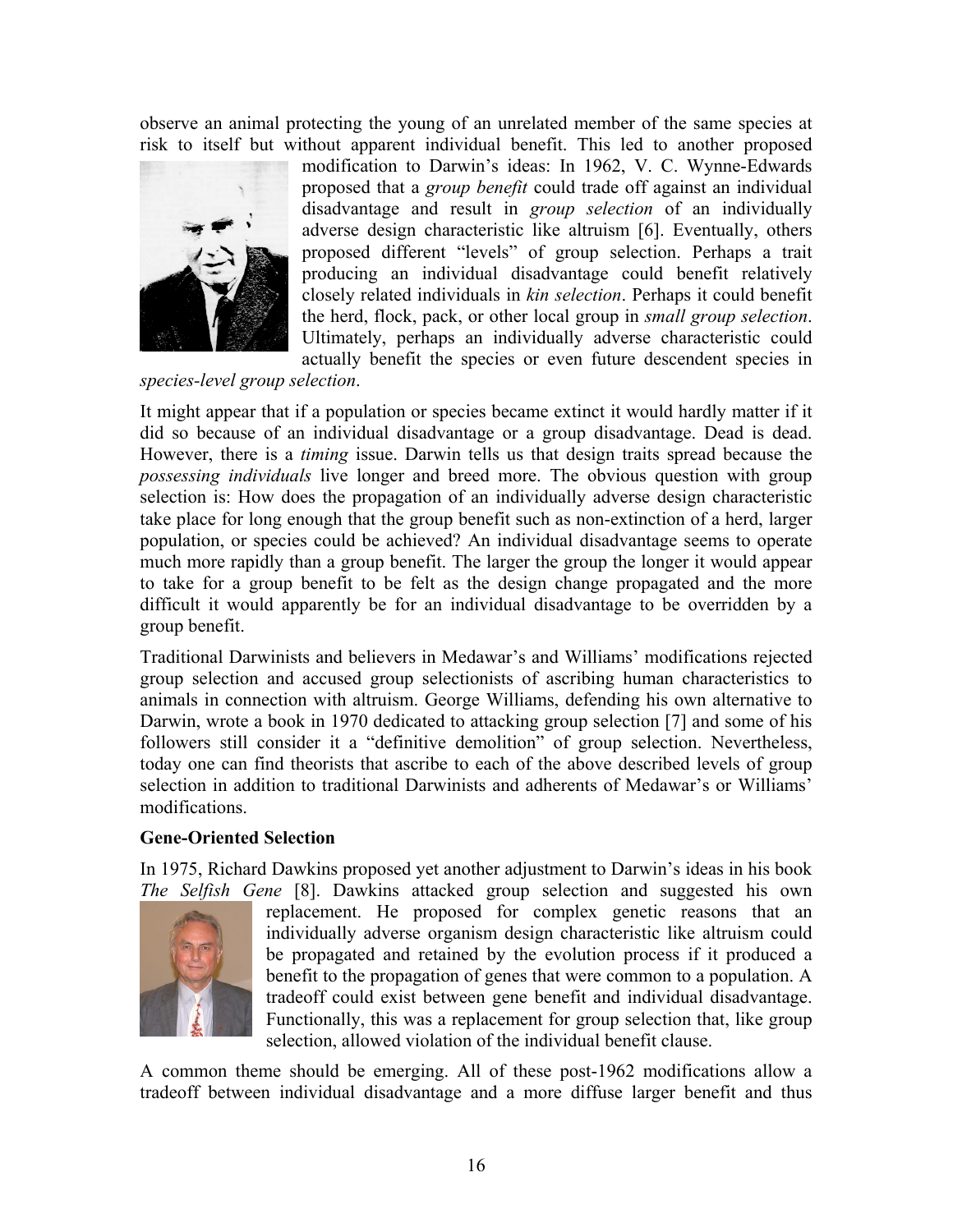<span id="page-16-0"></span>attack the individual benefit clause. They speak to the following question: How does extinction or non-extinction of a group of members of a species relate to the survival or non-survival of individuals?

It should be clear by now that there is currently substantial, long-term, and continuing scientific disagreement regarding the finer details of evolutionary mechanics. These disagreements result from apparent discrepancies between scientific observations and the predictions of traditional theory and are absolutely crucial to evolutionary theories of aging.

## **More Discrepancies – Evolvability Theory**

My involvement in all this started in the early 1990s. I had earlier graduated from MIT with a degree in electrical engineering and gone to work in the aerospace industry. One of my main responsibilities was designing and implementing digital data systems to be used in spacecraft and ground systems that handle digital data being produced by NASA's scientific instruments in space.

Biological inheritance mechanisms are essentially digital data systems that provide for the transmission of digital data (in the form of a genetic code) between the parent(s) and descendents of any living organism. The transmitted genetic data specifies the inherited design of the descendent organism. As Watson, Crick, and Franklin famously demonstrated in 1953 [9], the digital data is conveyed via the sequence of bases in DNA molecules. One base (or *base-pair*, or *nucleotide*) corresponds to two bits of digital data. The inherited design of a human is specified by about 6.6 billion bases or about 1.6 gigabytes of digital data. An *E coli* bacterium is defined by about 1.1 megabytes of inherited digital data.

I began to study biological inheritance, originally in the hope of finding some aspect of the natural digital systems that could be applied to man-made digital systems. Eventually it became clear that the digital nature of biological inheritance systems provided clues that might aid in resolving the endless arguments regarding the details of the evolution process and consequent nature of aging because many fundamental properties of digital systems constrain both nature and NASA. These *digital genetics* clues join many others that favor *evolvability theory* and evolvability-based theories of programmed aging to be described. Along the way, I worked briefly for the U.S. National Institutes of Health developing electronics for medical research and learned quite a bit about the medical research establishment. I have since been writing about evolution, aging theories, and other technical subjects.

A number of other apparent discrepancies between traditional Darwinism and biological observations have appeared in addition to the lifespan and altruism observations, particularly regarding the individual benefit clause. Here is a brief list:

-Some mating rituals, obviously arising from evolved behavioral characteristics, appeared to be individually adverse. Bighorn sheep have a mating ritual that involves head-butting contests to select those to be allowed to mate. Naturalists estimate that a typical sheep becomes reproductively capable at 2 years of age but does not actually mate until age 5 or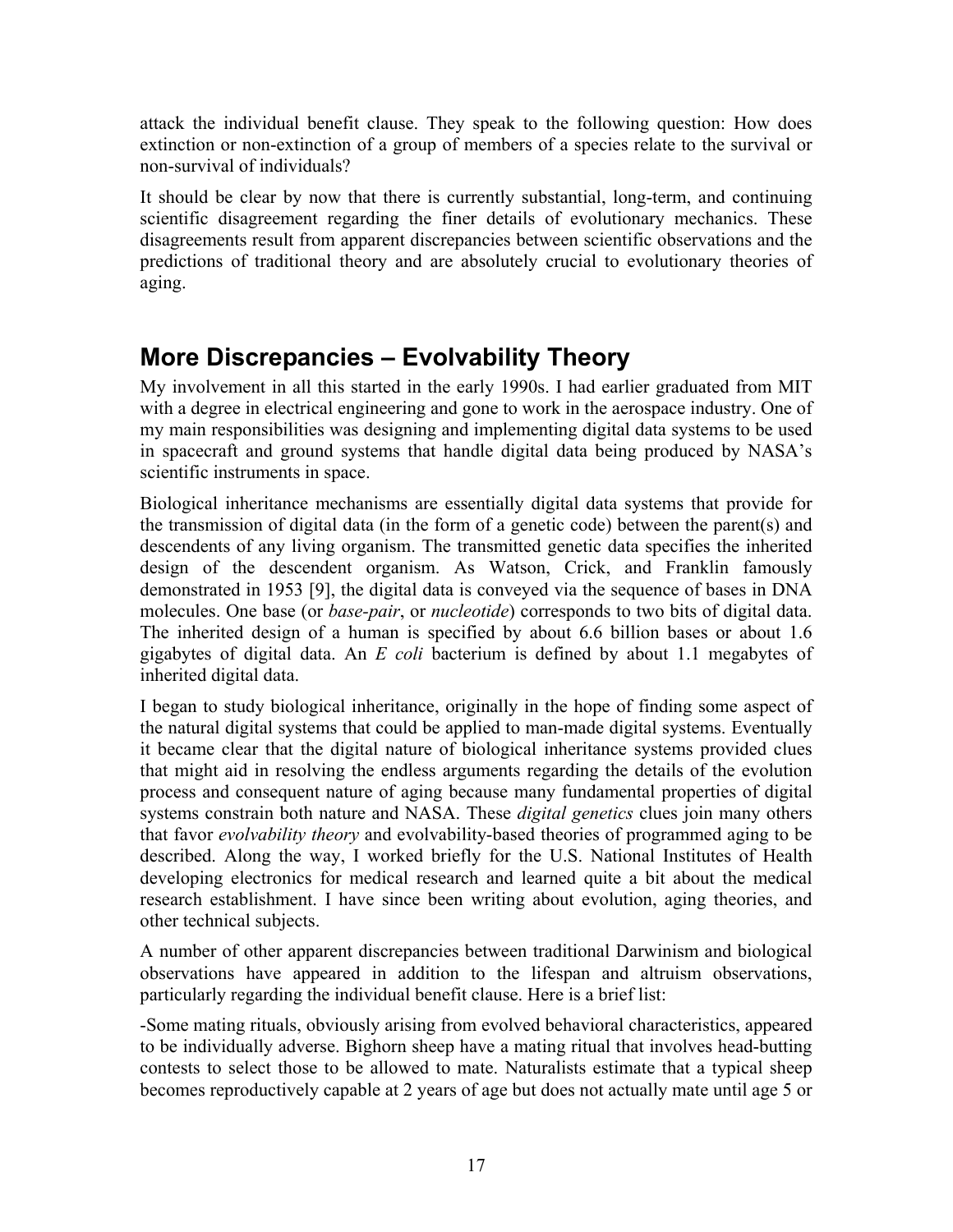later. The sheep therefore appear to have an evolved design characteristic (the inherited mating behavior) that limits reproduction and is therefore individually adverse. Sheep that did not have this trait would be able to mate earlier and therefore have an individual advantage over sheep that had the trait. Why did this trait continue to exist?

-Many reptiles and fish have very late ages of reproductive maturity relative to other similar species. Would this not be an individual disadvantage, especially in males? It does not appear to be plausible that there is some fundamental limitation that delays maturity in the case of an organism that is similar to another organism that does not have the limitation.

-Especially for species such as reptiles that do not nurture or protect their young, sexual reproduction appears to be grossly individually adverse relative to asexual reproduction. In sexual reproduction, which evolved after asexual reproduction, only half of the animals (the females) can produce descendents, a factor-of-two reduction in reproductive capacity relative to asexual reproduction where all of the organisms can produce descendents. What individual benefit compensated for this massive individual disadvantage and allowed evolution and retention of sexual reproduction? Other aspects of sexual reproduction also appear to be individually adverse. For example, sexual reproduction in diploid organisms like mammals results in a situation in which, because of the possibility of a recessive trait, mildly individually adverse traits would tend to propagate better and mildly individually beneficial traits would propagate less well than in the case of asexual reproduction. This is counter to Darwin's propagation concept. Why would an organism adapt and retain a reproduction method that interfered with its ability to propagate individually beneficial characteristics and enhanced the propagation of individually adverse characteristics?

-Inheritance is crucial to evolution theory because design changes are propagated by means of inheritance. Genetics discoveries including the previously mentioned digital data aspects have exposed steadily increasing detail regarding the design of organism inheritance mechanisms. As you have already read, Medawar and Williams based their ideas, in part, on various aspects of inheritance. Some aspects of inheritance mechanisms also appeared to conflict with the individual benefit clause (see *Appendix II*).

### **Evolvability**

In the early 1990s G. Wagner, L. Altenberg, and others began publishing articles about *evolvability*, that is, the design aspects that are required in order for a system to have the capacity for evolution [10]. This has resulted in yet another proposed adjustment to traditional Darwinism. Recall that Darwin thought the capacity for evolution (we can call this evolvability) was a fundamental and constant property of all organisms. The evolvability concept defined here is that at least for complex sexually reproducing organisms, evolvability is largely the result of evolved design characteristics and that therefore evolvability can and does *vary* between populations and species. An increase in evolvability represents an evolutionary advantage because possessing organisms could evolve (adapt to changes in external conditions) more rapidly than competing organisms that possessed less evolvability. Proponents of evolvability theory (including me) believe that an organism characteristic that increases evolvability but is somewhat individually adverse can nevertheless evolve and be retained in an organism's design. This is key to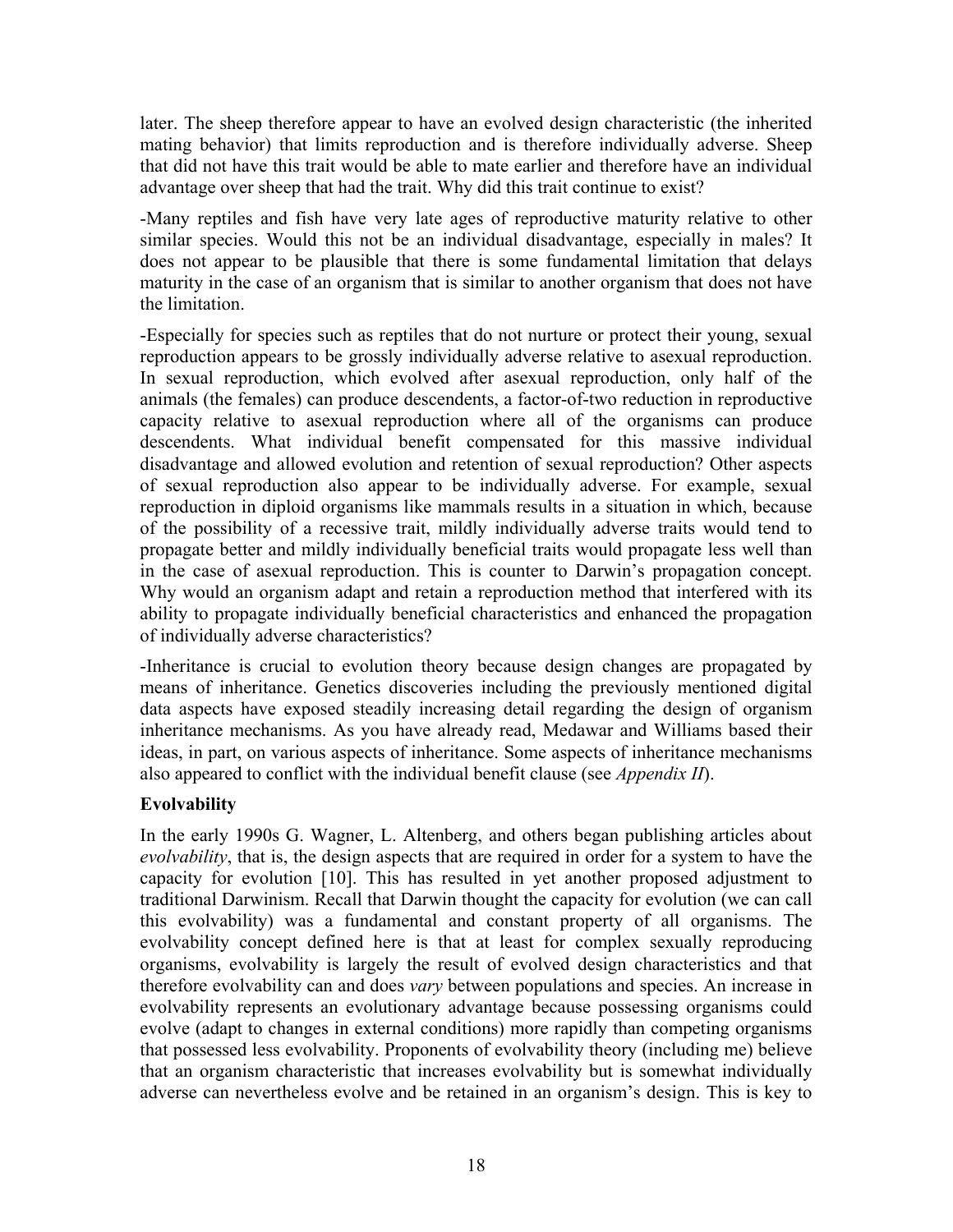the evolvability argument because most organism characteristics that appear to improve evolvability are individually adverse or at best, neutral. Evolvability advantage can thus trade off against individual disadvantage. This is of course a violation of the individual benefit clause and traditionalists, Medawarists, and Williams followers consider evolvability a form of group selection (by default – it is obviously not individual selection). Worse yet, because evolvability appears to benefit the species or even future species, it could be considered a form of species-level group selection, widely seen as the least feasible of the group selection levels.

An organism's need for evolvability would tend to be driven by conditions in its external world comprised of predators, prey, environmental conditions, pathogens, etc. Some species, the cockroach is always mentioned in this regard, seem to be able to live for very long periods without significantly evolving. Mammals and other complex species essentially drive their own evolution and create need for evolvability. As predators evolved, prey had to evolve. As prey evolved, predators had to evolve. Even if environmental conditions and other factors remained constant, mammals and other complex organisms would be under more or less continuous evolutionary pressure and differences in evolvability would be more significant to their evolutionary success. Proponents (including me) claim that all of the above apparent discrepancies with traditional Darwinism including programmed aging can be explained by compensating evolvability benefits.

The previously mentioned digital genetics analysis showed that *variation* is not *natural* in digital systems such as the biological inheritance system. Digital systems naturally produce exact copies. The variation we see in complex organisms is actually mainly the result of a large number of obviously evolved complex mechanisms that comprise sexual reproduction. Hence, sexual reproduction while individually adverse produces a major evolvability advantage by greatly increasing local variation. For more on this subject see *Appendix II*.

There does not appear to be much scientific opposition to the idea that species could vary with regard to their ability to evolve and there are many characteristics that vary between species that plausibly alter evolvability. There is also little opposition to the idea that a population that could evolve more rapidly would have an evolutionary advantage. The major objection by traditionalists and followers of Medawar and Williams is to the idea that an evolvability or group benefit could override an individual disadvantage and therefore cause a characteristic having an evolvability benefit and individual disadvantage to *be selected* and *retained* by the evolution process. See two specific counter arguments in *Anti-Aging Research*.

To summarize, an evolvability characteristic enhances the rate at which a possessing species can evolve in response to changes in its world. Such characteristics work by either increasing local variation or by increasing the effective difference between competing individuals and thereby enhancing the selection process. You will recall that Darwin specified that variation was a required precondition for the evolution process to function.

It is important to note that the diffuse benefit theories originated from a need to explain discrepancies between traditional theory and observations *other* than aging and lifespan.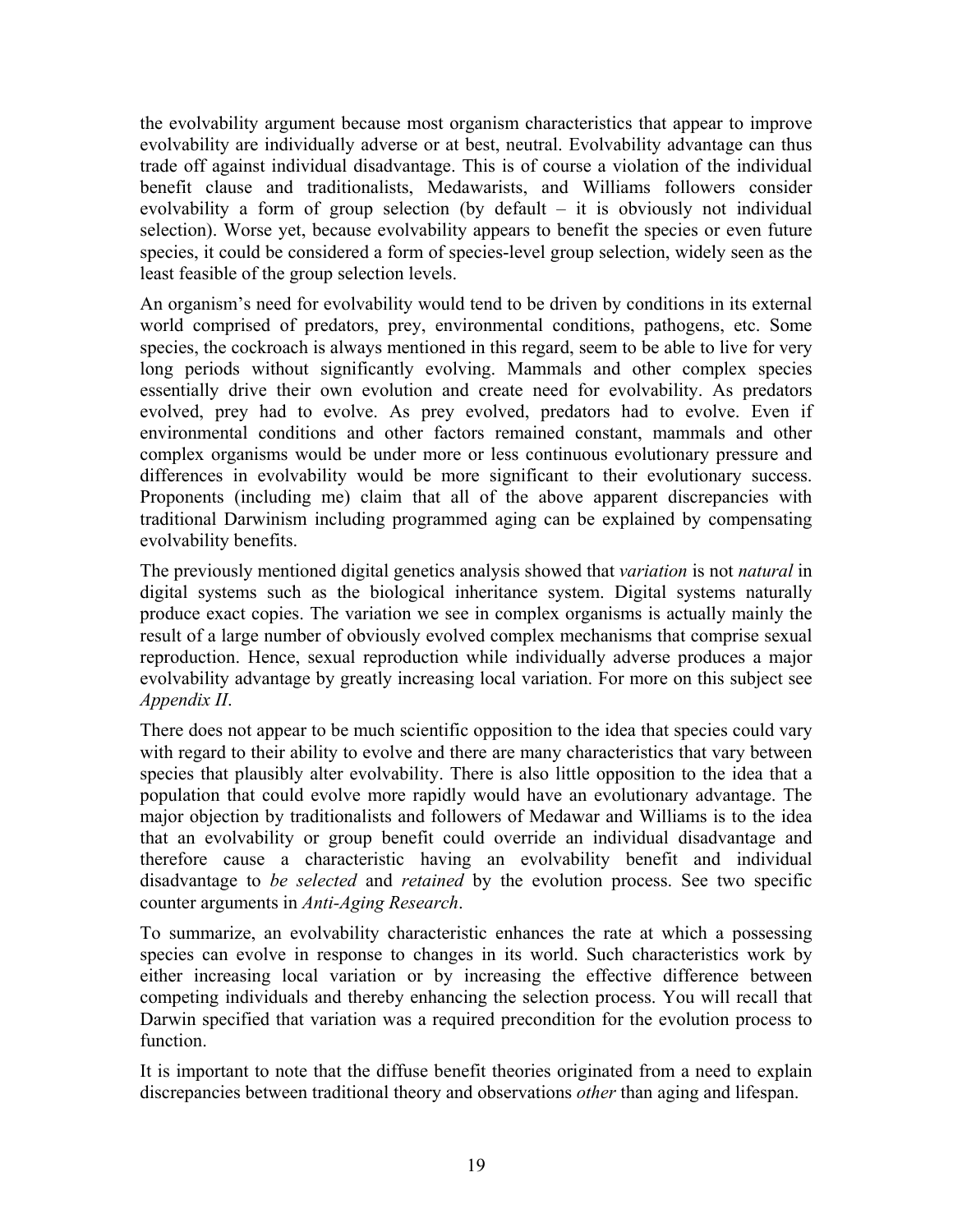### **Diffuse Benefits of Programmed Aging**

A number of diffuse (non-individual) benefits of a design-limited lifespan have been proposed. Joshua Mitteldorf proposed in 2004 that a limited lifespan could provide a group benefit by limiting feast-famine swings that would otherwise occur in a group [11]. Programmed aging would therefore increase the probability that a population would avoid extinction. Giacinto Libertini discussed kin benefits of programmed aging in 1988 [12].

A limited lifespan has multiple evolvability benefits [13]. For example, the rate at which evolution takes place is nominally inversely proportional to lifespan. We can consider the life of an organism to be a trial, in a probability sense, of its particular design. If that design results in surviving longer and reproducing more, then that life is a vote "for" that design. If not, it is a vote "against." The lifetime of one organism is mainly determined by chance or luck. The lives of many organisms having a particular design allow the evolution process to make very fine determinations regarding the effectiveness of the design. The evolution process is therefore essentially counting votes. Following this logic, the rate at which trials are conducted, and therefore the rate at which evolution proceeds would be inversely proportional to the average lifespan of the organisms. Therefore, a shorter lifespan favors the evolution process. Of course, it is also true that evolution of adult characteristics requires adults. The death of an immature organism does not contribute a trial regarding performance of adult characteristics and therefore does not contribute to evolution of adult characteristics. A baby gorilla is functionally very similar to a baby human in terms of its survival capability; the major differences only appear in the adults. We can therefore introduce the term *adult death rate*. The more organisms that live to become adults (and die as adults), the more trials of adult characteristics take place. Organism characteristics that increase adult death rate therefore increase evolvability. In other words organisms have to live long enough to become reproductively mature *and express adult performance characteristics* but not too much longer in order to maximize evolvability. This is very similar to Medawar's and Williams' ideas regarding the relationship of lifespan to reproductive maturity *except*, in this case there is an evolutionary *disadvantage* to an excessively long life. A disadvantage provides an evolutionary rationale for programmed aging and other biological mechanisms that purposely limit lifespan. Note that the idea that a limited lifespan can produce diffuse benefit introduces the concept of *optimum* lifespan. The optimum lifespan would occur at the age when the declining individual and evolvability disadvantage of too short a life just balanced the increasing evolvability and/or group disadvantage of too long a life.

Another evolution issue surrounds organism design characteristics that depend for their utility on the *acquisition of something* that accumulates during the life of the organism. The problem here is that in the absence of a limited lifespan the acquired characteristic would be competing with the inherited design characteristic and acting to inhibit the evolution process. For example, I have suggested [14] that the evolution of intelligence would be difficult unless the lifespan of the possessing organism was limited, thus adding to the evolvability advantage of a limited lifespan in the case of complex organisms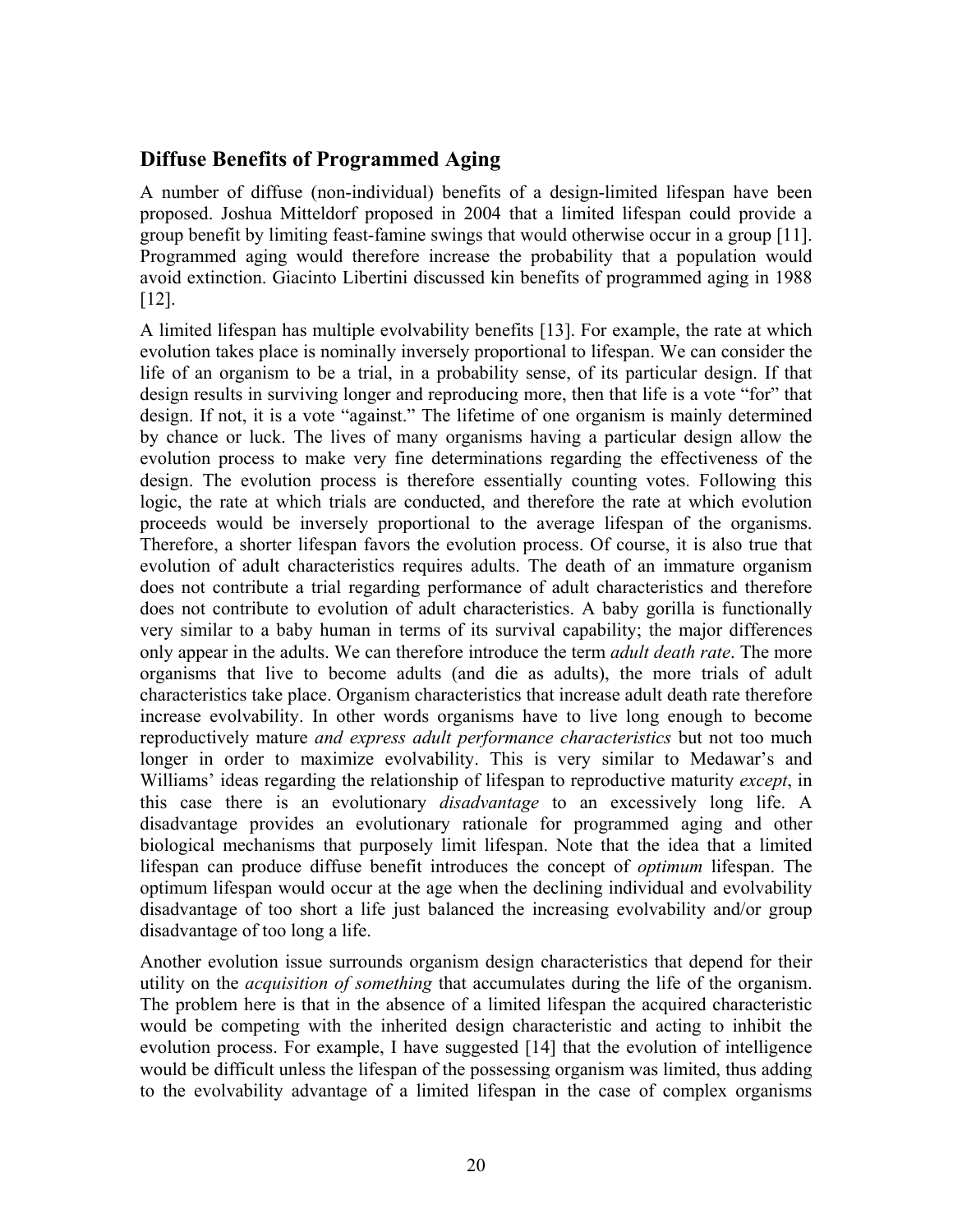possessing nervous systems. This is because intelligence is useless without acquired knowledge and acquired knowledge is useless without intelligence. Similar arguments can be made about immunity and other organism characteristics that involve long-term accumulative acquisition of properties that affect fitness.

Another benefit of programmed death concerns genetic diversity or variation in a population. In an immortal population, *some* individuals would live very long lives and produce very many descendents. This would tend to adversely affect genetic diversity and variation and thus adversely affect evolvability. This problem is worse in more complex organisms because of social characteristics such as pecking order.

Again, there is little scientific opposition to any of these proposed evolvability or group benefits of a purposely limited lifespan. The objection is to the idea that an individually adverse characteristic, regardless of any group or evolvability benefit, would propagate and be incorporated and retained in an organism's design.

Vladimir Skulachev [15] and I [14] have proposed that *gradual aging* produces an evolvability advantage over sudden biological suicide by increasing the apparent difference between more and less fit individuals and therefore enhancing the evolution process. Gradual aging provides a *challenge* that can be overcome by a more fit organism increasing selection differential.

One of the counterintuitive aspects of programmed aging is illustrated by this question: How could an organism, or organisms generally, evolve myriad design characteristics that help them live longer and breed more while simultaneously evolving a complex suicide mechanism that purposely limits lifespan and reproduction? Is this not obviously contradictory? The key to understanding this is that it is common for organisms to have contradictory goals at different *ages*. Programmed aging proponents say that prior to their optimum lifespan organisms indeed have an evolutionary motivation to live longer and breed more but that after that age they have an evolutionary motivation to limit lifespan and consequently reproduction. An organism can have different and conflicting requirements at different ages. For example, the North American *Magicicada* or 17-year locust lives in the ground as a digging animal for 17 years then changes into a flying animal for a few days, reproduces, and dies. As a nymph, the cicada has zero flying ability. As an emerged adult, it has zero digging ability.

The cicada is also interesting in that its entire life is obviously not only "programmed" but also extremely precisely programmed. The life spans of the cicadas in a particular brood match within about 0.1 percent! I think that this is not achieved using internal chemical clocks, which tend to be rather inaccurate, but rather involves detecting external cues including seasonal or even daily cycles and possibly the loud sounds made by previously emerged cicadas.

### **Weismann's Programmed Death Theory**

An Austrian biologist named August Weismann proposed a *programmed death* theory of aging in 1882 [16]. He suggested that programmed death of older animals freed resources for younger animals. According to Darwin's "tiny steps" idea, evolution proceeded in small increments and therefore the younger animals could be assumed to be minutely more evolved than the older animals. Therefore, favoring younger animals favored the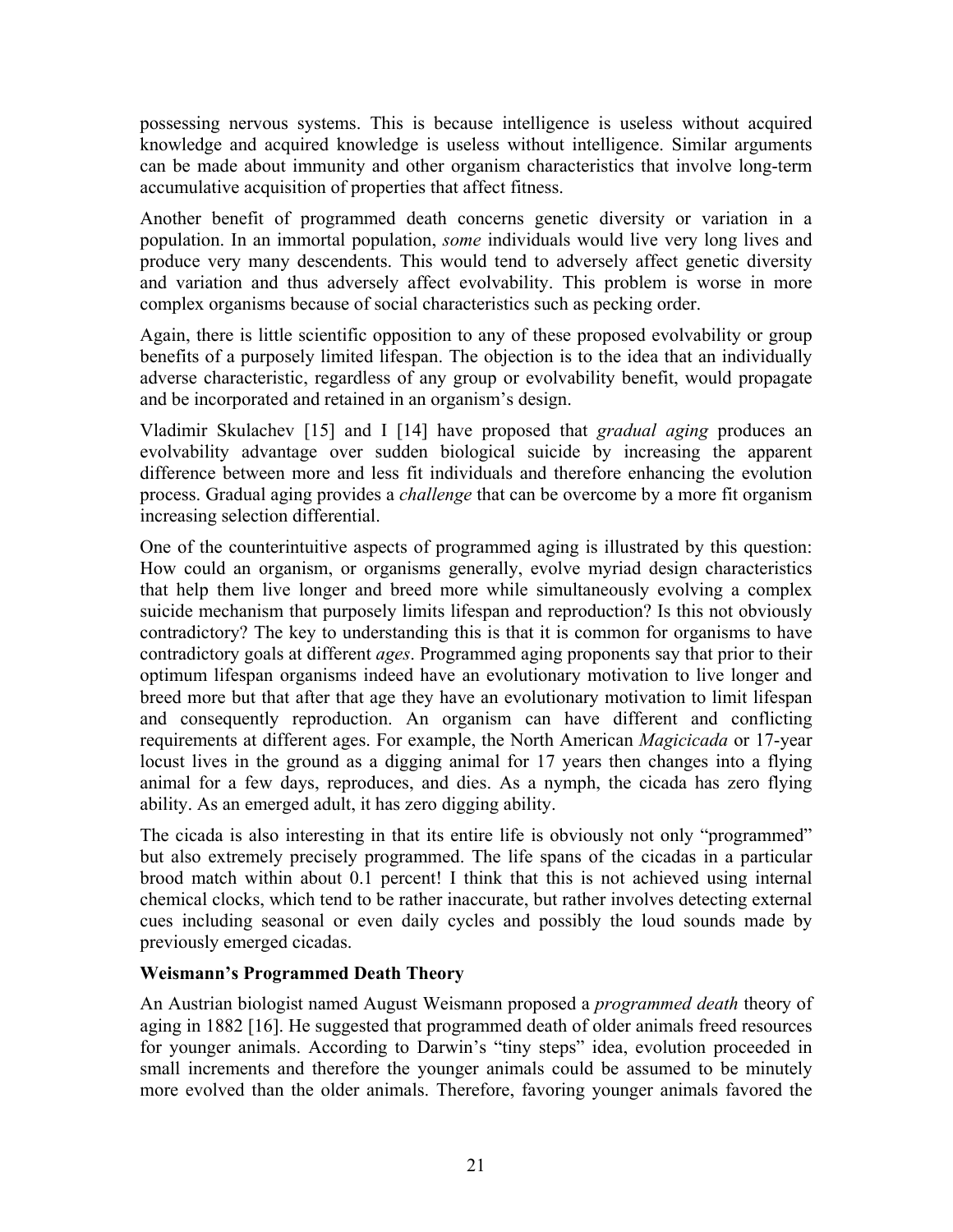<span id="page-21-0"></span>

evolution process by plausibly increasing the rate at which evolution takes place. Weismann's was therefore the first evolvability theory of aging and adds to the list of proposed evolvability benefits of a limited lifespan.

Weismann was literally ahead of his time. There did not exist at the time any contemporary theories of evolutionary mechanics that supported the necessary violation of the individual benefit clause. In addition, although some efforts were made, nineteenth century bioscience was incapable of finding the extensive evidence for programmed aging that currently exists. Weismann eventually recanted his theory, probably because of peer pressure and the above problems.

## **Evidence Exclusion Principles**

As every scientist knows all too well, it is possible to "prove" essentially any theory by the trivial expedient of considering only evidence that confirms the theory and excluding all observations and other evidence items that conflict with the theory. Using this approach, it is easy to "prove" that the Earth is the center of the Universe, or that evolution theory is "wrong," or that NASA never went to the moon.

In a legal proceeding, both sides of an issue are represented and strict rules, enforced by a judge, control exclusion of evidence. In science, it becomes an "exercise for the reader" to note what evidence is being excluded and whether or not a seemingly valid reason is given for such exclusion. It turns out that this is especially crucial when evaluating biological aging theories.

For example, it might seem perfectly reasonable for an article about a human aging theory, written by someone interested in human aging, for an audience interested only in human aging, for publication in a journal on human aging, and peer reviewed by people interested in and knowledgeable about human aging, to exclude all mention of contrary evidence from non-human sources. However, as we have seen the most compelling evidence against wear-and-tear theories comes from non-human sources, particularly the gross lifespan differences between various similar species.

A seemingly more hypocritical instance of spurious evidence exclusion comes from proponents of evolutionary mammal aging theories who claim that other mammals are relevant to human aging specifically citing the lifespan variations, but that contrary nonmammal observations like negligible senescence, octopus suicide, or worm experiments (see *Evidence*) are "irrelevant" to mammal aging theories.

The major difficulty with these efforts at evidence exclusion is that *evolutionary* aging theories such as the mammal theories are based on evolution theory and evolution theory is specifically represented as applying to *all* living organisms. In order to properly exclude non-mammal data, the proponent must supply some plausible rationale as to *why* his theory only applies to mammals. This is very infrequently done. *Caveat lector!*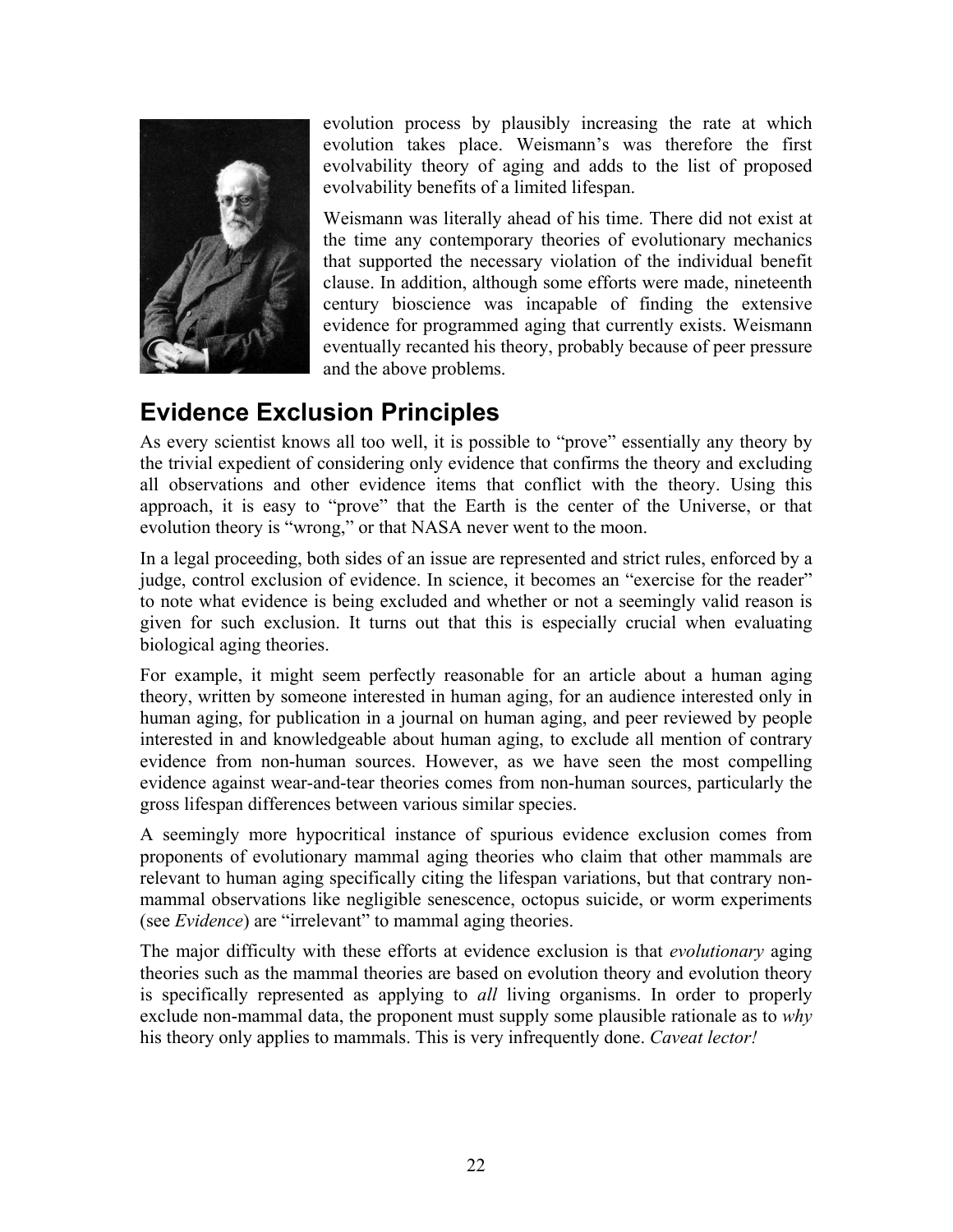### <span id="page-22-0"></span>**Evolutionary Mechanics Theories -- Current Summary**

Where does all this leave us regarding the relationship between evolution theory and aging? Let us define *extended life* as that part of an organism's lifespan that exceeds some species-specific multiple of the age at which it is first reproductively capable. There are *four* current factions in the small academic community of evolutionary mechanics theorists. These factions differ depending on how they handle extended life and how they handle the individual benefit issue:

**Traditional Darwinists** (since 1859) believe that the evolutionary benefit of life (i.e. survival) does not vary with age and believe in the individual benefit requirement. Students in high school biology courses learn this theory.

**Medawarists** (since 1952) believe in the individual benefit requirement but think that the evolutionary effect of extended life is zero.

**Williams' Proponents** (since 1957) believe in individual benefit and think that the evolutionary value of extended life declines, but not to zero. Aging is an individually adverse side effect rigidly linked to individually beneficial properties that benefit younger animals.

**Diffuse Benefit Proponents** (since1962) believe that diffuse benefits can offset some degree of individual disadvantage. There are a number of sub-factions including group selection, kin selection, small group selection, evolvability, and gene-centered selection. Members of this faction that believe in programmed aging further believe that the evolutionary value of extended life declines to the point of becoming negative, that is, that an evolutionary disadvantage results from extended life and that consequently organisms developed methods for pro-actively limiting lifespan.

It is obvious that the number of scientific factions has increased with time and that our collective certainty that we really understand the finer details of evolutionary mechanics has decreased with time. Evolutionary mechanics is experiencing divergence rather than convergence. More specifically, genetics discoveries that have increased our certainty regarding the more general aspects of evolution theory have simultaneously decreased our certainty regarding details that are crucial to biological aging theory. What seemed so elegant, simple, and certain in 1859 or even 1950 now seems complicated, messy, and uncertain.

Finally, the last three factions described above are taking positions that are very similar in a functional sense and therefore virtually impossible to distinguish by evolutionary argument alone. They all claim that the evolutionary value of life declines after age of reproductive maturity. In addition, the Medawarists claim that the evolutionary effect of extended life is zero but that it cannot be even minutely negative. If there is any validity whatsoever to the many diffuse benefit arguments, even if diffuse benefits of a limited life are extremely weak and produce only a tiny selectable evolutionary advantage, they would be able to offset a zero disadvantage and thus allow evolution of programmed aging. Similarly, no one in Williams' faction has any way of assigning an absolute value to the declined value of extended life and therefore assessing how strong any diffuse benefit of a limited life would have to be in order to offset the assumed small individual benefit of extended life. Any such assessment would tend to be overshadowed by the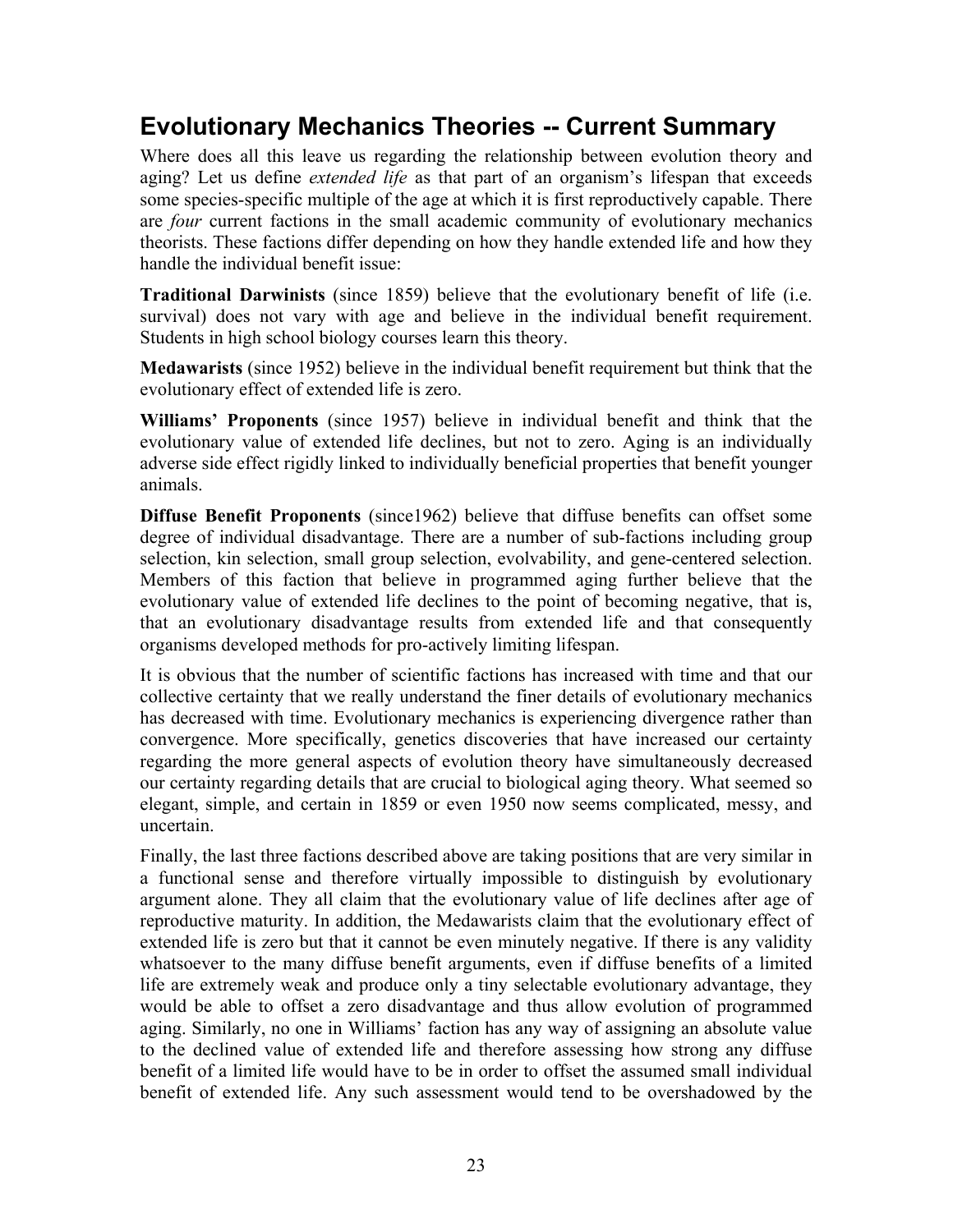species-to-species differences that obviously exist. Therefore, theorists comparing these three concepts are essentially "comparing different values of zero" leading to endless irresolvable argument. Is the evolutionary effect of extended life at least minutely positive, identically zero (even for small values of zero), or at least minutely negative? These arguments tend to evoke religion or philosophy more than science. How many angels can fit on the head of a pin? People argue about how long their theory has existed or how many people believe in it as opposed to scientific merit. By these criteria, "evolution is wrong" wins and we can all go home!

Some senior proponents of non-programmed aging take the position (see quote below) that it is "impossible" that *their particular* evolutionary mechanics concept (e.g. Williams' concept) could be incorrect and suggest that therefore any conflicting direct evidence such as aging genes should be disregarded:

"The way evolution works makes it impossible for us to possess genes that are specifically designed to cause physiological decline with age or to control how long we live." L. Hayflick, et al, No Truth to the Fountain of Youth, *Scientific American*, 2004

This statement was made *after* the discovery of genes that cause aging (see *Evidence*). "Impossible" clearly trumps any amount of direct evidence. Given the reality described above, this position represents a heretofore unclimbed peak in scientific hubris although it could certainly appeal to people unaware of the foregoing history. Keep in mind that all of the evolutionary theories that seriously attempt to explain multi-species lifespan observations require some modification to Darwin's ideas and that there is no scientific agreement regarding the validity of *any* of these competing modifications.

It is very unusual in modern science for a legitimate scientist to declare that it is "impossible" that theories held by a significant number of contemporary colleagues could be correct. Furthermore, the theorists quoted above are in effect claiming that it is "impossible" that their *current* understanding of the evolution process could be less than perfectly comprehensive. As we have seen, very subtle details make all the difference in aging theories. The arrogance involved in taking such a position is difficult to overstate. In my opinion, this phenomenon is a reaction to the attacks on evolution theory by religionists. When religionists are constantly claiming that it is impossible that evolution theory could be correct, otherwise legitimate scientists feel justified in claiming that it is impossible that *their particular* evolutionary mechanics faction could be wrong despite the weak science involved.

I once had a long conversation with another very senior proponent of non-programmed aging (unnamed because it was a private communication) who took a similar position. He suggested that I was personally, all by myself, trying to overthrow 150 years of evolution theory. In effect, like Hayflick, et al, he was pretending that Wynne-Edwards and all of the subsequent diffuse-benefit theorists (except me) and all of their theories, rationales, and supporting observations did not exist. In addition, he was pretending that his own evolutionary mechanics theory (he was a follower of Williams) did not represent any deviation from Darwin's theory. By taking this ideological position, he evaded having to scientifically discuss the post-1962 evolutionary basis for programmed aging or the current direct evidence for programmed aging! His attitude was that he had to follow the rules as they existed in the 1950s and I should too.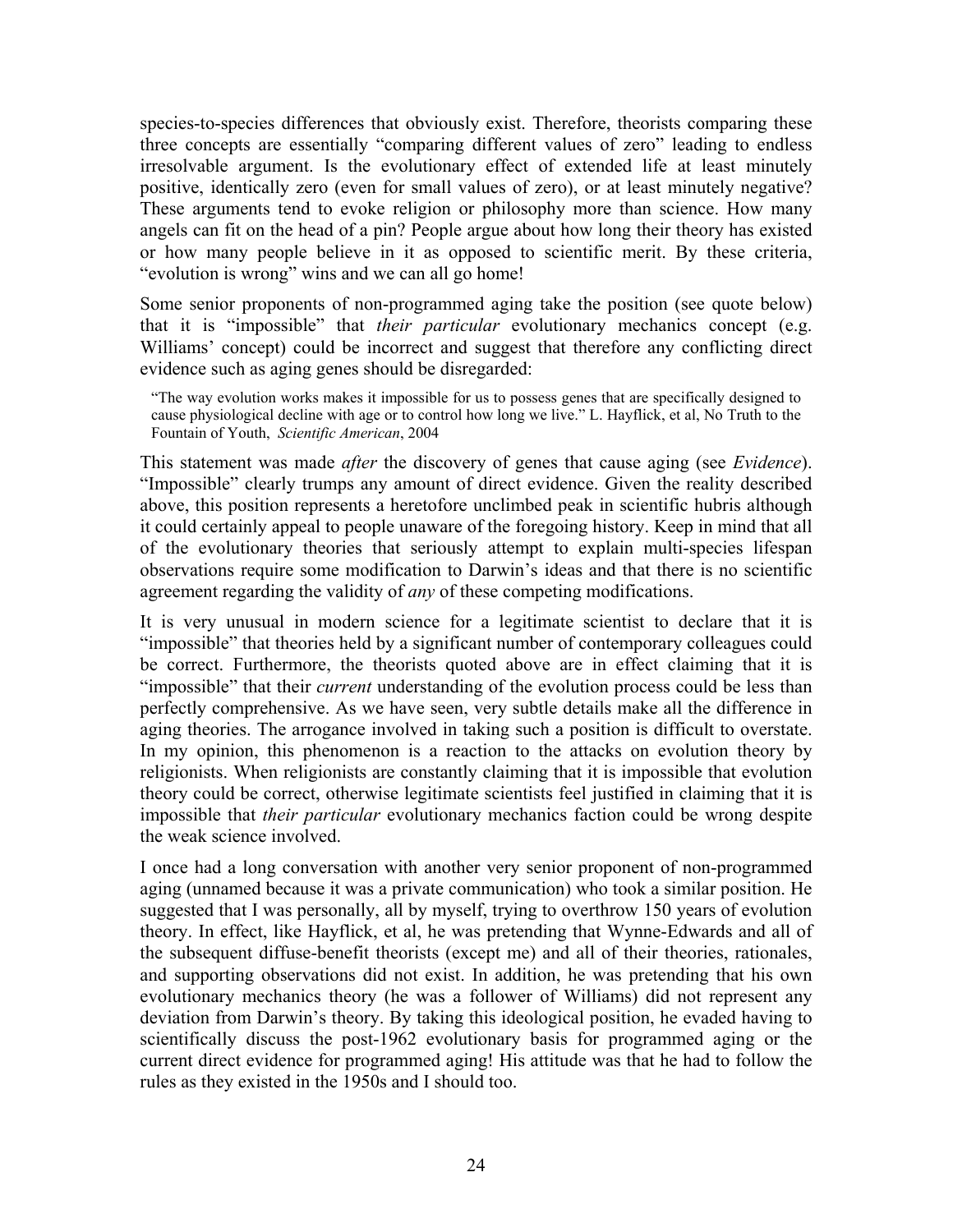<span id="page-24-0"></span>Both of these instances describe behavior would not be acceptable in a serious unbiased evidence-based scientific review.

## **Biological Aging Mechanisms**

What are the specific biological mechanisms that cause aging and contribute massively to incidence of age-related diseases? The answer to this question is obviously critical to our ability to prevent or treat highly age-related diseases such as cancer and heart disease in addition to any hopes of eventually medically delaying the aging process. The four different evolutionary mechanics theories mentioned earlier logically lead to corresponding theories of aging that in turn predict the existence of drastically different aging mechanisms. The differences are so dramatic that they affect even the way we think about aging and age-related diseases.

These theories are critical to medical research. Because of the experimental difficulties, aging theories and their predictions concerning biological aging mechanisms are very important to providing guidance to research efforts.

**Traditional Darwinism and Wear and Tear theories** propose that aging is the result of a potentially large number of independent deteriorative processes such as oxidation, or telomere shortening, and disease-specific deteriorative processes such as accumulation of harmful mutations (cancer) and accumulation of blood vessel deposits or damage (heart disease).

The **Mutation Accumulation Theory** based on Medawar's evolutionary mechanics concept suggests that aging is the result of a potentially large number of independent genetic artifacts that produce what is functionally equivalent to multiple universal genetic diseases each of which causes major problems only in older individuals.

The **Maintenance Deficiency Concept** is based on the idea that living organisms possess a potentially large number of maintenance and repair mechanisms that act to counter the above-mentioned damage processes. There are separate mechanisms that act to replace dead cells, repair telomeres, prevent cancer, or heart disease, and so forth. Because of Medawar's or Williams' evolutionary mechanics ideas, each species would evolve only the efficiency in each of their maintenance mechanisms that was necessary to support the species' needed lifespan. If, for some reason, a descendent species only needed a shorter lifespan than its parent species, unopposed random mutations to each mechanism would degrade them. In a shorter-lived species, all of a potentially large number of maintenance mechanisms would each be less efficient than the corresponding mechanism in a longerlived species. If in a particular species, too-early incidence of cancer became a problem, the cancer-prevention mechanism(s) would evolve to be more effective, and so forth. Efforts toward delaying aging might include trying to forestall damage (anti-oxidants, etc.) or trying to enhance the operation of individual maintenance processes. Many pharmaceuticals, such as *statins,* are intended to oppose damage mechanisms associated with specific diseases.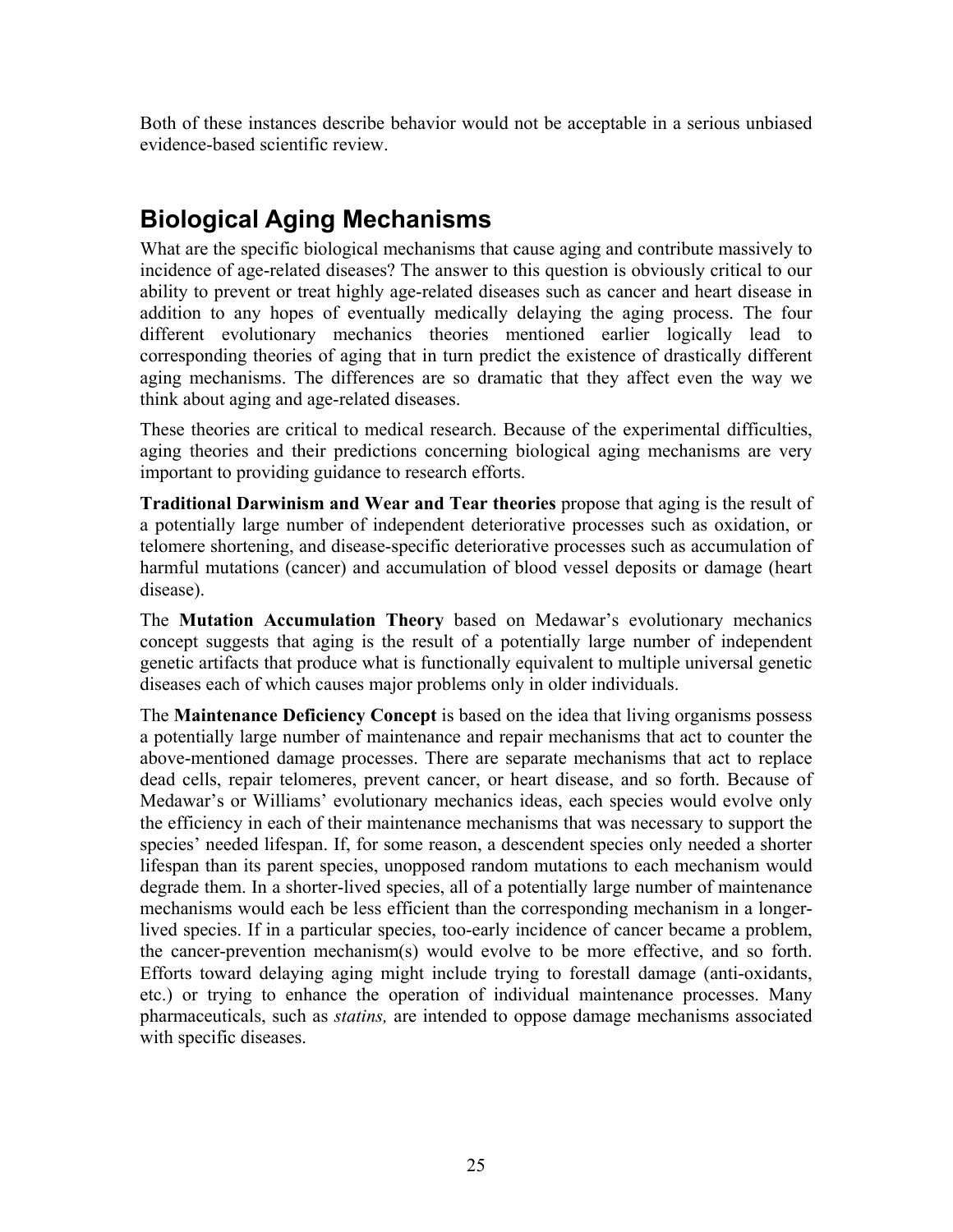You will note that all of the above theories suggest that aging could be the result of a large number of *independent* defects or deficiencies each of which is separately addressed by the evolution process.

**Programmed aging theory** proponents say that aging is caused by a potentially complex biological mechanism that purposely causes (or allows) aging in a manner similar to other biological functions and in response to an evolutionary need to limit lifespan to a species-specific age. What would be the nature of such a mechanism? Here are some concepts that are critical to any discussion of biological mechanisms:

*Coordination and signaling* are common in biosystems. In accomplishing some function such as vision, different tissues cooperate and engage in coordinated activity to accomplish the function. The coordination is accomplished by *signaling*. In complex organisms, a nervous system provides one type of signaling capability. In addition, even very simple organisms including plants use chemical signals such as hormones to coordinate activities between different tissues. Chemical signals known as *pheromones* are also commonly used to coordinate activities *between* individual members of a species. Connections between the nervous system and chemical signaling system are common; our brains can trigger the release of adrenal hormones, which then signal other systems.

*Non-inherited adaptation* is also very common. If it is good for an organism to be able to change its design (adapt) via the evolution process to accommodate external changes, then it is also good for an organism to have an inherited design capable of much more rapidly adapting to local or temporary changes in its external world. There are obvious examples: Our pets grow more or less fur depending on the season. Our muscles can grow or shrink depending on their individual workload. Even the strength of bones varies with demand.

All such adaptation schemes have common elements. First, there must be some method of *sensing* the need to adapt. Then there must exist some sort of *logic* that specifies the action to take in response to the sensing. The logic scheme could include a *biological clock* if time is important to the function. Then there must exist some *actuator* that physically implements the function. Even plants exhibit such sense/logic/actuate systems. Sunflowers face the sun; roots grow toward water. Animals are essentially collections of such systems. The message here is that it is usual for an evolved mechanism to have the capability for adapting to local or temporary conditions within some limited range during the life of an individual. We can change the sizes of individual muscles and associated blood supplies in response to need but we cannot change the number of muscles or how they are arranged in our design. If indeed organisms possess evolved mechanisms that limit lifespan we would expect that they too would possess the capability for adjusting lifespan within some range in order to accommodate local or temporary external conditions that affect optimum lifespan.

I believe that the best model for how a programmed aging mechanism would work is the mechanism that determines the timing of reproductive maturity. The age at which reproductive capability in complex organisms such as mammals occurs is clearly managed by some sort of clock. In addition, the mechanism senses external conditions because in most mammals mating seasons occur at a particular time of year and so the clock is synchronized to planetary cues. Everybody agrees hormone and nervous system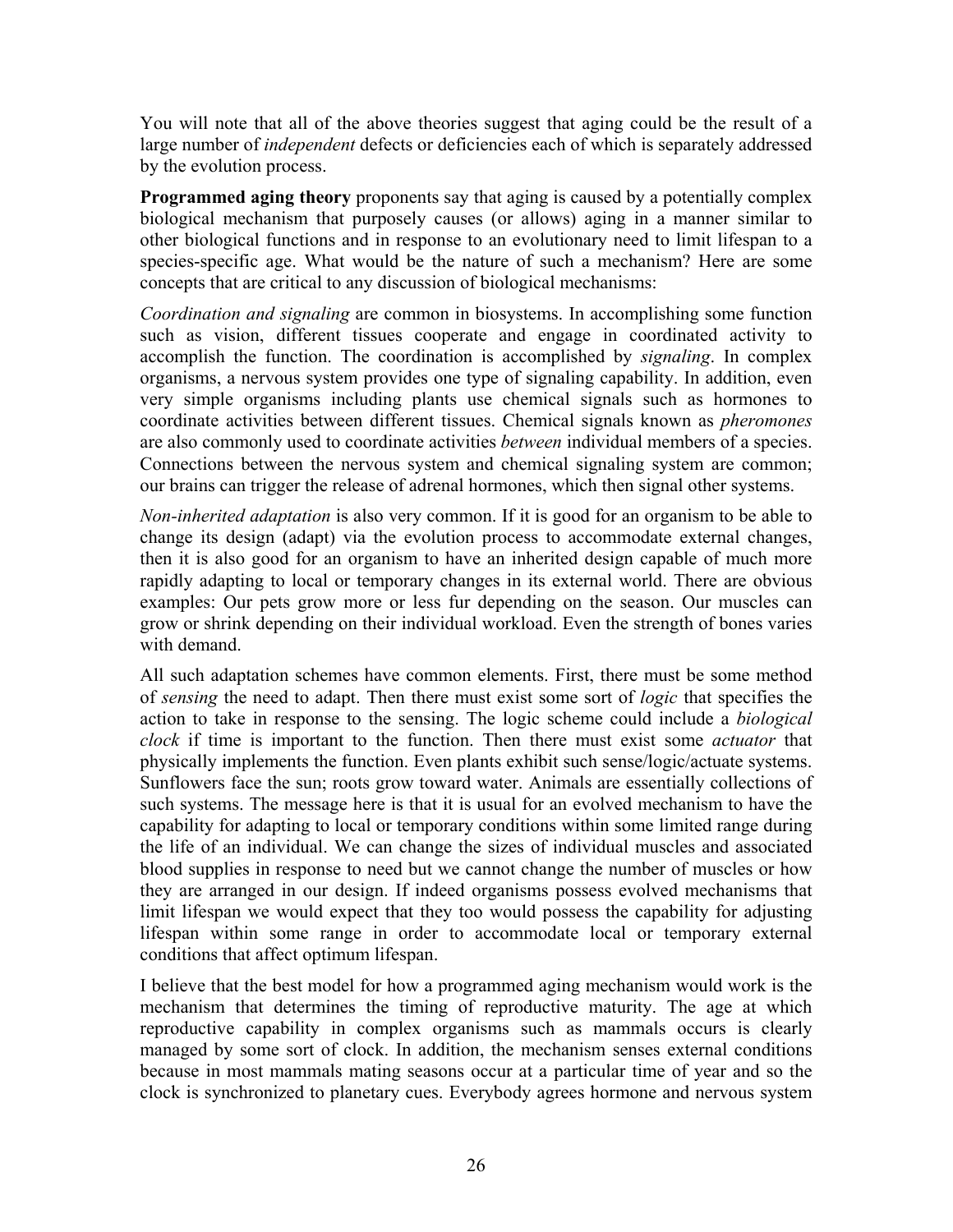<span id="page-26-0"></span>signals are involved in coordinating the various systems involved in reproduction. Because of the relationship between aging and reproductive maturity, there may be a systemic linkage. A programmed aging mechanism could actually share components with the mechanism that manages reproductive maturity and mating seasons.

We could therefore suppose that aging is controlled by a similarly complex mechanism involving signaling, coordination of activities in various tissues and systems, and detection of external conditions that tend to affect optimum lifespan. For actuation, this mechanism could slow many different maintenance and repair mechanisms resulting in gradual deterioration. As we will see, such a mechanism provides the best fit to direct evidence. Different species could reasonably be expected to evolve different ways of limiting lifespan or even multiple ways just as they have evolved different ways to achieve locomotion or other function.

If this sort of mechanism is indeed substantially responsible for aging, our eventual ability to alter the aging process is almost a foregone conclusion. Most pharmaceuticals exist for the purpose of enhancing or interfering with some biological function. The signaling, clock, and sense mechanisms would all present opportunities for pharmaceutical intervention. Note that although there could be many damage mechanisms and many associated maintenance and repair mechanisms the scenario described above suggests that they are all controlled by a *common* upstream system that accomplishes clock, logic, and sense functions. This concept fits well with various observations (see *Evidence*).

## **Direct Evidence for Programmed Aging**

This section presents a summary of experimental and observational evidence that provides insight into aging mechanisms. In my view, the preponderance of evidence overwhelmingly supports programmed aging. Proponents of non-programmed aging generally attempt to make their cases by either arbitrarily excluding particular items of evidence that conflict with their ideas or suggesting that *all* of the conflicting empirical evidence should be deprecated, discounted, or discarded in deference to a particular incompatible evolutionary mechanics theory, the "evolution makes it impossible" argument.

### **Aging Genes**

Aging genes represent the closest thing to a "smoking gun" in support of programmed aging.

Genes, of course, are the genetic structures that define an organism's design and function. Functioning activated genes produce products such as proteins that then contribute to control of some aspect of organism design or function. Functioning genes and their products are generally accepted as obviously evolved features of an organism.

Recently it has become possible to "genetically engineer" organisms by altering genetic data directly as opposed to doing so by selective breeding. One such technique is to insert a small amount of genetic data from one species into the genome of another species producing an organism with design characteristics of both. Since the organisms were not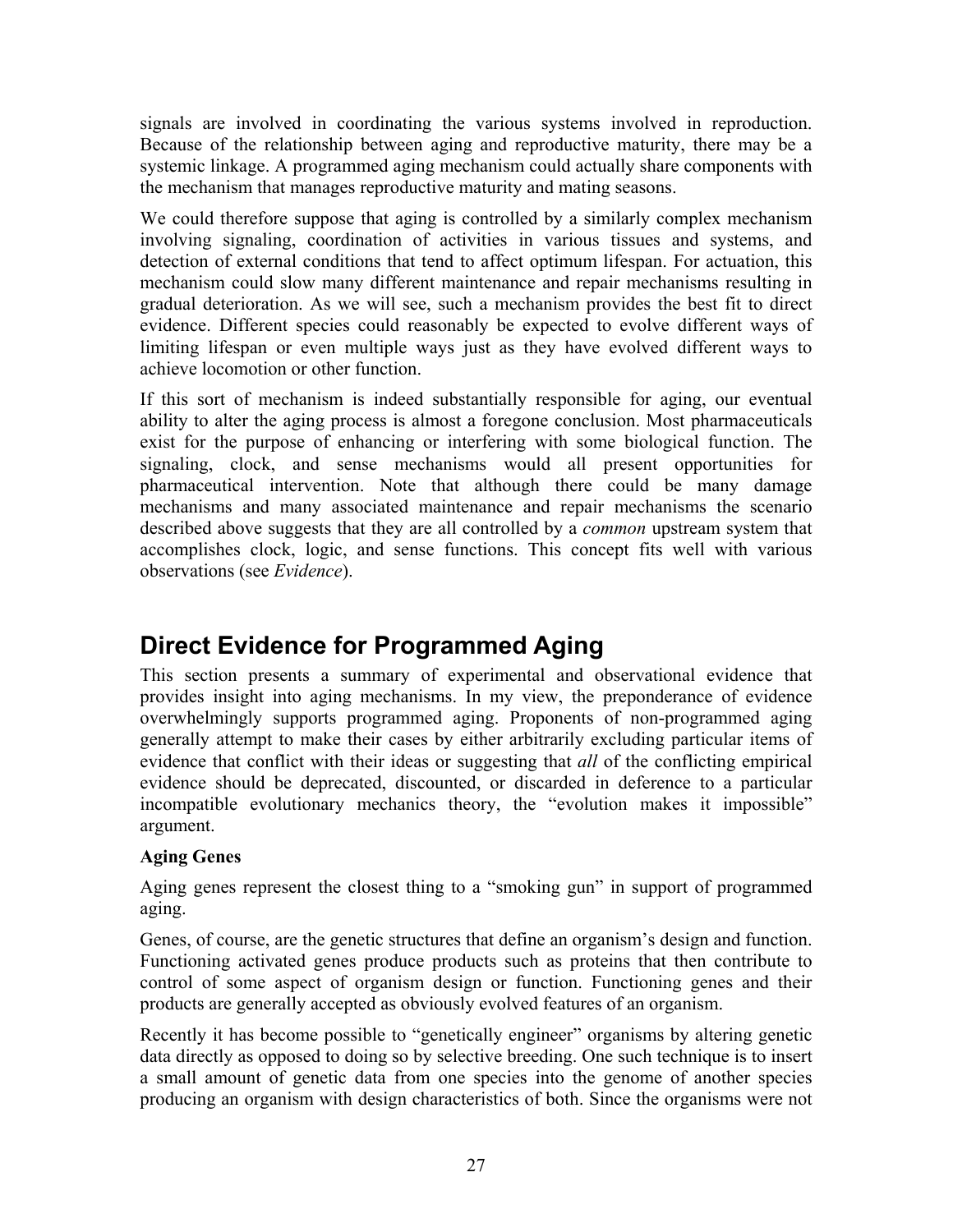capable of interbreeding, genetic engineering can and does produce organisms that could not be produced earlier. In some cases, the resulting organism can reproduce producing a new variety of engineered organisms, essentially a new species. A notable and controversial example is feed corn into which was spliced a gene from a bacterium. The new variety with the bacterial gene produces a bacterial toxin that is fatal to a particular insect pest greatly increasing corn yields. The controversy is that the engineered corn could inadvertently affect useful insects or that humans or animals could be inadvertently affected by the toxin, possibly because of allergic reaction.

Another technique is to insert garbage data into a particular gene destroying its ability to function and disabling or "knocking out" the gene. This can lead to producing a "knock out" variety of the species that does not possess that particular gene as a functioning entity. One application currently under study is to knock out a fish gene that regulates growth resulting in a farm fish variety that grows more rapidly. FDA permission to allow U.S. human consumption of this genetically engineered fish is expected because the engineering only deleted a normal gene as opposed to inserting an abnormal gene.

Several experimenters [17] have reported discovering genes that limit life span in various organisms. Knocking out the genes has resulted in lifespan increases of as much as a *factor of 10!* Programmed aging proponents say aging genes are obviously parts of evolved mechanisms that purposely limit lifespan. Followers of non-programmed aging theories contend that the deleted genes must all have some subtle individually beneficial function that compensates for their individually adverse nature. This "assumes facts not in evidence." To date, no such function has been found and knock-out worms, yeast, and mice seem to be living happily, and substantially longer than the wild varieties. However, it is difficult to prove the non-existence of some subtle individually beneficial factor that would make the knock-out varieties less competitive under wild conditions.

Cynthia Kenyon at UC San Francisco is a leading experimentalist and declared proponent of programmed aging and has found aging genes, internal hormone signaling (e.g. between digestive system and aging function), and instances where a life span regulation system is mediated by detection of external signals.

Her web site features a video clip of wriggling 144 day-old roundworms (*C. elegans*) whose normal lifespan is 21 days. "In 1993, Kenyon and colleagues' discovery that a single-gene mutation could double the lifespan of *C. elegans* sparked an intensive study of the molecular biology of aging. These findings have now led to the discovery that an evolutionarily conserved *hormone signaling system controls aging* in other organisms as well, *including mammals.*"

Valter Longo at USC in Los Angeles is also a declared proponent of programmed aging and has found experimental evidence for programmed aging. "*We suggest that the similarities between the molecular pathways that regulate ageing in yeast, worms, flies and mice, together with evidence that is consistent with programmed death in salmon and other organisms, raise the possibility that programmed ageing or death can also occur in higher eukaryotes."*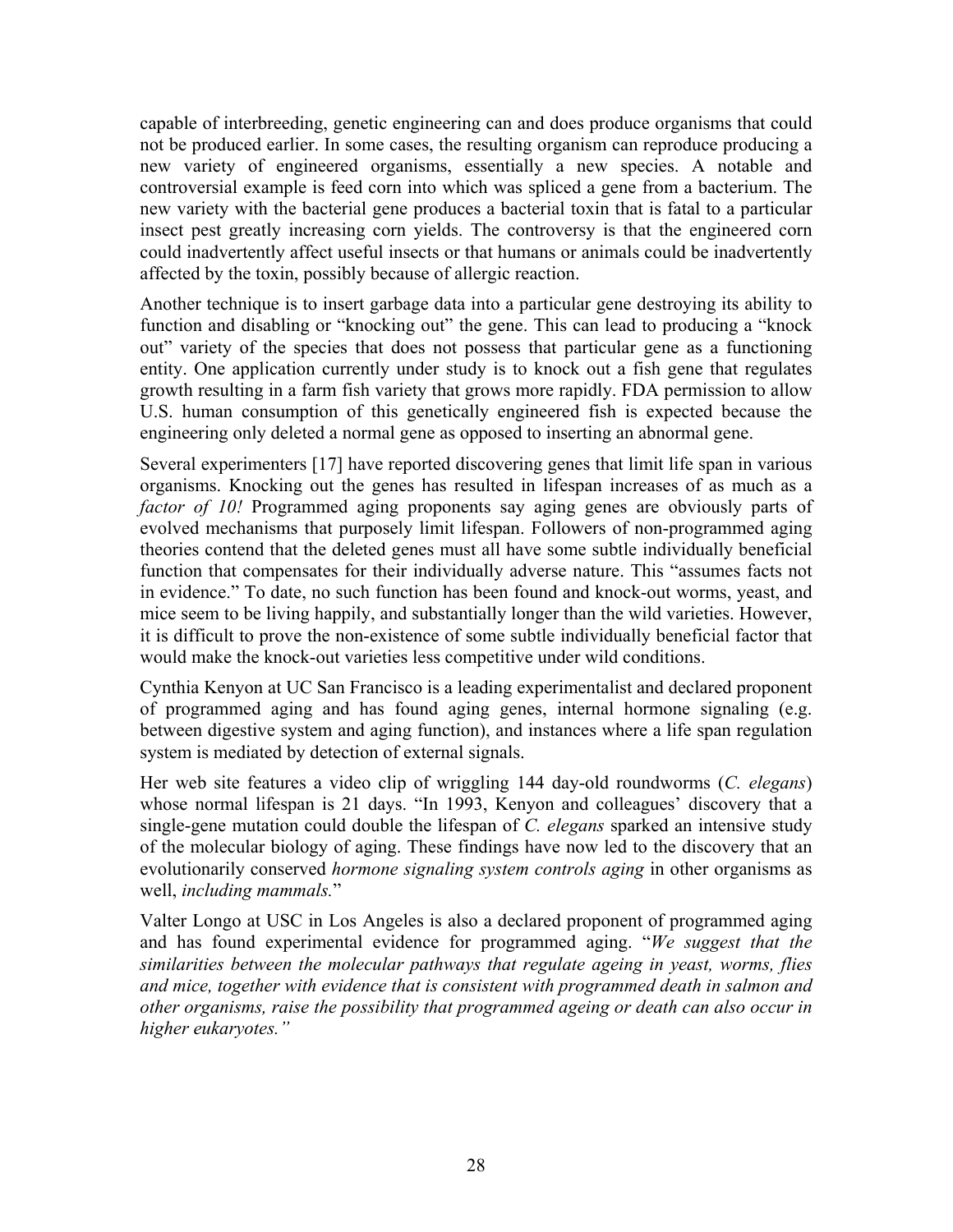### **Negligible Senescence**

It can be very difficult to establish the internally determined lifespan of a long-lived organism because external causes of death dominate. For example, the rougheye rockfish mentioned below has a *maximum recorded lifespan* of 205 years (a single individual). Because the vast majority of specimens die of external causes at relatively young ages there is no way of knowing the maximum age that could be attained by this species (or other long-lived organism) without measuring an infeasible number of them. In some cases, measuring the age of a caught wild specimen requires killing the animal in order to measure age marks (similar to tree rings) on internal bones.

Usually senescence is rather obvious. We could distinguish between a 30 year-old and an 80 year-old human by inspection of appearance but also could determine senescence by observing performance parameters important to survival and reproduction such as mobility, sensory acuity, and reproductive effectiveness.

A very few species exhibit *negligible senescence* (NS). Theorists consider an organism negligibly senescent if it does not exhibit *any* measurable decline in survival characteristics such as strength or mobility with age, does not have a gradually increasing death rate with age, and *in addition* does not exhibit any measurable reduction in reproductive ability with age. The absence of senescence is more easily observed than internally determined lifespan. The few NS species live among a wide variety of similar senescing species. Traditionalists say the organisms must still age, just more slowly than other species citing another "fact not in evidence."

Organisms that do not possess measurable deterioration with age [18] are important to aging theories and aging research because they provide clues distinguishing various theories.

NS pretty much kills the idea that aging is an unavoidable property of life. Do the NS species have a reproductive deficit as would be expected by Kirkwood's theory? No, that does not appear to be true either; by definition, NS species do not have a reproductive deficit.

Some NS species do not appear to have a need for very long life based on age of reproductive maturity as suggested by Medawar and Williams. Why do they retain their lack of senescence?

Programmed aging proponents say that the NS species have *lost* the ability to age and consequently suffered the loss of a diffuse benefit. Their species is consequently more likely to become extinct without leaving descendents. This seems to fit the observation that there are very few NS species.

Some examples [18]:

The *Aldebra giant tortoise* has a measured maximum life span (so far) of 255 years.

The Rougheye rockfish (*Sebastes aleutianus*) has been measured at 205 years.

Lobsters are also believed to be negligibly senescent and even apparently have increased reproductive capacity with age.

The lake sturgeon (*Acipenser fulvescens*) is long-lived (152 years) and may be NS.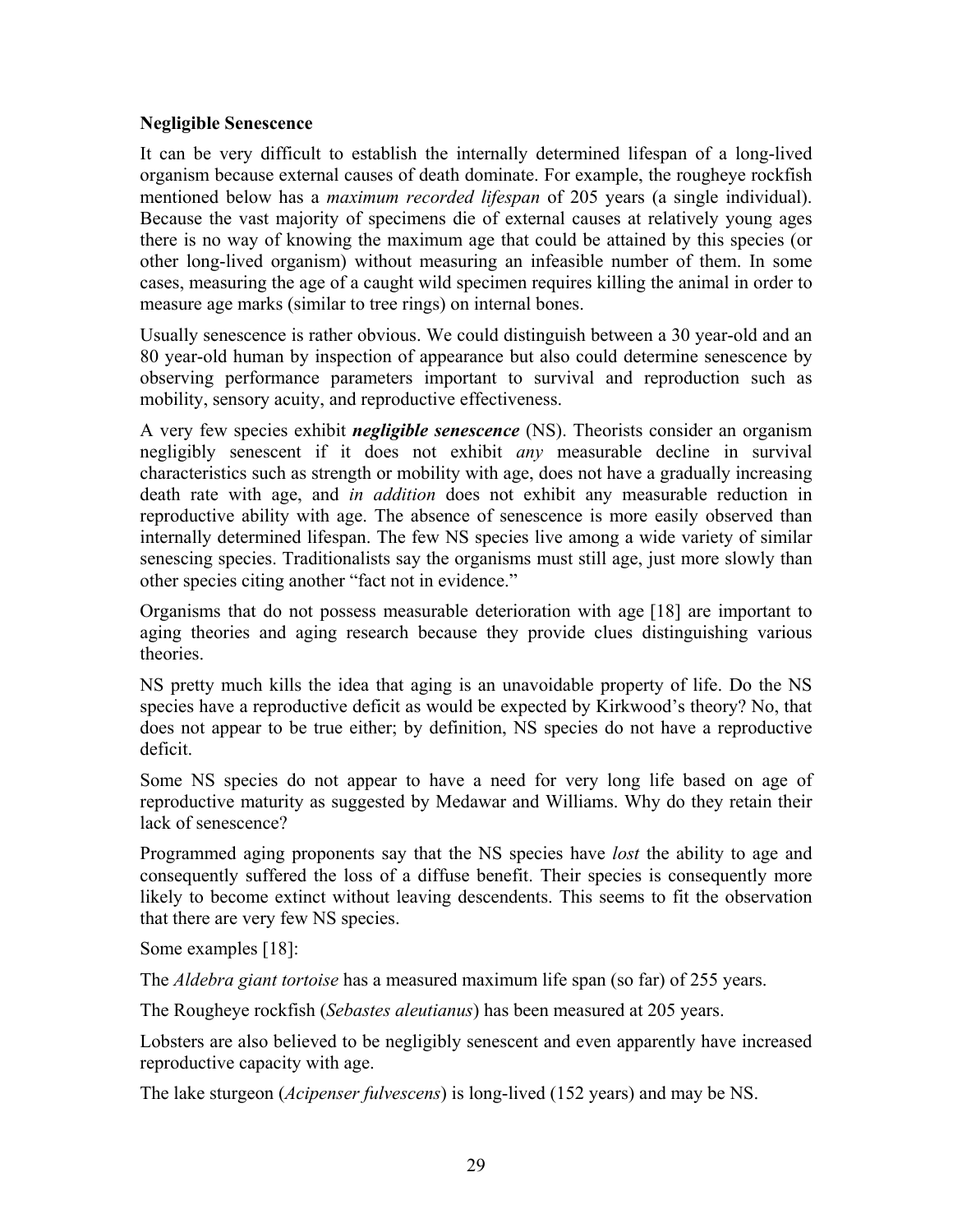Koi have a measured maximum age of 226 years.

The naked mole rat (*Heterocephalus glaberis*) is the only one of approximately 5500 mammal species believed to exhibit NS. These approximately mouse-size (35 grams) rodents have been observed to live 28 years vs. 1-3 years for similarly sized rodents and longer than any other rodent. Naturally occurring cancer has *not* been observed in this species.

Some clams such as *Panopea generosa* have long lives (~160 years) and may be NS.

The oldest known single living organism is the "Methuselah Tree" a bristlecone pine living at an undisclosed location in California and currently 4842 years old. The age was determined by counting rings on a boring. The location is undisclosed because vandals have been known to deliberately kill very old trees.

Note that the key point with NS is lack of gradual deterioration. A hypothetical species that lived for 20 years without measurable deterioration and then died suddenly from some internal process would still be considered a NS species.

Although some NS species have greatly delayed sexual maturity relative to similar senescent species, others do not.

Some of the NS species such as lobsters continue to grow and do not exhibit a defined age at which their growth is complete. Some theorists suggest that the end of growth (development) signals the beginning of senescence, which makes sense according to programmed theories. Possibly a mutational malfunction caused the program to continue beyond the point where development was supposed to stop and aging begin?

Some suggest that some aspect of growth inhibits aging and that there is some rigid linkage between growth and senescence, which might be acceptable to a nonprogrammed theorist. The difficulty with this idea is that the *duration* of the deteriorating post-growth phase differs drastically between species and therefore aging cannot just be a simple consequence of no growth. Why wouldn't humans die as rapidly as mice once their growth phase was complete?

### **Life Span Regulation by Sensing of External Conditions**

Some investigators [19] including Kenyon report instances in which life span of simple organisms is mediated or *regulated* by se*nsing of external signals*. This is typical of evolved mechanisms and directly supports the sort of complex programmed aging mechanism described earlier.

### **Caloric Restriction and Life Span**

Extensive experimental evidence [20] confirms that mammal lifespans are typically *increased*, as much as doubled, when food intake is restricted and that lifespan continues to increase all the way to semi-starvation levels. Programmed aging theorists suggest that this behavior was selected because of evolutionary benefit. The caloric restriction effect has a group benefit in enhancing the survival potential of a group under famine conditions because a population that increased its lifespan while reducing its reproductive activity could survive as long with less food than another population of otherwise identical animals that did not extend their lifespans and therefore had to reproduce more to maintain the same population. This idea assumes that a shorter life has a diffuse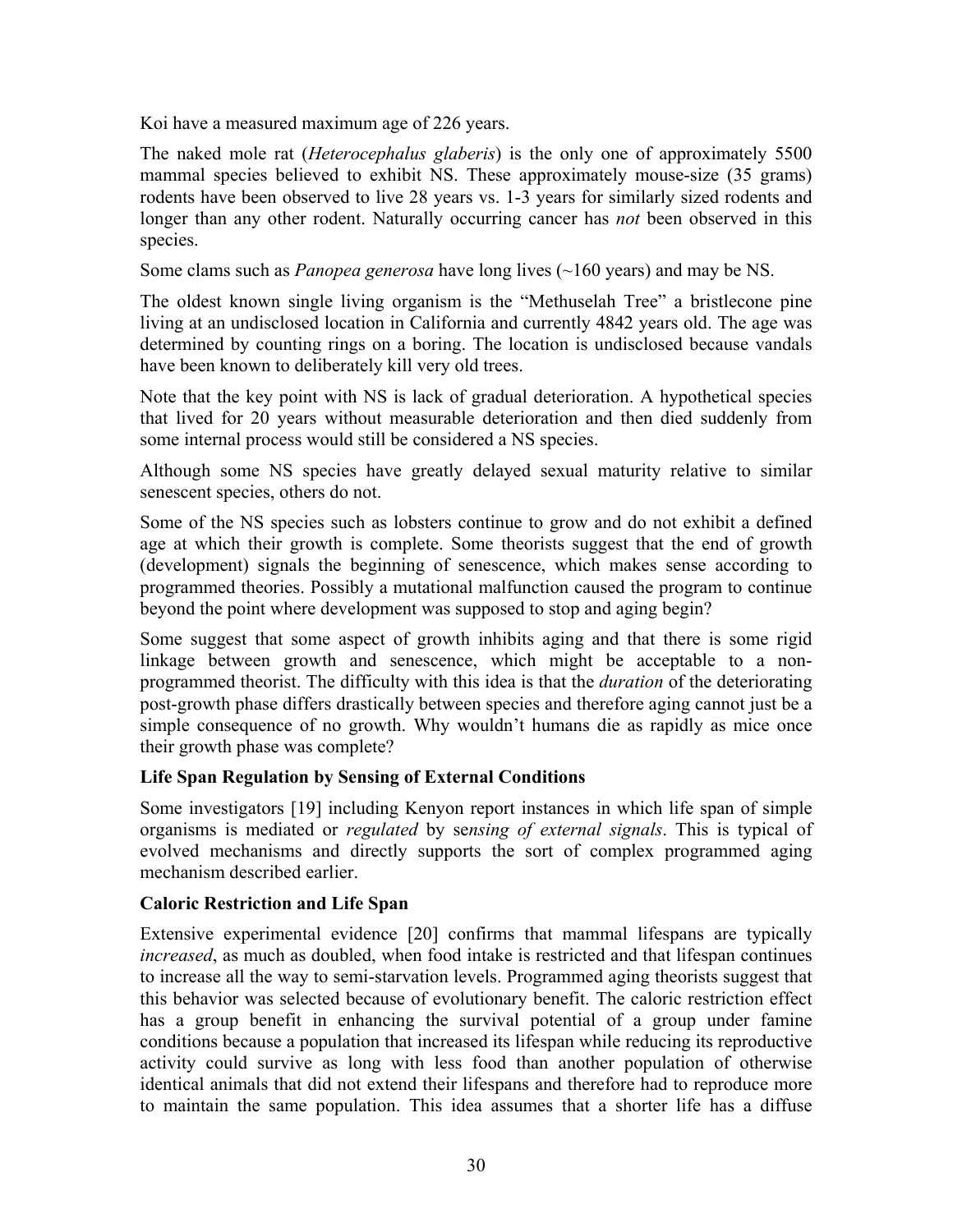evolutionary advantage but that a tradeoff between restricting life and group survival exists. Merely surviving does not take as much energy or food as reproducing. This is a proposed example of an organism modifying an evolved genetically controlled behavior in real time to fit temporary external conditions. In this scenario, the lifespan regulation mechanism is detecting caloric restriction and extending lifespan in response.

Non-programmed theories have difficulty explaining the caloric restriction effect. A reduction in food would presumably reduce the resources available for maintenance and repair, increasing deterioration.

Some efforts are underway to find a "caloric restriction mimetic" that would simulate the caloric restriction effect by interfering with signaling, without requiring caloric restriction.

### **Stress and Life Span**

Experimenters have found that several forms of stress [21] in addition to caloric restriction counter-intuitively *increase* lifespans in various organisms. For example, exercise appears to increase lifespan and inactivity decreases lifespan. Followers of programmed aging theories suggest that this is also a selectable behavior with group benefit in a manner similar to caloric restriction. If a population of animals was under heavy predation, its members would no doubt feel more stress than another population that had few predators. If such a population increased its lifespan, that would tend to compensate for the higher death rate caused by predation. The adapting population would therefore have a competitive advantage over a non-adapting population.

Non-programmed theories have difficulty with the stress response. Stress would presumably increase the rate at which deterioration occurred.

### **Hutchinson-Gilford Progeria and Werner Syndrome**

Hutchinson-Gilford progeria [22] and Werner syndrome [23] are single-gene human genetic diseases that dramatically accelerate multiple symptoms of aging. This suggests that there are mechanisms that are common to multiple manifestations such that a singlegene malfunction could affect so many different symptoms. This fits programmed aging theories (common life span management system, common clock, common detection of external conditions, coordination by signaling) better than non-programmed theories in which multiple maintenance and repair mechanisms independently evolved and devolved.

### **Semelparity and Biological Suicide**

Many species of plants and animals reproduce only once (semelparity) and die suddenly after reproducing. The pink salmon dies suddenly after reproducing (at two years of age) of an apparently accelerated aging process. Some varieties of salmon survive one or two spawning periods then die suddenly following the second or third spawning showing that reproduction and associated stress is not the cause of death.

The male marsupial mice (e.g. Brown Antechinus, *Antechinus stuarti*) are the only semelparous mammals and die suddenly following mating at about 10 months of age. Their demise is commonly blamed on exhaustion due to unusually vigorous and lengthy copulation. Most females die following weaning of their first litter. Vigorous copulation does not appear to be a credible reason for their death.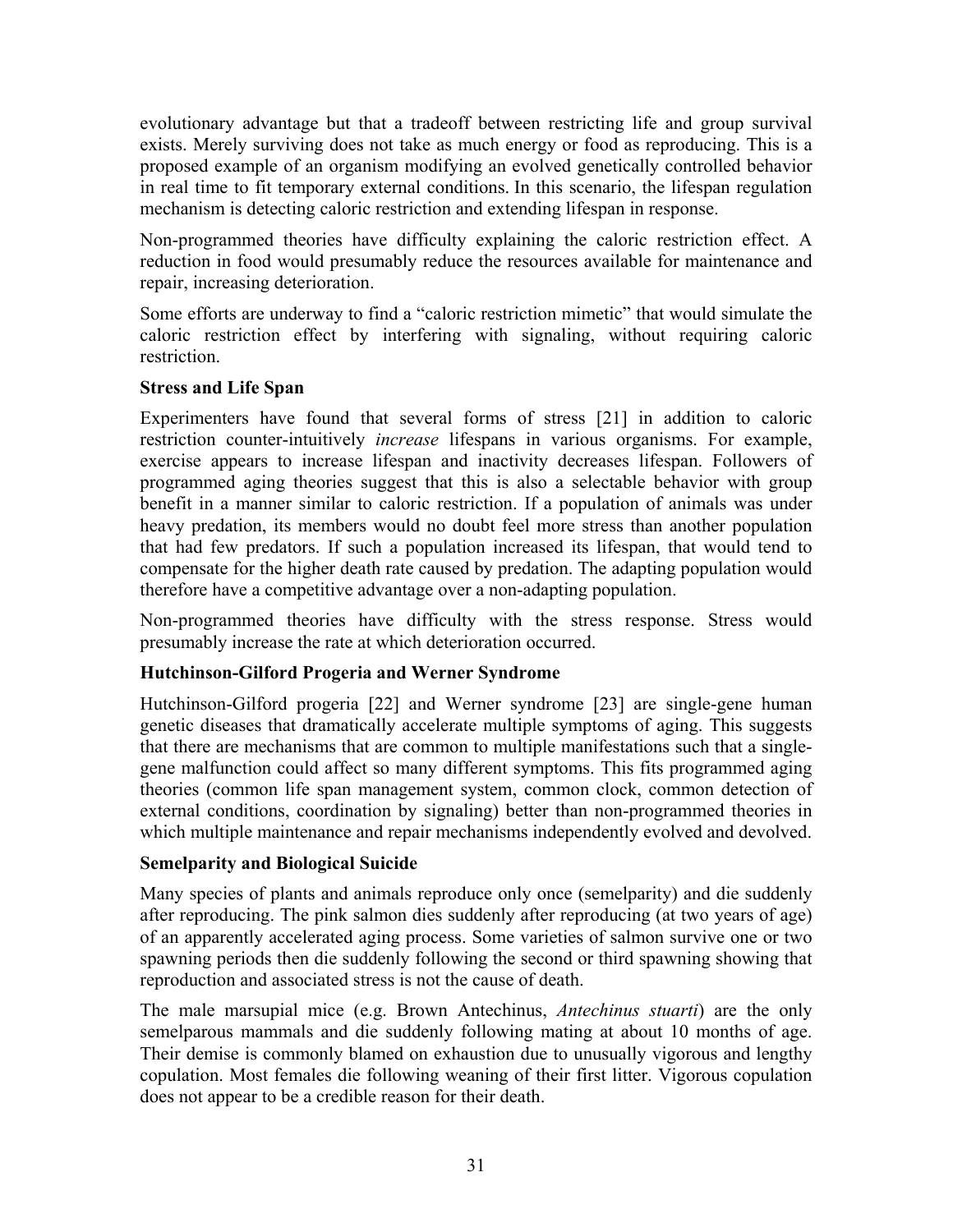A common explanation for semelparous behavior (compatible with Williams' evolutionary mechanics concept) is that suicidal behavior allows the organism to be reproductively more effective and therefore is a valid individual-benefit tradeoff with self-limited life span. In the case of the salmon, some theorists contend that the dead bodies of parents provide nutriment for their spawned immediate descendents (an individual benefit). They suggest that the salmon commits biological suicide and dies suddenly rather than dying of more gradual senescence because doing so in the stream in which spawning occurred would be more likely to benefit its direct descendents. In other words, even proponents of non-programmed aging often concede that salmon represent an instance of programmed death. They contend that salmon and other instances of overt biological suicide represent cases where an organism needed to actively limit lifespan because of some individually beneficial circumstance that does not (for some reason) apply in even the slightest degree to *any* mammals (except *Antichinus*). Programmed aging proponents contend that design-limited life span has a direct and generally applicable diffuse evolutionary benefit in addition to any individual benefit and that gradually aging as well as suicidal organisms possess programmed lifespan management systems.

The salmon illustrates the *cheater problem*. How could the suicidal salmon be sure that the descendents of other non-suicidal salmon would not benefit from eating its corpse? Wouldn't such a cheater variety have an evolutionary advantage over the suicidal variety given traditional theory?

The octopus has an especially interesting semelparous behavior. The female octopus reproduces, broods her young, and then dies of starvation. It starves because it does not eat. It does not eat because it no longer feels hunger despite its starving condition. Experiments in which the eyes were surgically removed (Wodinsky [24]) resulted in octopi that continued to eat and survive after reproducing. This demonstrates that the octopus has a complex suicide mechanism that involves connections to the nervous system to implement the behavior modification function, suggests that signaling is involved, *and* suggests a sense function is involved in determining when to execute the starvation behavior. This closely resembles the programmed aging system described earlier (see *Mechanisms*). Further, the suicide of the octopus does not have any apparent individual benefit. Demonstrated suicide mechanisms add to the case for programmed aging.

### **Programmed Cell Death -- Apoptosis**

It is common for organisms to purposely kill their own cells (*apoptosis*) via a complex evolved mechanism in furtherance of growth or development tasks. Programmed organism death or *phenoptosis* is seen as a logical extension by proponents of programmed aging. Study of apoptosis might provide insight into aging mechanisms.

### **Similarity of Aging Symptoms**

Although there are some differences, different mammals generally share the same manifestations of aging. Cats and dogs, although having much shorter life spans share human manifestations such as cancer, heart disease, stroke, arthritis, cataracts, general weakness and loss of mobility, loss of sensory acuity, mental deficits, etc.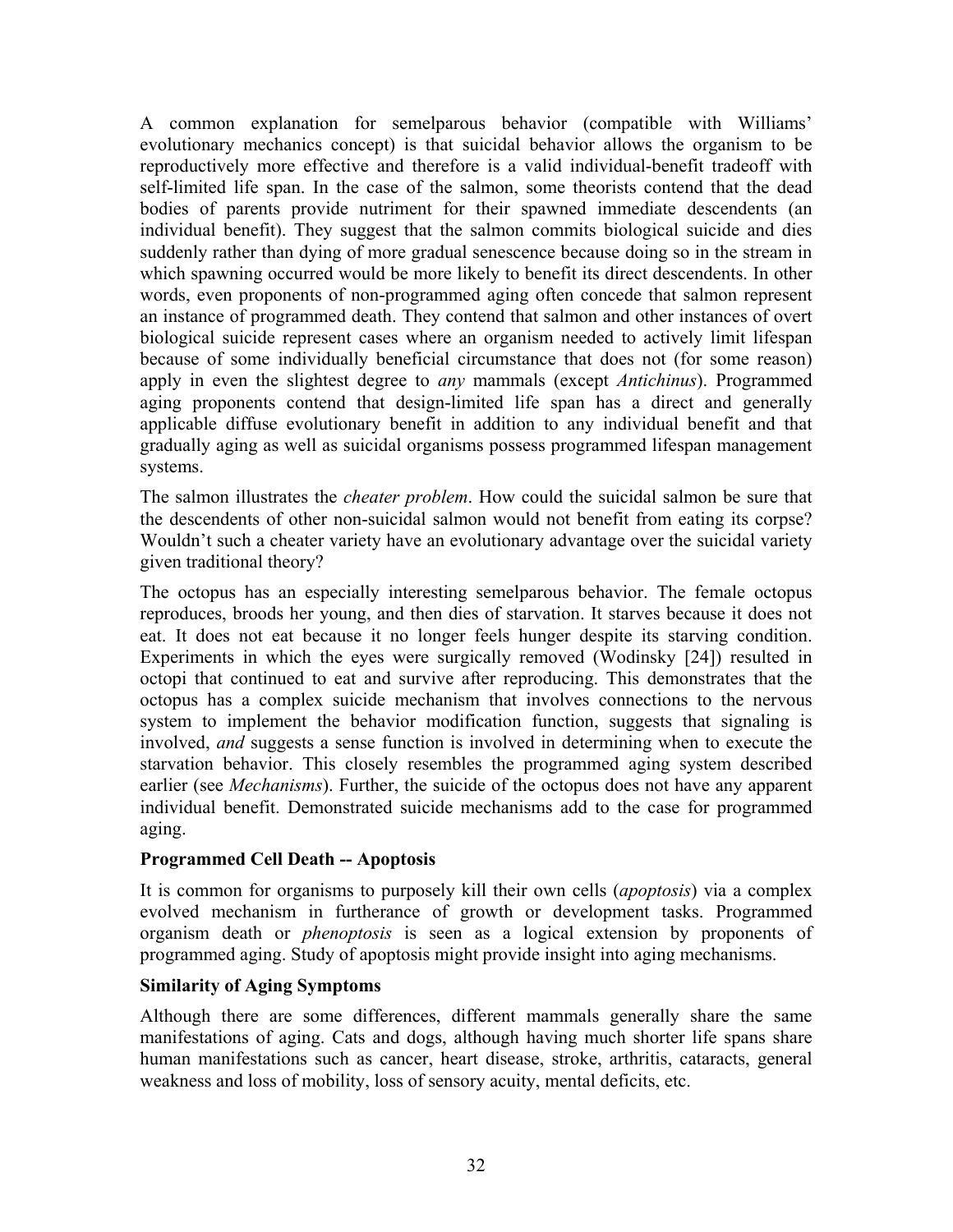In connection with the maintenance and repair scenarios described earlier, one might imagine that different deteriorative processes would operate over many different time regimes. Red blood cells might die in a matter of weeks while cancer could take multiple decades to develop. Shorter-lived animals would not need to have maintenance mechanisms directed at counteracting long-term deteriorative processes. We could believe that the short-lived animal simply would not need and therefore never evolved a cancer prevention mechanism.

However, if this were so we would expect to see different manifestations in different species. For example, we would not expect to see cancer in cats and dogs or shorter-lived species if it takes decades to develop. Consequently, this observation suggests that the deteriorative processes generally operate over a rather short term and that therefore all of the mammals need all of the maintenance and repair processes. This is a problem for the maintenance deficiency concept. If all the mammals need all of the maintenance processes, what distinguishes a long-lived animal from a short-lived animal? We could perhaps believe that a long-lived animal possessed different maintenance mechanisms not possessed by the short-lived animal but it is a longer stretch to believe that "replace dead cells" is somehow just slightly better in cats and dogs than in mice and somehow better yet in humans. If the "replace dead cells" process works for two years, why would it not work for ten years or two hundred years? On the other hand, we can easily imagine a lifespan regulation mechanism purposely attenuating multiple maintenance mechanisms starting at a species-specific age.

### **Blood Signals and Cell Aging**

A number of experiments show that components in blood influence cell aging characteristics. These experiments strongly suggest that aging at the cell level is controlled by a systemic mechanism that communicates with cells by means of signals circulated in blood. This fits with programmed aging mechanism concepts.

In the rat *parabiosis* experiments (mice have also been used), pairs of rats were surgically attached so that they shared a common blood supply and any blood signals. When an old rat was coupled to a young rat, cells in the old rat acted younger and cells in the young rat acted older and displayed characteristics associated with aging. Signals that were specific to youth or age were both presumably diluted by presence of the opposing blood supply. Old animals coupled to young animals lived longer than old animals coupled to other old animals. See McCay, et al [25], Ludwig, et al [26], and Conboy, et al [27].

We would expect the old animals to benefit from (and young animals to suffer from) a heterochronic pairing because the old animals would benefit from the better support provided by young organs such as heart, liver, kidneys, etc. However, the cell changes seen on biopsy seem more profound. The old cells seemed rejuvenated while young cells seemed prematurely aged.

In in-vitro experiments using blood plasma, cells from old mice were cultured in serum from young mice and cells from young mice cultured in old serum (in addition to youngyoung and old-old controls). Old cells exposed to young blood serum were rejuvenated while cells from young mice exposed to old serum showed signs of accelerated aging. Apparently, young serum has components that act to inhibit aging while old serum has components that proactively encourage aging. Conboy, et al. further found that specific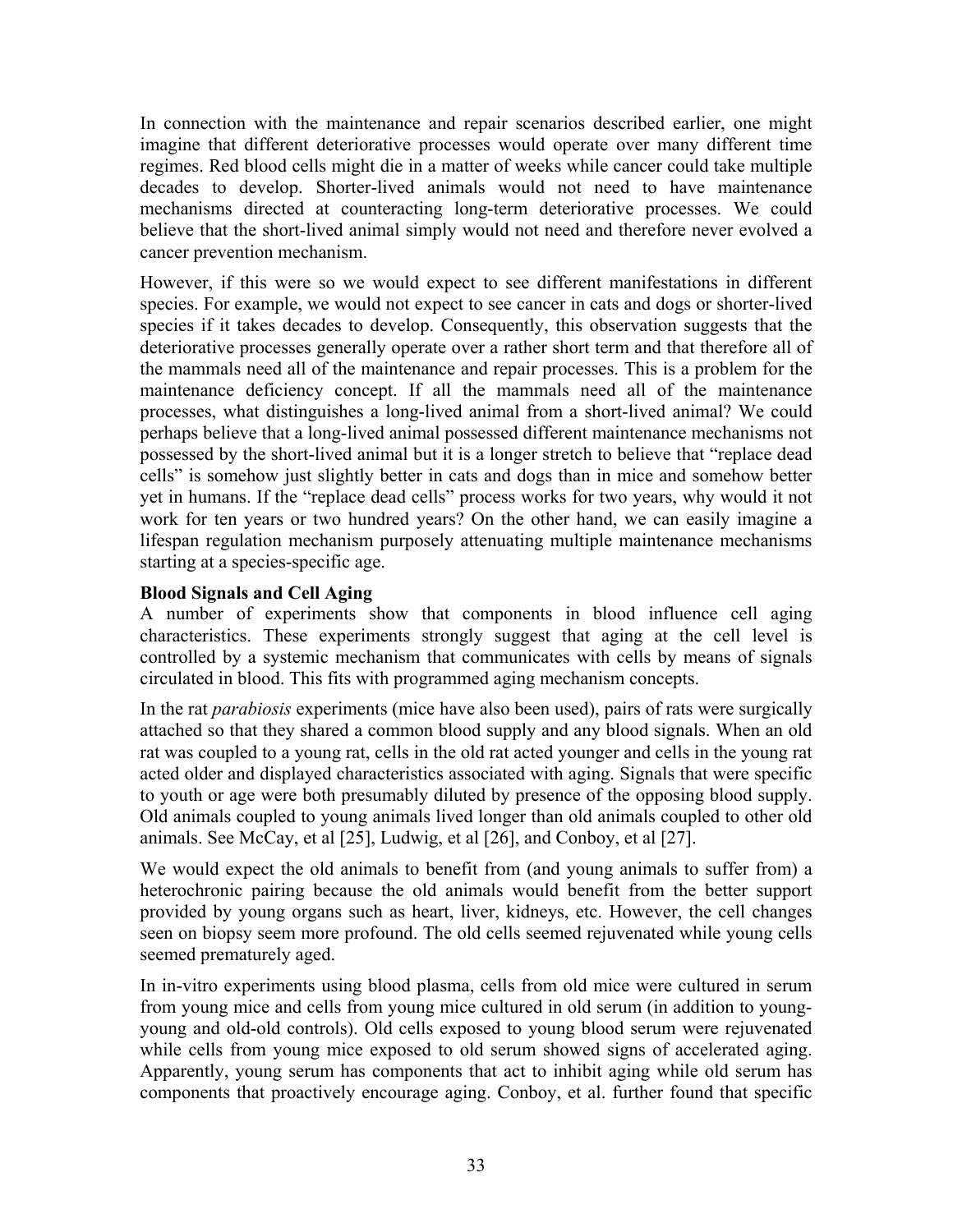<span id="page-33-0"></span>effects on progenitor (stem) cells are associated with aging changes caused by serum components. The serum experiments show that the aging or anti-aging effect is caused by serum components rather than cells in the blood.

With few exceptions, all of our cells possess all of our genes. The huge differences in the physical designs of functionally different cells such as nerve cells and muscle cells as well as differences in their function are caused by differences regarding *which genes* are turned on or *expressed* in the tissue and consequently producing products such as proteins that cause a biological effect. Technology now exists that allows detection of products associated with particular genes and thus determining which genes are activated in a particular tissue under particular circumstances. In the plasma experiments, exposure to old plasma caused reductions in expression of some genes and *increases in expression* of some other genes in the exposed tissue relative to exposure to young plasma. This certainly appears to be a textbook example of programming in response to signals.

## **Non-Science Factors**

In my view, the scientific evidence favoring programmed aging is overwhelming if *all* of the evidence is considered (see *Evidence Exclusion*). However, the science of aging and underlying evolution theory is encumbered to an arguably greater extent than any other fields of science by non-science factors that influence both public and scientific thinking. All of these non-science factors (not formed by a logical process based on observations or experiment) favor non-programmed aging. Here is a list:

**Theory Development Sequence:** The major evolutionary non-programmed theories were mainly proposed *prior* to the development of *any* of the theories that question the individual benefit clause. At the time (1950s), traditional theory was the only game in town and did not support programmed aging. The theorist's task was therefore to come up with the *least implausible* theory involving the smallest possible modification that fit to the greatest extent with traditional Darwinism.

**Existence of Creationism and Intelligent Design:** The existence of creationism and intelligent design creates an environment that is extremely resistant to any *scientific* disagreement with traditional evolution theory. People who disagree with "The Theory of Evolution" as generally understood are widely seen as religiously motivated. Further, arguments proposing modifications to traditional evolution theory that support evolutionary aging theories are superficially similar to anti-evolution arguments in that they are based on a relatively small proportion of observations.

**Public Ignorance:** Virtually everybody is exposed to traditional evolution theory in high school biology class and other public venues. However, very few people are aware of scientific disagreements regarding the fine details of evolutionary mechanics, evidence supporting those disagreements, or of aging theories based on modifications to traditional theory. They are therefore logically biased toward wear-and-tear theories and toward the idea that medical intervention in the aging process is impossible.

In addition, everyone learns how foolish it was for a government to sponsor a major expedition in a search of the fountain of youth but very few learn about negligible senescence, aging genes, or other clues demonstrating that aging is not a fundamental, unalterable property of living organisms.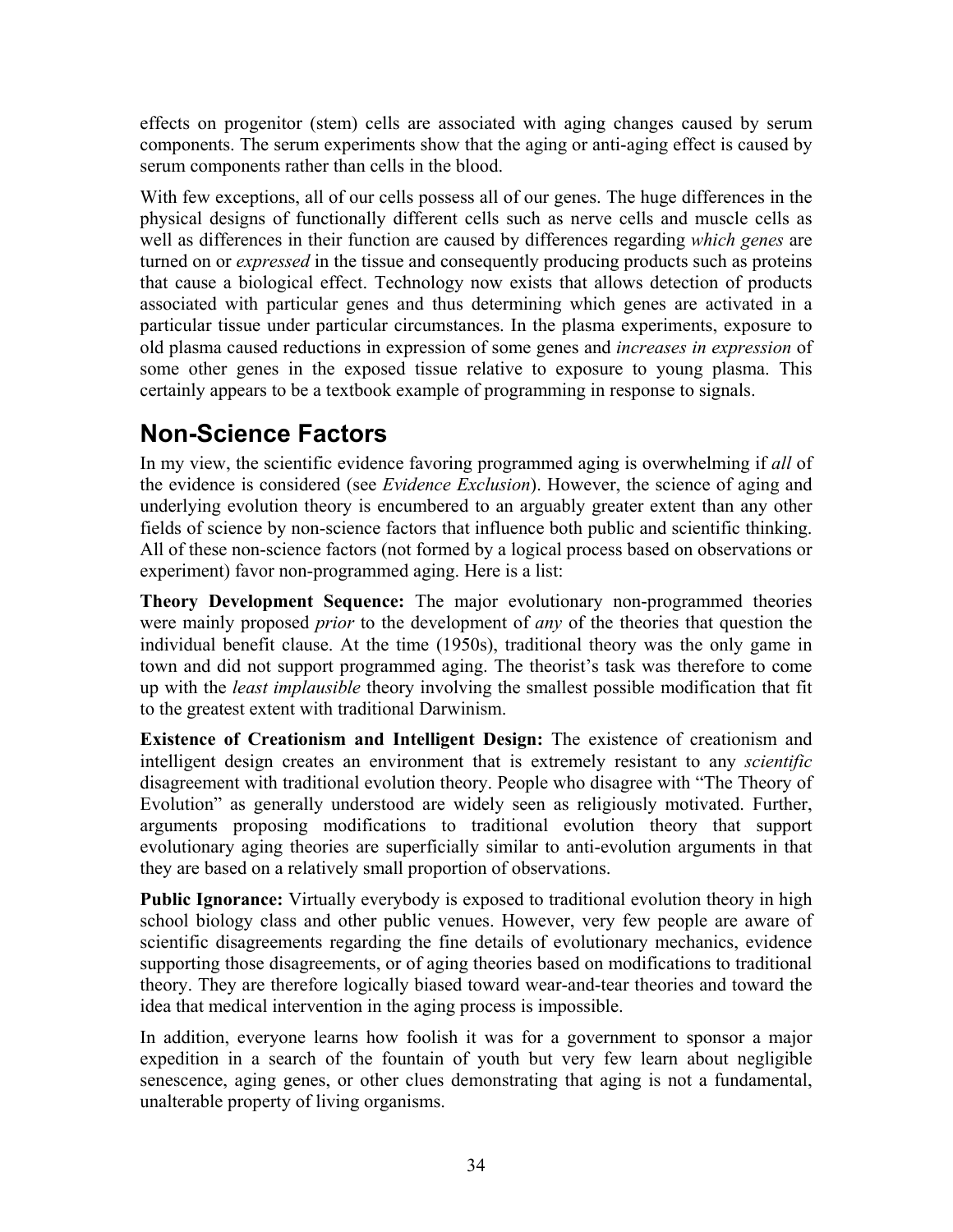<span id="page-34-0"></span>Medical research is substantially funded by tax money or charitable contributions so public opinion is critical to research funding. Aging research is widely seen as "academic" and having little practical value.

**Academic Politics:** Older, more senior scientists tend to believe in older theories (in this case the older evolutionary mechanics theories and dependent non-programmed aging theories) but also as we would expect tend to have more influence in their organizations. Publicly declaring a belief in programmed aging or publishing a book like this one could well be a bad career choice. Editorial boards of journals tend to be populated by senior people.

It can be very difficult for an academic scientist to change a long-held position in response to new information. Imagine that you are a very senior proponent of nonprogrammed aging and took your position at a time when there was zero evolution theory support for and much less direct evidence favoring programmed aging. Changing your mind now and joining the ranks of the programmed aging school would be like an Episcopal bishop deciding to become an entry-level Methodist minister!

Some "undeclared" scientists conduct research that does not make any sense except in a programmed aging context but avoid using terminology like "programmed aging." I am an independent theorist and do not have to worry about tenure, promotion potential, university in-house publication reviews, or keeping the boss happy.

## **Anti-Aging Medicine**

We can define *anti-aging medicine* as treatment protocols or agents that simultaneously beneficially affect two or more otherwise unrelated major manifestations of aging such as cancer and heart disease. Protocols could include behavior changes such as eat less and exercise more. *Anti-aging* implies delaying the aging process where *regenerative medicine* or *rejuvenation* also imply *reversing* the aging process.

Imagine that you are collecting door-to-door for the Cancer Society. You might not get a contribution from every family but you could be assured that almost nobody would actually be *against* cancer research. Now imagine that you were collecting for an antiaging foundation. Informal polls show that at least half of Americans have at least some issue with anti-aging research. In my view, these objections have two main sources:

First, a large fraction of the U.S. population believes for reasons previously described that contravening aging is impossible and that therefore anti-aging research is foolish and wasteful, a "chase after the fountain of youth."

Second, there are many social, ethical, and even religious issues surrounding aging and anti-aging research. Should we be trying to extend "normal" lifespan? Is it ethical to alter a normal aspect of human design? Wouldn't extending lifespan increase problems with social security and other entitlements and cause other societal problems? Wouldn't trying to extend normal lifespan be "playing God" or at least "tempting fate" and risking a tower-of-Babel or Icarus punishment for our arrogance? Wouldn't there be a danger of extending the "nursing home stage" of people's lives, an outcome most people would agree is undesirable. Is it reasonable to expend scarce funds trying to allow people to live longer than a normal life before we have cured all the diseases that kill people early?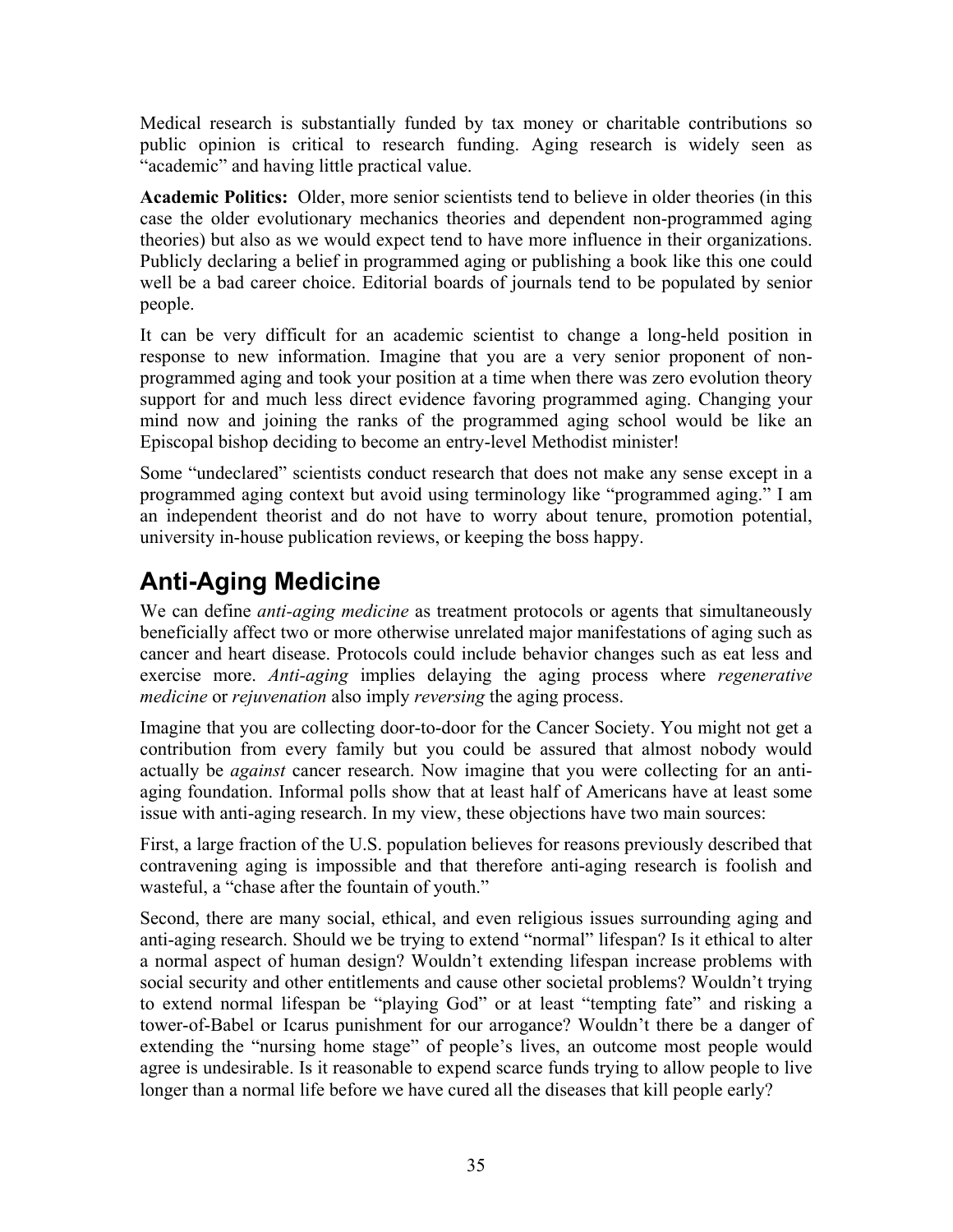<span id="page-35-0"></span>In my view, virtually all of these concerns are overstated. It should now be obvious that there is a rather significant possibility that aging could eventually be medically delayed. There is current clinical data suggesting that some agents such as aspirin and statins have a simultaneous beneficial effect on both cancer [34] and heart disease. Exercise and diet protocols are widely accepted as beneficial with respect to multiple manifestations of aging. *The best anti-cancer agent may well eventually turn out to be an anti-aging agent.*

Would a significant increase in lifespan cause societal issues? In the last century, the average lifetime of Americans has approximately doubled and we somehow accommodated to and pretty much enjoy the current situation. Few would want to return to the earlier time. Even in the rather optimistic event that average lifetime doubles again in the next century it is unlikely that we would be unable to accommodate to and enjoy the change.

The probable effect of anti-aging medicine is to delay onset of age-related diseases and not increase the length of the nursing home stage.

Most medications are intended to alter some normal response of our bodies. We obtain vaccinations in the hope of increasing our normal resistance to a pathogen. We take pain relievers in the hope of altering our normal response to pain stimulus.

Most importantly, there now exist drastically different concepts regarding mechanisms associated with age-related diseases. How can we hope to understand the disease mechanisms without understanding aging? Regardless of your views about the feasibility of anti-aging medicine, or your views about the desirability of anti-aging medicine, understanding aging is essential to efforts directed at treating and preventing age-related diseases.

Mechanisms associated with repair could be very different from those associated with prevention. In inorganic terms, we paint steel structures to prevent oxidation. More frequent painting or better paint could delay oxidation. Restoring oxidized metal to its original condition is an entirely different and more difficult problem involving replacing oxidized items with new items. In biological terms, the ability to delay aging (anti-aging medicine) would not automatically imply the ability to restore youth (rejuvenation). If the maintenance activity differences between short and long-lived animals are primarily of a replacement nature (e.g. replace dead cells), then restarting maintenance could result in rejuvenation.

## **Anti-Aging Research**

**Vladimir Petrovich Skulachev** is probably the most senior, and most credentialed declared proponent of programmed aging. Skulachev is dean of Bioengineering and Bioinformatics at Moscow State University (MSU), the oldest and largest university in Russia. He is also the director of the A. N. Belozersky Institute of Physico-Chemical Biology at MSU and an academician in the Russian Academy of Sciences. In addition, he directs the Homo Sapiens Liberatus Foundation, directs the SkQ Project, and is developing a new journal on the science of aging called *Phenoptosis*. It is not clear when or if he ever sleeps!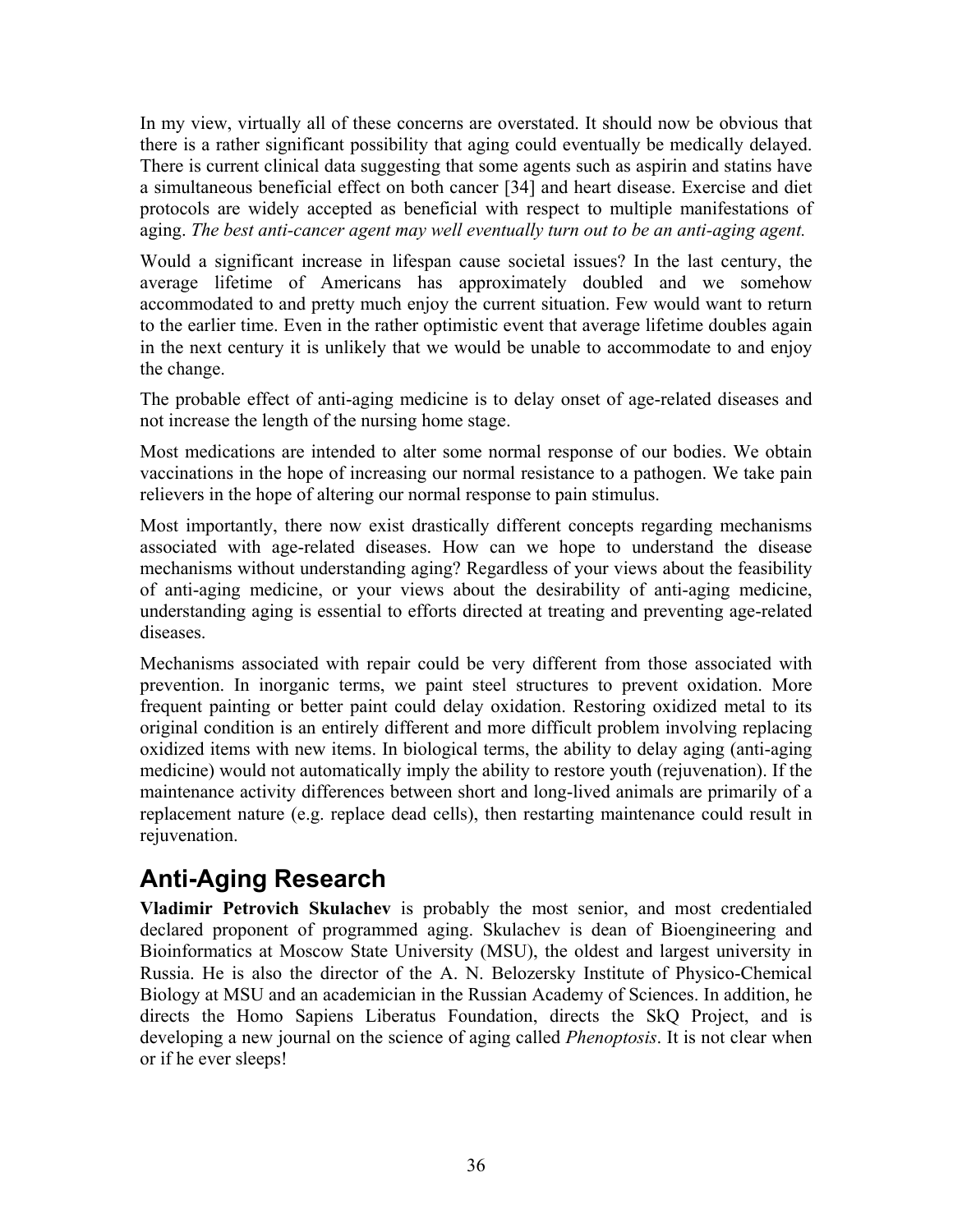The idea behind Homo Sapiens Liberatus (HSL) is that some features of human design, most specifically programmed aging, no longer serve a purpose. This is because programmed aging exists (according to both Skulachev and me) to enhance the evolution process. However, many agree that humans are no longer evolving, at least not in the way described by Darwin in *Origin* and therefore aging no longer serves a purpose in humans and humans could be freed from its effects. *Phenoptosis* refers to programmed organism death as opposed to *apoptosis* or programmed cell death.

The *SkQ Project* was formed "to explore the use of mitochondria-targeted cationic plastoquinone derivatives (SkQs) as antioxidants specifically quenching reactive oxygen species produced by mitochondria, an event interrupting the aging program, and consequently providing treatment agents for various age-related diseases." Preliminary clinical results in treatment of age-related eye diseases are encouraging. Skulachev's work on SkQs has been endorsed by Gunter Blobel, a Nobel prize-winning biologist at Rockefeller University.

In 2010 Prof. Skulachev asked me and 16 other international theorists and experimentalists to attend a HSL workshop at MSU in Moscow. A number of the invitees were theorists like me who were asked to speak to a specific question: *How can an individually adverse characteristic such as programmed aging avoid being eliminated by natural selection?* Of course, this is the central issue that is driving current evolutionary mechanics theory and dependent evolutionary theories of aging. I presented two different arguments in answer to this question [28]. *Either* of these concepts, if valid, would provide evolutionary support for programmed aging.

Very briefly, the concepts are as follows:

**Linkage Argument:** You read earlier that George Williams suggested that *linkage* caused by *pleiotropy* between some beneficial design properties and a mildly adverse property (aging as seen by Williams' evolutionary mechanics theory) would allow the evolution process to retain the mildly adverse property (aging). Would not such linkage also protect aging from being selected out even if it had a diffuse beneficial effect in addition to its mild individual disadvantage? If linkage protects a property having *no* benefit (aging as seen by the non-programmed school), would it not work at least as well protecting a design characteristic having a delayed, *diffuse benefit* as suggested by the programmed school? Would not species possessing the diffuse benefit then have a larger chance of avoiding extinction and pass the linked characteristics to descendent species?

Subsequent genetics discoveries suggest that not only is antagonistic pleiotropy as suggested by Williams a valid source of linkage, but there are many other plausible sources of linkage and that different sources possess different degrees of *rigidity*. Rigidity in this context refers to the extent of genome modifications that would be required to remove the linkage and consequently the evolutionary time required to perform the removal. The suggestion was made that pleiotropy did not produce enough rigidity to keep a linkage alive for all of evolutionary time but would support evolution of a characteristic having an individual disadvantage and compensating group (even specieslevel) benefit. This is because species lifetimes are relatively short relative to some sources of rigidity. This logic is similar to that suggested by Richard Dawkins and would support all of the diffuse benefit theories including evolvability seen as a group benefit.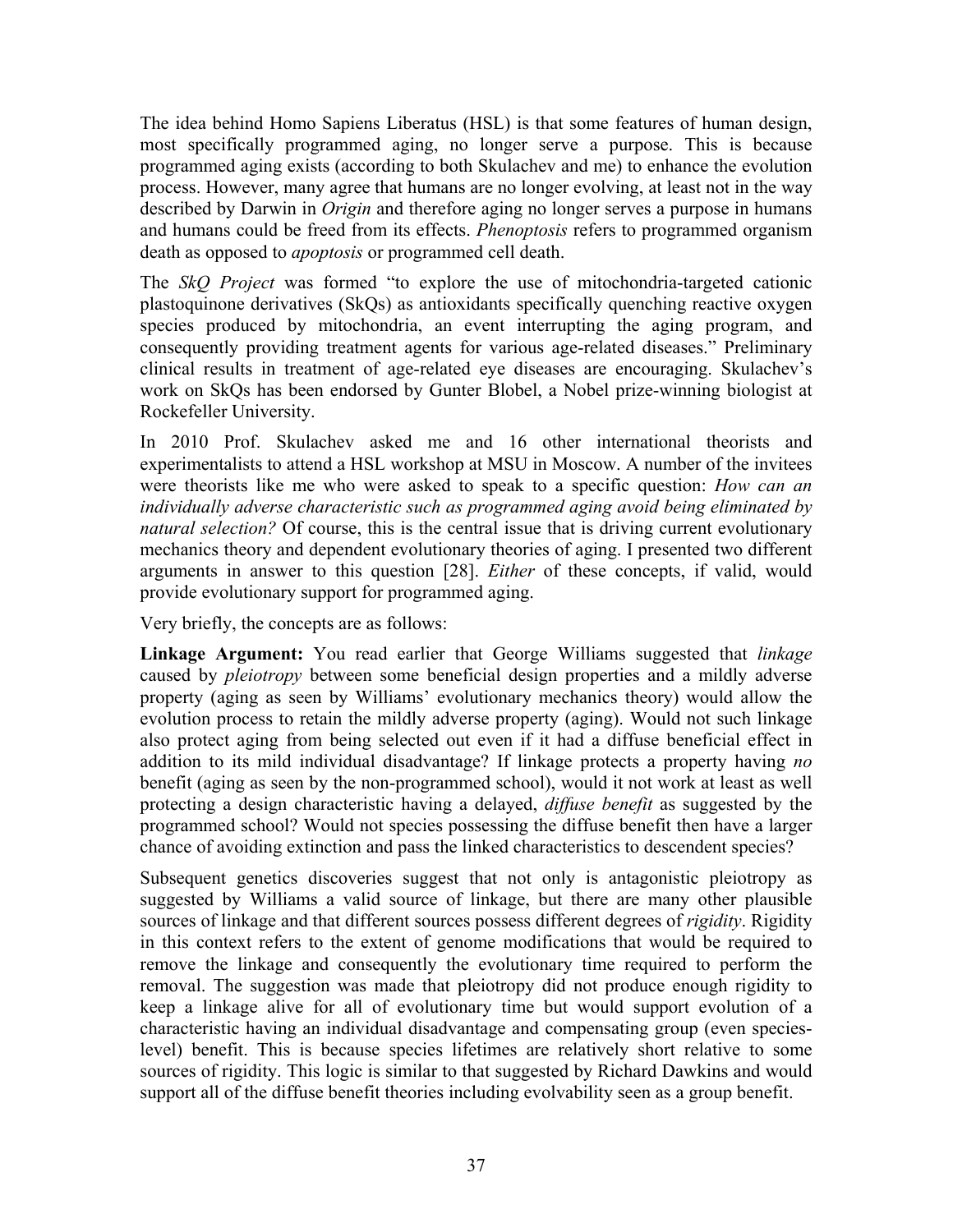**Evolvability Argument:** I argued that the *timing* and logical process involved with evolvability benefits are not the same as those involved with group benefits as some nonprogrammed theorists contend. The objection to group selection is that it involves trading a *future* group benefit against an *immediate* individual disadvantage. Evolvability characteristics act to enable or enhance the natural selection process and are essential to allow natural selection to proceed. Evolvability therefore sets up a *precondition* that is needed for the evolution process to operate. Analysis was presented showing that an evolvability characteristic retained its effect no matter what size time increment was assumed. In summary, I contend that the timing objection raised against group selection does not apply to evolvability.

For more detail on these arguments, see *Appendix II*.

**Aubrey de Grey** is a colorful, frenetic, and highly controversial British aging theorist based in Cambridge who promotes the idea that people now living could well live to be 1,000 years old. He believes that aging can not only be delayed but reversed and operates a foundation called SENS for "Strategies for Engineered Negligible Senescence." Some consider that he represents the radical fringe of gerontology.

SENS "is best defined as an integrated set of medical techniques designed to restore youthful molecular and cellular structure to aged tissues and organs…Currently, SENS comprises seven major types of therapy addressing seven major categories of aging damage."

SENS spent a relatively modest \$1.1 M funding regenerative research in 2010. In my view, de Grey has had a much more important impact in providing public outreach, journal publication, and conference operations, in particular in publicizing the idea that aging is potentially a highly treatable condition.

De Grey is a lightning rod for controversy. In 2005, *MIT Technology Review* (TR) published several highly critical articles on de Grey: "De Grey, we said, was possibly brilliant - but also obviously a psychological curiosity." Many critiques, including at least one of the TR attacks concentrated on de Grey himself and on the social aspects of antiaging medicine while ignoring the science.

TR editor Jason Pontin also wondered aloud [29] why other bioscientists were seemingly so reticent to publicly pan de Grey given that his position was so obviously "nuts" and issued the following statement and challenge:

"This silence is puzzling (de Grey, less charitably, [calls](http://www.nature.com/embor/journal/v6/n1s/full/7400399.html) it 'catatonia'). If de Grey is so wrong, why won't any biogerontologists say why he is wrong? If he is totally nuts, it shouldn't be so hard to explain the faults in his science, surely?"

"One possible explanation for the silence of biogerontologists is that criticizing SENS would require time and effort—and that working scientists are too busy to waste time on something so silly. Another explanation (one obviously preferred by de Grey) is that biogerontologists reject SENS out of hand without examining its details."

*"Technology Review* thinks it would be useful to determine which of the two explanations is correct. If SENS has some validity, then we should take it seriously. Because if we can significantly extend healthy human life, we will have to ask--should we? And at a purely practical level, if we *can* extend life, and we want to do so, then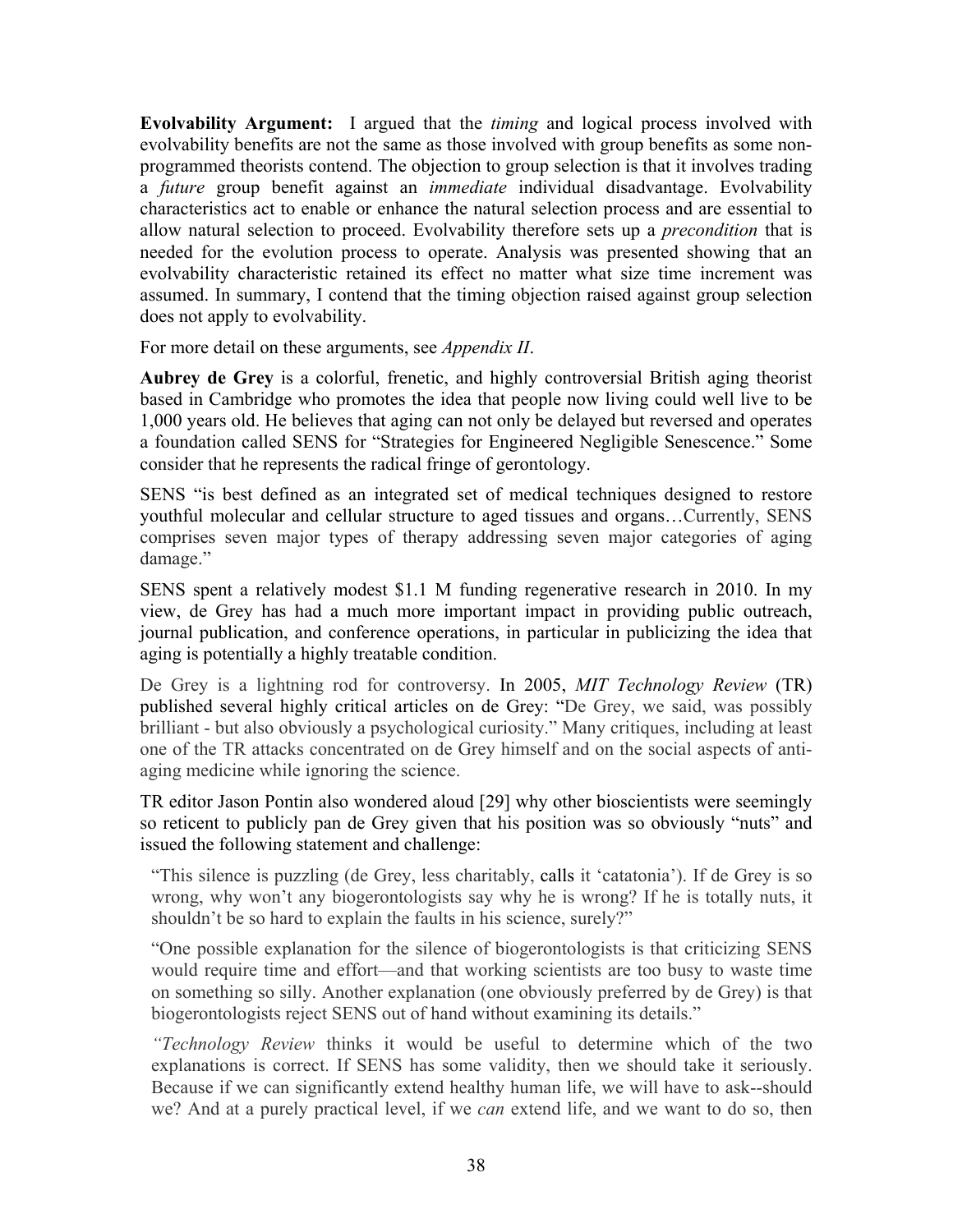governments and research institutions will want to invest *a lot* more money in biogerontology."

"Regardless of which explanation is correct, biogerontologists apparently need an incentive to consider SENS. To that end, *Technology Review* is announcing a prize for any molecular biologist working in the field of aging who is willing to take up the challenge: submit an intellectually serious argument that SENS is so wrong that it is unworthy of learned debate, and you will be paid \$20,000 if it convinces independent referees."

TR was stunned to find that bioscientists did not immediately attack de Grey and was obviously even more shocked when nobody was able to convincingly debunk de Grey's position and the prize remained unclaimed. They have since been curiously quiet on the subject. I have *not* heard them lobbying for governments to invest "a lot" more money in aging research! While chastened they are not converted.

The reason that I dwell on this episode is that I believe that TR's position is very representative of the position that would be taken by most highly trained science and technical people who are *not* familiar with the extensive scientific evidence to the effect that aging is potentially very susceptible to medical intervention, *and* also not aware that the current state of evolution science no longer prohibits such intervention.

Although radical in his views regarding short-term prospects for intervention in the aging process, de Grey is relatively close to mainline gerontology in his views regarding aging theory and mechanisms. He believes in non-programmed aging via the maintenance deficiency concept based on Williams' evolutionary mechanics idea (both described earlier). His proposed SENS approach to intervention is consequently very damage oriented.

De Grey is Editor-in-Chief of his own journal titled *Rejuvenation Research*, which publishes serious research articles and has a surprisingly high impact factor considering that many medical people think of "rejuvenation" as more or less synonymous with "quackery."

In 2007 de Grey published a paper [30] criticizing me and some other members of the programmed aging school and referencing papers we had published in various journals. I wrote a brief response that he published as a correspondence in his journal [31] and also submitted an article criticizing in detail de Grey's theories and conclusions regarding programmed aging to another journal. I had somehow failed to notice that de Grey was on the editorial board of that journal and in fact, was the only board member really qualified to review my article. Needless to say, this caused a certain amount of consternation! De Grey recused himself and the editor published the paper [32] in 2008 after demanding several rewrites. This sort of friendly back and forth is common in academic science. De Grey and I were once both interviewed by the same radio station.

De Grey takes a very unusual position compared to others in the non-programmed school. Where the others typically claim it is "impossible" that any of the diffuse benefit evolutionary mechanics theories could be correct and therefore reject dependent programmed aging theories *and* supporting direct evidence, de Grey concedes that one or more of the diffuse theories may be valid and claims to be able to show that his non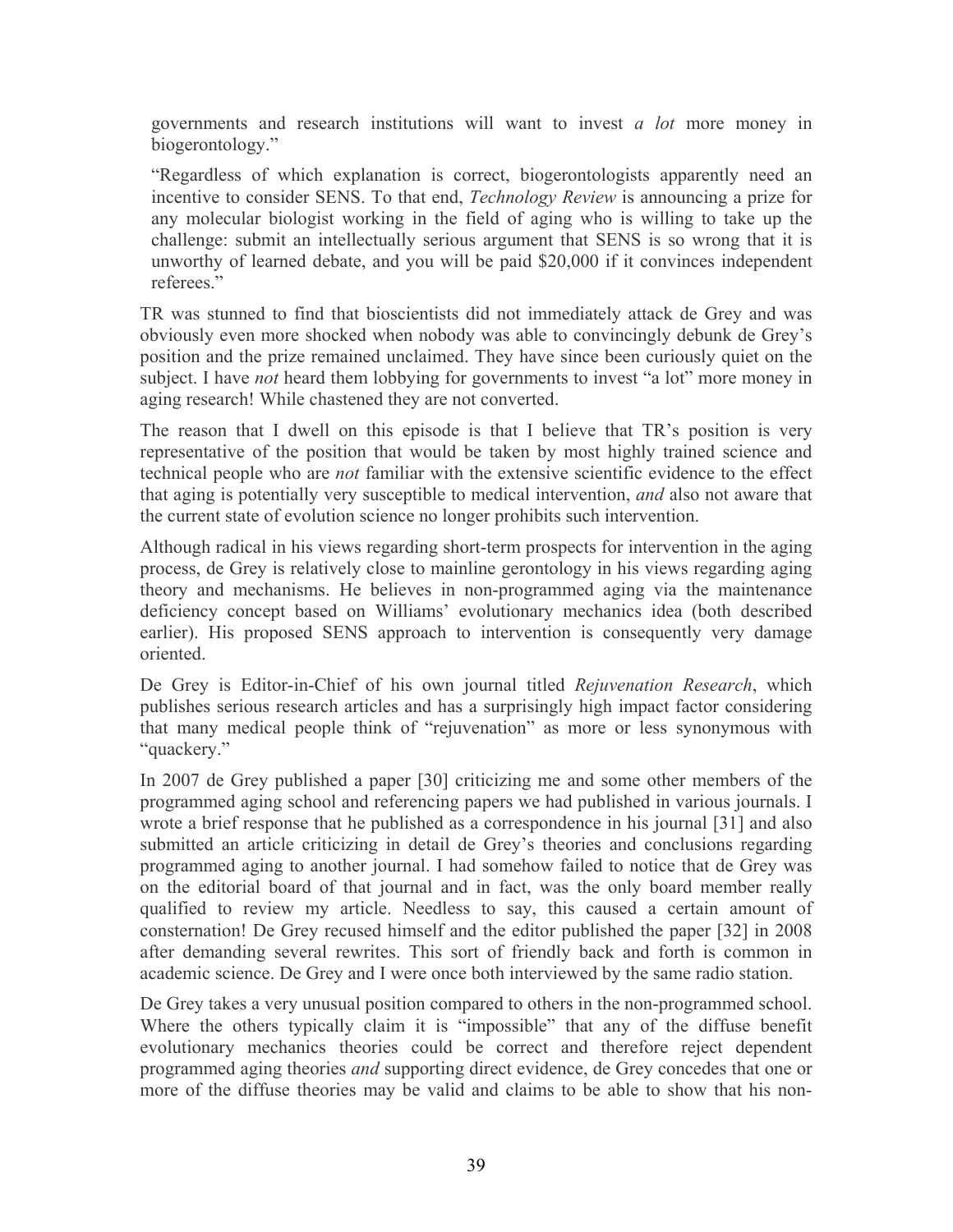programmed theories are superior based on direct evidence alone. As we have seen this is a very difficult path. My article compared performance of de Grey's maintenance deficiency concept to programmed aging concepts in view of various observations summarized here (see *Evidence*) and in my view definitively showed the superiority of programmed aging in explaining direct evidence. De Grey has not published a response.

Of course, de Grey and I have a major area of agreement in that we both think that aging is substantially subject to medical intervention in the relatively near term. Programmed aging concepts suggest existence of numerous additional paths to such intervention beyond those suggested by de Grey and other non-programmed theorists. Because, as de Grey is fond of pointing out, aging is a long-term process, minor treatment advances could have a major effect. A medication producing a 10 percent improvement in postdiagnosis life expectancy of rabies patients would not have a significant public health effect. A medication that produced a 10 percent delay in onset of age-related diseases would be major indeed. In many areas of medicine, we have picked the low fruit and current advances tend to be very incremental. In anti-aging medicine, we are just beginning.

**Aging Billionaires** are a significant source of funds for anti-aging research. They tend to be results-oriented and probably could care less about academic theorists like Williams saying "impossible" or *Technology Review* saying "nuts" if hard data is favorable.

John Sperling of University of Phoenix Online fame has reportedly promised to fund anti-aging research to the tune of \$3 billion and has established an aging-oriented health care organization called Kronos Group. A subsidiary, Kronos Longevity Research Institute in Phoenix, Arizona was formed specifically to look for short-term practical treatment possibilities. An institute adjunct, AgelessAnimals.org does research on negligible senescence.

**Scams and Quacks** are attracted to aging and age-related diseases. Human growth hormone (HGH) or related medications have been heavily promoted as anti-aging agents. Some HGH studies have indicated no significant improvement in elderly patients. Although I believe that hormones are involved in regulating aging, there are more than fifty currently known human hormones and multiple hormones are certainly involved in any such regulation scheme.

**The U.S. National Institutes of Health (NIH)** is the U.S Government primary health research activity with a 2012 budget request of about \$31 billion [33]. Of that, about half is spent on age-related diseases. Of the total about \$200 million (0.6 %) is spent on basic research into aging. This is less than Americans spend on chewing gum. The U.S. defense budget for 2012 is about \$1 trillion. Are you more likely to die of an age-related disease or enemy attack?

NIH necessarily and properly follows mainline medical thinking in allocating funds for medical research. Legislators can be reasonably expected to follow popular opinion. I suspect it would not be wise to include the phrase "programmed aging" in a NIH grant application.

**Sergey Brin**, Google cofounder and CEO, has some interesting ideas that are applicable to anti-aging research. Brin has the genetic marker for Parkinson's (an age-related genetic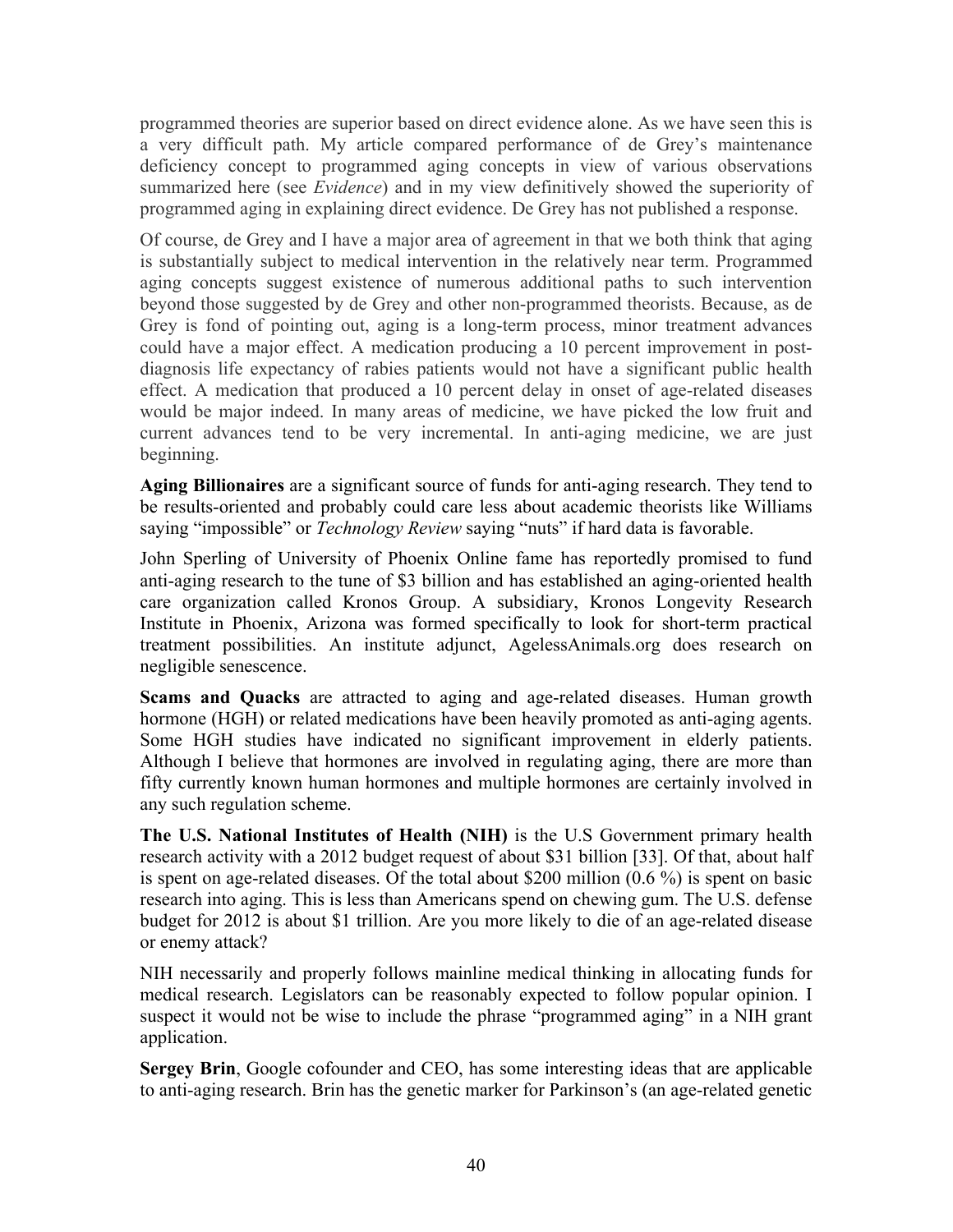<span id="page-40-0"></span>disease) and is therefore highly motivated to increase Parkinson's treatment options for the time when his condition might become acute. His idea is to use widespread patientsupplied medical data collection and consequent data mining to find treatment agents effective against Parkinson's. Google is of course the largest single information collecting, analyzing, and disseminating organization in the world and has developed technology that could be directly applied to a wide variety of medical problems including finding anti-aging agents. A Google subsidiary, 23andMe, collects genetic data from cell samples supplied by volunteers that could be correlated with diet, medications, exercise, occupation, and other medical information collected from those volunteers using Google online technology. Because of Google's international reach, billions of people having the entire panoply of human genetic composition are potential volunteers. This sort of approach could be much faster than traditional methods of identifying promising pharmaceutical agents. Vitamin shops sell thousands of agents all of which claim some therapeutic effect, as do all of the prescription pharmaceuticals. Patient-oriented Internetbased data collection and analysis could well greatly assist in providing effectiveness data.

## **How to Live Longer!**

Everybody working in this field is often asked: What should I do if I want to live longer? My answer:

-Follow your doctor's advice.

-Eat less.

-Exercise more.

-Lobby your elected representatives to provide more funding for research on age-related diseases and especially basic aging research. Consider contributing to anti-aging research organizations.

## **Further Reading**

Some colleagues in the programmed aging school have joined me in producing a web site dedicated to aging theory and particularly programmed aging. The site has sections on different aspects of the problem and includes many links to full-text journal articles and other resources:<http://www.programmed-aging.org/>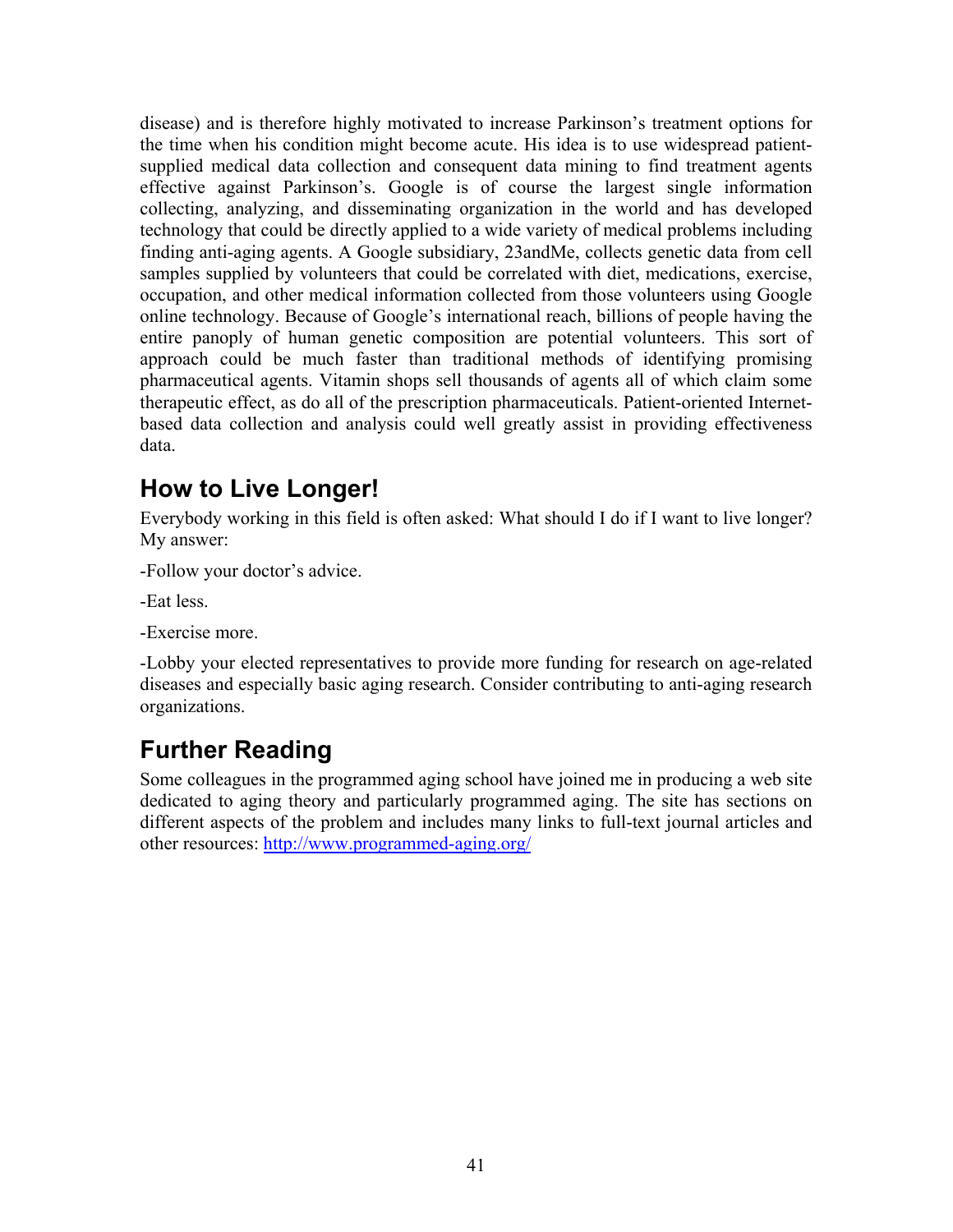## <span id="page-41-0"></span>**References**

1. Human mortality chart produced by the author from data supplied by the Human Mortality Database in turn developed from data supplied by the U.S. Department of Commerce.

2. Darwin C. *On the Origin of Species*, 1859, ISBN 0-375-75146-7

3. Medawar P. *An Unsolved Problem of Biology*. 1952. H.K. Lewis & Co., London.

4. Williams, G *Pleiotropy, natural selection and the evolution of senescence*. 1957. *Evolution* 11, 398-411

5. Kirkwood T.B.L. & F.R.S. Holliday, *The evolution of ageing and longevity*, 1979. *Proceedings of the Royal Society of London B* 205: 531-546

6. Wayne-Edwards V. *Animal Dispersion in Relation to Social Behaviour*, Edinburgh: Oliver & Boyd, 1962

7. Williams G. *Group Selection*. Aldine-Atherton 1971

8. Dawkins R. *The Selfish Gene*, 1976 revised edition 1986, Oxford University Press ISBN: 0-19-286092-5

9. WatsonJD, Crick FH. *Molecular structure of nucleic acids; a structure for deoxyribose nucleic acid*. Nature 171 1953

10. Wagner GP. *Complex adaptations and the evolution of evolvability*. Evolution. 1996

11. Mitteldorf J. *Aging selected for its own sake*, Evolutionary Ecology Research, 2004, 6: 1-17

12. Libertini G. *An Adaptive Theory of the Increasing Mortality with Increasing Chronological Age in Populations in the Wild*, J Theor Biol 132, 145-162 1988 Libertini G. *Evolutionary explanations of the actuarial senescence in the wild and of the state of senility*, TheScientificWorld Journal, 6, 1086-1108 DOI 10.1100/tsw.2006.209 2006

13. Goldsmith T. *Aging, evolvability, and the individual benefit requirement; medical implications of aging theory controversies*. J. Theor. Biol. 252 (4): 764–8 2008.

14. Goldsmith T. *The Evolution of Aging*. ISBN 0-978-87090-5. 2006.

15. Skulachev V. *Aging is a Specific Biological Function Rather than the Result of a Disorder in Complex Living Systems: Biochemical Evidence in Support of Weismann's Hypothesis*. Biochemistry (Mosc). 1997 Nov;62(11):1191-5.

16. Weismann A. *Ueber die Dauer des Lebens*, Fischer, Jena

17. Dorman J, Albinder B, Shroyer T, Kenyon C. *The age-1 and daf-2 genes function in a common pathway to control the lifespan of Caenorhabditis elegans. Genetics* 141(4), 1399-1406 1995

Ayyadevara S, et al. *Remarkable longevity and stress resistance of nematode PI3K-null mutants*. Aging Cell 1:13-22 2008

18. Guerin J. *Emerging area of aging research: long-lived animals with negligible senescence*. Ann N Y Acad Sci. 1019: 518-20 2004

19. Apfeld J, Kenyon C. *Regulation of lifespan by sensory perception in Caenorhabditis elegans*. Nature 1999.

20. Weindruch R, Walford R, Fligiel S, Guthrie D. *The retardation of aging in mice by dietary restriction: longevity, cancer, immunity and lifetime energy intake*. *J Nutrition* 1986; 116: 641-54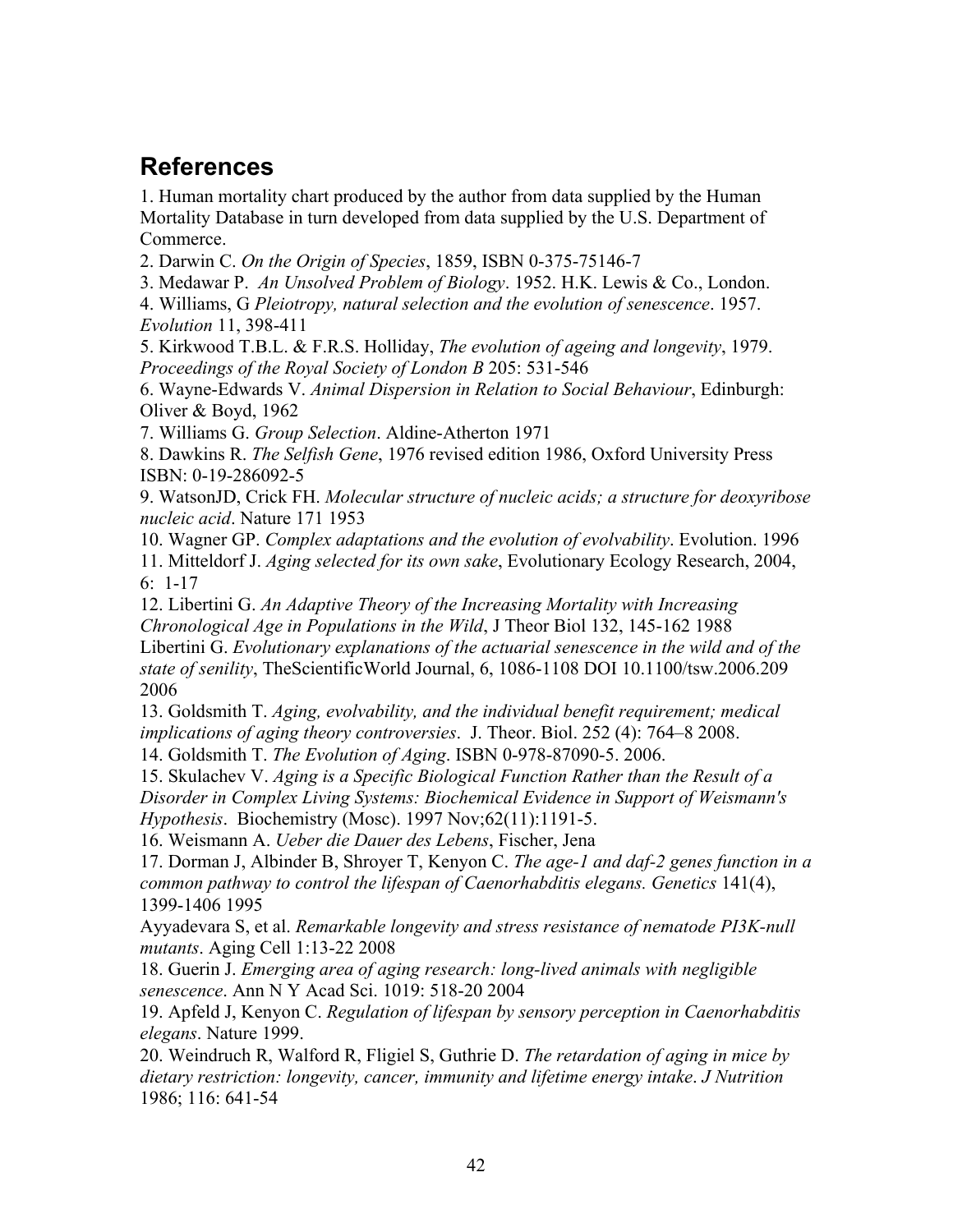21. Liu PY, Brummel-Smith K, Ilich JZ. *Aerobic exercise and whole-body vibration in offsetting bone loss in older adults.* J Aging Res. 2011 Jan 3;2011:379674.

22. P Eriksson M, Brown W, Gordon L, Glynn M, Singer J, Scott L, Erdos M. *Recurrent de novo point mutations in lamin A cause Hutchinson–Gilford progeria syndrome*. Nature, May 2003

23. Gray, Md; Shen, Jc; Kamath-Loeb, As; Blank, A; Sopher, Bl; Martin, Gm; Oshima, J; Loeb, La (Sep 1997). *The Werner syndrome protein is a DNA helicase.* Nature genetics 17 (1): 100–3. doi:10.1038/ng0997-100. PMID 9288107

24. Wodinsky J. 1977*. Hormonal inhibition of feeding and death in octopus: control by optic gland secretion*. Science, 198: 948–951.

25. McCay C, Pope F. *Parabiosis between old and young rats*. Gerontologica. 1957;1(1):7-17.

26. Ludwig F, Elashoff R. *Mortality* in *syngeneic rat parabionts of different chronological age*. Trans. N. Y. Acad. Sci, 34: 582-587, 1972.

27. Conboy I, Conboy M, Wagers A. *Rejuvenation of aged progenitor cells by exposure to a young systemic environment*. Nature 433:760 Feb 2005

28. Goldsmith T. *Rationale for complex programmed life span regulation in mammals*. Invited paper Homo Sapiens Liberatus Workshop Moscow 2010

29. Pontin J. *The SENS Challenge*. Technology Review website. 7-2005

30. De Grey A. *Calorie restriction, post-reproductive life span, and programmed aging: a plea for rigour*. Ann N Y Acad Sci 2007 1119:296-305

31. Goldsmith T. *Evolvability and programmed aging: a reply to de Grey*. Rejuvenation Res 2008 Aug 11(4): 847-8

32. Goldsmith T. *Mammal aging: active and passive mechanisms and their medical implications*. J biosci hyp doi: 10.1016/j.bihy.2008.12.002

33. Budget of the U.S. National Institutes of Health, 2012 request

34. St Poynter J. et al. *Statins and the Risk of Colorectal Cancer*. New England Journal of Medicine; 352:2184-2192, May 26, 2005.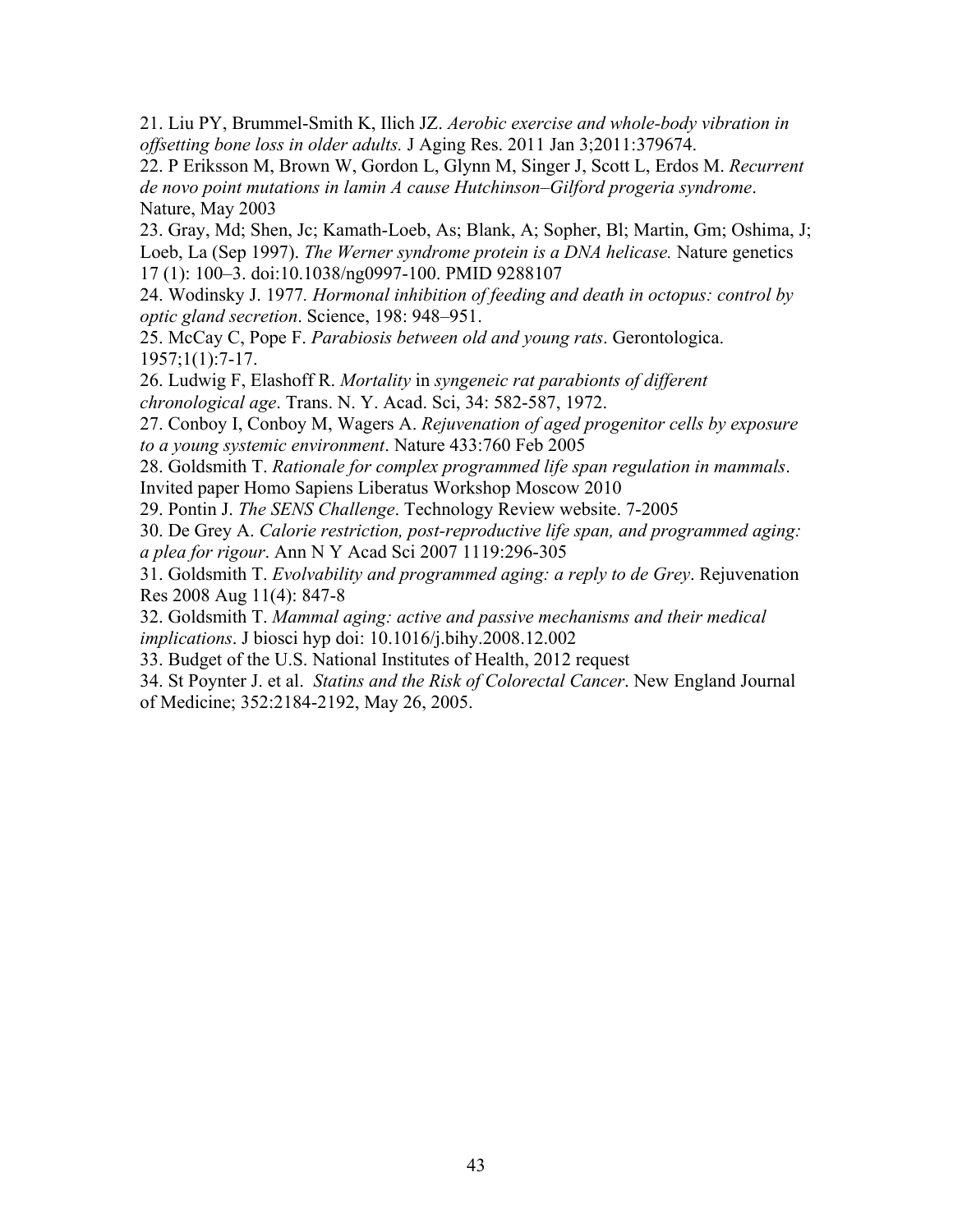## <span id="page-43-0"></span>**APPENDIX I Problems with Popular Non-Programmed Aging Theories**

This appendix briefly summarizes a few of the major issues with the most popular nonprogrammed aging theories and their supporting evolutionary mechanics theories beyond those already mentioned in the main text.

**Medawar's evolutionary mechanics model** assumes that all of the organisms in an immortal population are identical. He used test tubes in a lab as his conceptual model. The chance that a test tube breaks and is removed from the population and replaced with a "young" test tube does not vary with the age of the test tube. The organisms in an older immortal cohort in Medawar's model therefore have the same probability of death from external causes as those in a younger cohort. Because external causes of death would progressively reduce the size of a cohort with age, Medawar concluded that based on his model, individuals beyond age of reproductive maturity had less and less effect on the evolution process. He proposed that an immortal population of mammals would evolve in *exactly* the same way as an otherwise identical aging population. Aging would have zero evolutionary effect.

Using Medawar's assumptions I constructed a "math model" described in my 2006 book [14], which shows that, even using Medawar's assumptions, the evolutionary value of survival does not decline to zero but merely approaches zero as age approaches infinity (essentially Williams' argument).

In addition, in an actual immortal animal population, the animals in older cohorts would tend to be smarter, faster, or otherwise more fit than those in younger cohorts. According to Darwin, the less fit animals are *preferentially* killed by the external factors. As cohorts became older they also become more fit because the smarter, faster, more fit animals are more likely to survive. The probability that an immortal animal in a cohort would die therefore declines with age. This has the effect of reducing death rates in older cohorts and thus increasing the evolutionary effect of older cohorts. This problem is progressively worse for more complex organisms displaying intelligence, immunity, and social characteristics, all of which would tend to further reduce death rates in older cohorts. Taking these factors into account drastically increases the benefit that older individuals would receive from immortality and therefore decreases the plausibility of Medawar's conclusion. In effect, Medawar embraced the convenient aspects of Darwin's theory while ignoring the inconvenient aspects. The same factors mentioned here tend to *increase* the need for programmed death in more complex organisms according to evolvability theories!

The **mutation accumulation theory** assumes that the evolution process would allow genetic artifacts to be retained that only caused problems in older animals. However, we now know that genes are activated in different tissues and at different times or under different conditions in accordance with some genetic program. The difficulty is that according to Medawar's theory there would be no evolutionary motivation for the program to extend beyond the age at which the evolutionary value of survival became negligible. Why would there exist genes that were only needed in old age such that their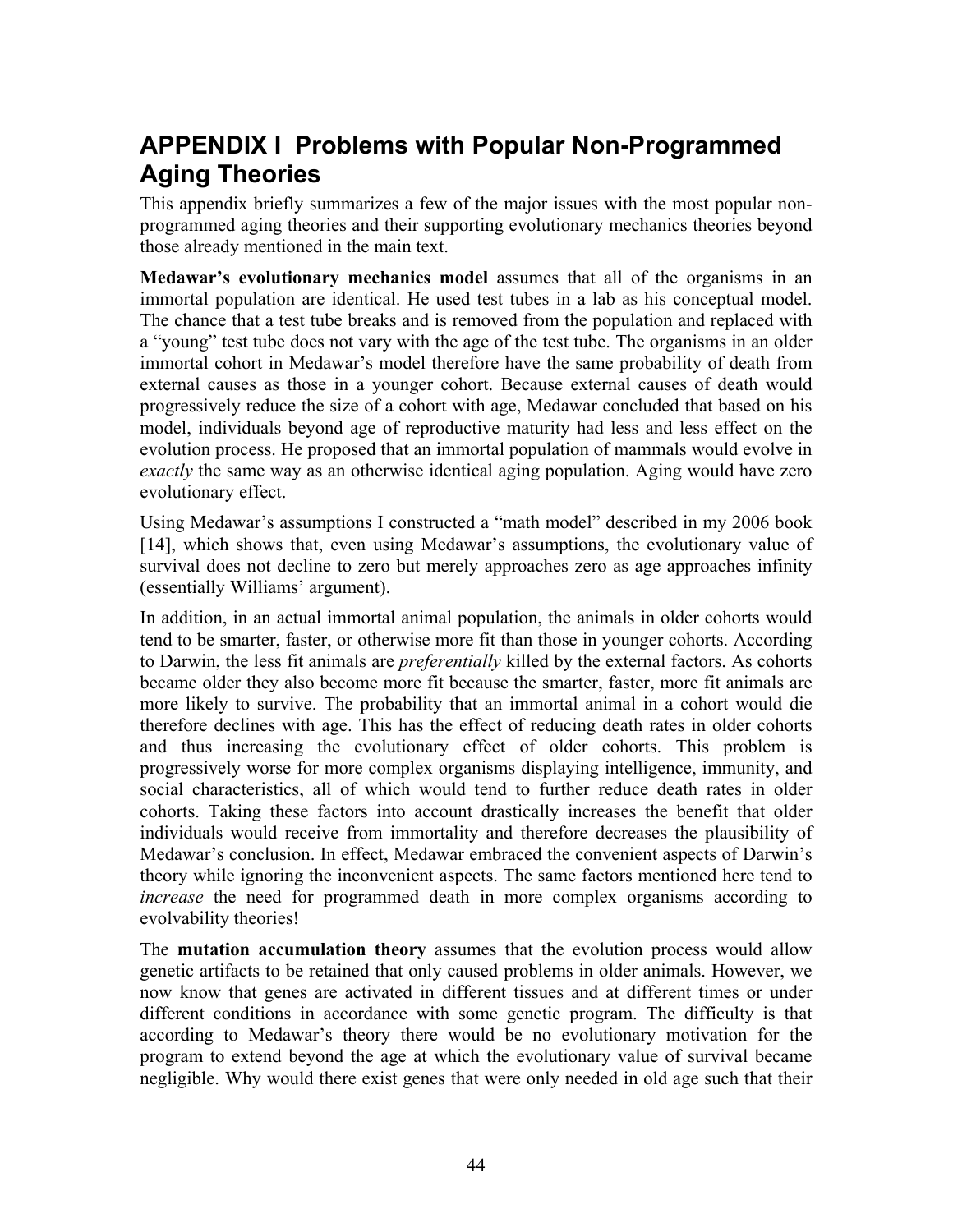loss due to genetic defect would cause a problem only in old age? Why would there exist a program that called for changes in gene expression in old age?

The **antagonistic pleiotropy theory** based on Williams' evolutionary mechanics concept supposes that rigid linkage between unspecified beneficial properties and aging causes aging to be retained by the evolution process even though it is mildly individually adverse. A problem with this is that there does not appear to be any functional difference between a mature individual and an older mature individual. What tasks, even including internal ones such as "maintenance and repair" does the design of an older mature individual have to accomplish that do not have to be performed by a younger mature individual? In order for the antagonistic pleiotropy theory to work, one must assume that maintenance of an older individual is somehow different from maintenance of a younger individual. There is no direct evidence to this effect.

At the same time, there are huge differences between animals in the various stages of development between conception and mature adult. Clearly, an organism is performing grossly different growth and development tasks between gestation and childhood, or between childhood and maturity. Why would permanent antagonistic pleiotropy linkage somehow only be a difficulty in older adults while not a problem in accomplishing all the diverse tasks needed by younger animals?

Examination of different related species such as mammals does not show that they are restrained by linkage problems in achieving grossly different designs. They seem to be able to evolve very different physical characteristics in response to adaptive need. For example, if we examine hind foot designs in mammals we find that every mammal species appears to have been able to evolve nuanced differences in foot design. There are toes, no toes, more or less toes, big toes, small toes, short claws, long claws, retractile claws, etc. etc. Somehow, evolution was able to accomplish all this despite antagonistic pleiotropy even during the relatively short period that separates different mammals from each other. Meanwhile, aging would have been more or less the same problem for all of the mammals. Why was evolution able to accomplish all those individually tailored foot designs within typical species lifetimes while not being able to solve the common problem of aging that presumably applied to not only all of the mammals but their ancestor species as well? Genetics analysis suggests that pleiotropy is not a major restraint on evolution in the period represented by a species lifetime but is a restraint in shorter periods (see *Appendix II*).

The **disposable soma theory** supposes that there is a rigid linkage between reproduction and aging and that thus an individual benefit tradeoff exists between reproduction and aging based on Williams' declining-value-of-life evolutionary mechanics concept. The idea is that maintenance and repair of a mammal uses substantial food and energy resources. Of course, reproduction also requires major energy and material resources. Perhaps an individual would be more effective in producing descendents by spending more energy on reproduction and less on maintenance.

Attempts to find such a tight linkage between reproduction and aging have failed. Generally, longer-lived individuals also tend to be more reproductively effective. Negligibly senescent (apparently non-aging) species continue reproducing indefinitely. Most would agree that males typically expend much less energy and material resources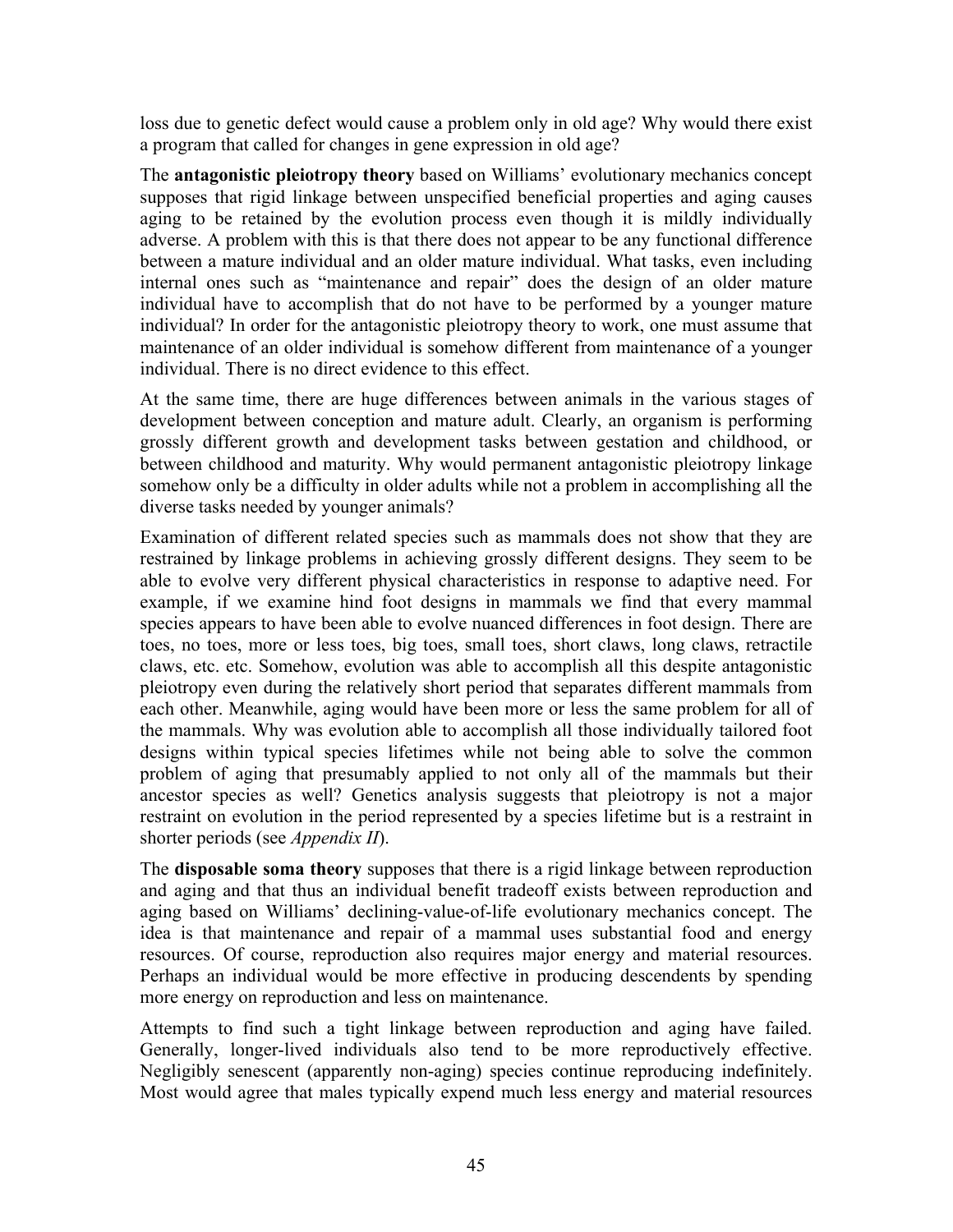on reproduction than females. Shouldn't males therefore live longer than females if lifespan is a trade with reproductive effort? They do not.

This trade between reproductive effort and maintenance requires that we be able to trade maintenance of *older* individuals (where value of life and reproduction is less) for an increase in reproductive capability of *younger* individuals (where the value of life and reproduction is more). Any decrease in maintenance of *young* individuals would presumably affect their fitness and therefore their ability to produce adult descendents, so we cannot decrease maintenance of young individuals in the tradeoff if it would result in a short-term negative effect on survival or reproduction. If on the other hand, *young* individuals were using a lot of their food energy solely to prevent *old-age* related diseases and conditions, *then* according to Williams' concept they might be better off using that food and energy to produce and raise more descendents and allow aging to happen by neglect.

The major problem here is that there is no evidence that such a young-old tradeoff is possible and there is a lot of evidence that it is not. Much maintenance activity is obviously very short-term, on the order of weeks. Red blood cells, epithelial cells, and sperm cells only live a matter of weeks. Hair and nails are replaced on a short schedule. Sleep is obviously a very short-term requirement and requires significant energy that must be replaced when the animal is awake. If we added up the weight of all the red blood cells, epithelial cells, hairs, and nails produced by a human during her life the total would likely significantly exceed her body weight. We can therefore easily believe that short-term maintenance requires significant food and energy resources.

Now suppose there exists some cell type that typically lasts 20 years and only needs to be replaced once every 20 years. The total food and energy requirements to replace these cells when they die or accomplish other long-term maintenance are obviously trivial by comparison to short-term requirements. Therefore, there does not appear to be any way to justify the necessary young-for-old tradeoff.

Someone might say that a *group* (herd, tribe, etc.) might for some reason be better off by expending resources on younger individuals and withholding resources from older individuals. However, this would be trading a group benefit for an individual disadvantage, the ultimate heresy in the non-programmed aging school.

Despite the rather massive logical difficulties, the three non-programmed theories mentioned above continue to have substantial followings. They were all developed based on the tenet that it was "impossible" that a limited lifespan could itself convey a selectable evolutionary benefit. These three theories attack each other and have not achieved any general consensus but are the best theories that science has been able to develop based on that tenet.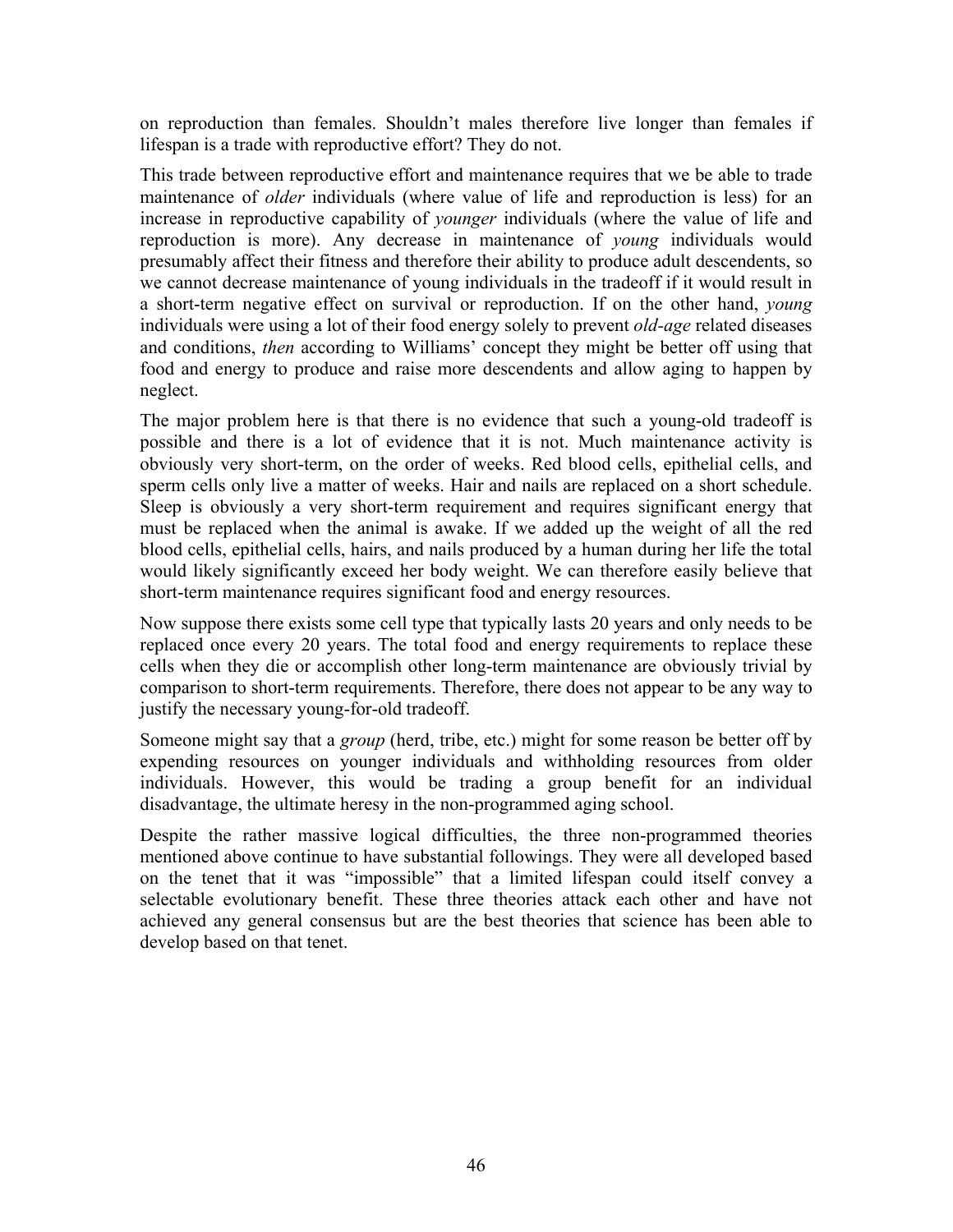## <span id="page-46-0"></span>**APPENDIX II Digital Genetics, Linkage, and Variation**

As mentioned earlier, my particular scientific interest concerns the digital nature of genetic data and the consequences this nature has for evolutionary mechanics theory. This appendix summarizes how this sort of analysis affects two important evolutionary parameters mentioned earlier: *variation* and *linkage*.

### **Variation**

Darwin specified that inheritable *variation* in design properties must exist between individuals in a population for the evolution process to work. If a population consisted entirely of identical clones, natural selection could not operate. None of the individuals would have a survival or reproductive advantage over any others. We could say that such a population would have zero evolvability.

Darwin proposed that occasional mutations introduced random changes into the designs of organisms producing variation and that natural selection then operated on those changes. However, modern genetics analysis indicates that the normal human population currently possesses millions of individual genetic differences each of which is presumably the result of a separate mutation, and that generally speaking, any one of these genetic differences has a rather minor effect on fitness. The major differences we see between individuals are actually the result of *cascading* the effects of many individual genetic differences. This cascading is in turn produced by obviously evolved complex design characteristics associated with sexual reproduction. Sexual reproduction *recombines* the existing genetic differences to produce new cascades. In other words, *variation*, a required precondition for the evolution process to work is itself largely produced by evolved organism characteristics.

Because of the digital nature of inheritance mechanisms, variation is an unnatural property. Digital systems can easily achieve exact copies but producing meaningful variation in any digital system requires complex mechanisms. Such mechanisms indeed exist in implementing sexual reproduction including paired chromosomes, chromosome selection during meiosis, unequal crossover during meiosis, and other complexity.

Furthermore, variation itself can be seen as individually adverse. If a population consisted of clones of an ideal design, each individual would have maximized fitness. Any variation from the ideal represents a decrease in fitness. The more variation, the less fitness in a population. Variation is therefore a tradeoff with individual fitness.

To me this amounts to a proof of the evolvability theory of evolutionary mechanics described earlier.

### **Linkage**

Linkage between organism design characteristics is crucial to multiple evolutionary mechanics theories.

We can define *phenotype* as referring to the functional design of an organism and encompassing all of the performance characteristics that can influence survival or reproduction and thereby the natural selection process as envisioned by Darwin. Such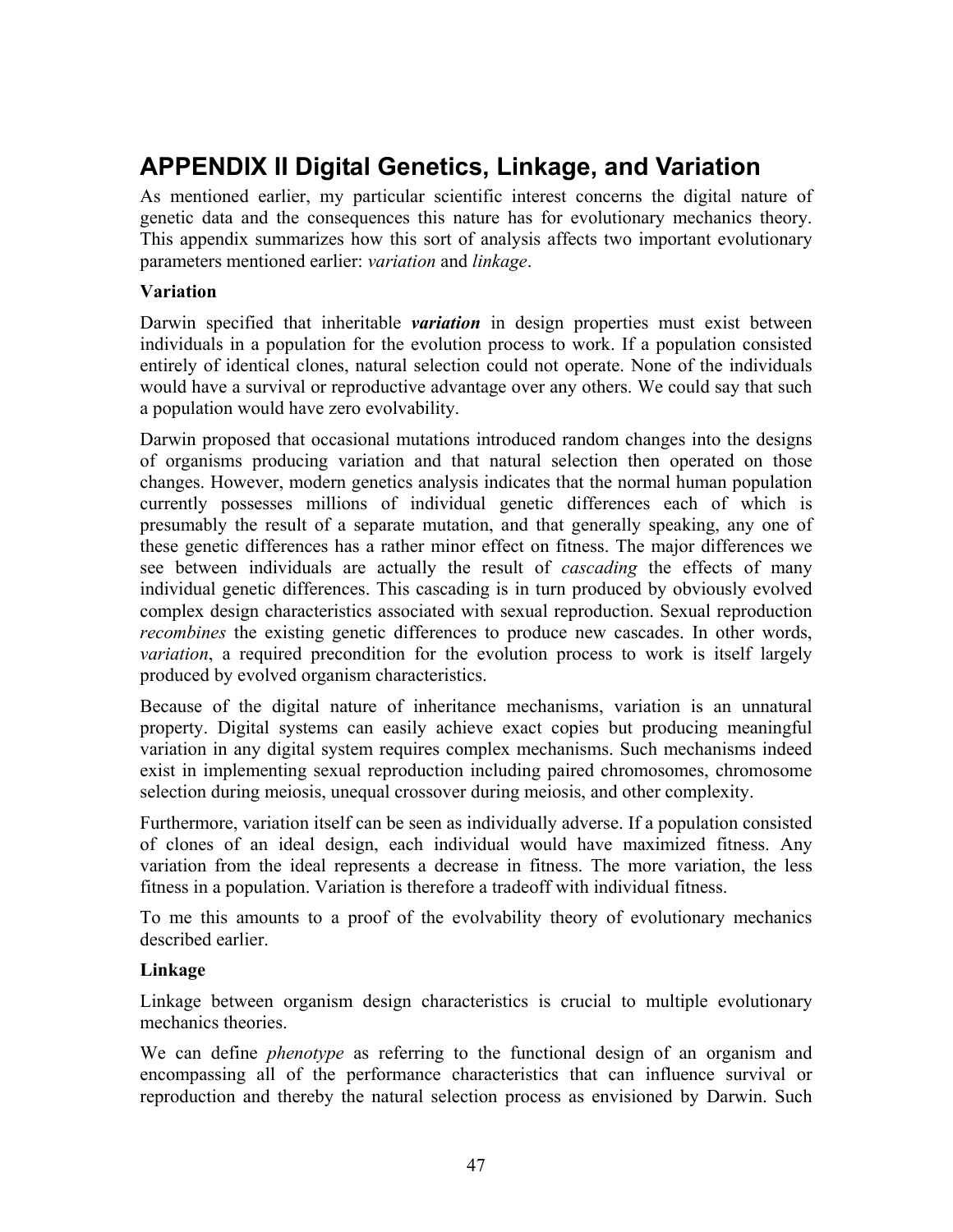characteristics would include inheritable behavior traits. *Genotype* refers to the genetic design of the organism and encompasses all the data in its genetic code or *genome* as well as the design and structure of the data in the digital message that accomplishes biological inheritance for that organism.

All of the evolution theories recognize that because of the gradual incremental nature of the evolution process, the future design of an organism is constrained by its past. An anteater might develop a longer snout or sharper claws but is not going to suddenly acquire six legs or five eyes.

Much more recently there is an increasing understanding that the *genome* of an organism itself has a very complex design, and that genomes have been evolving as well as and somewhat independently of phenotypic design. Further, we would not expect sudden drastic changes in genomic design any more than we would expect such changes in phenotypic design.

When people think of phenotypic change, they naturally think of selective breeding. It is generally understood that any organism characteristic that varies between members of a species can be enhanced or attenuated by selective breeding and that by evolutionary standards this is a very rapid effect. If we collected and bred the tallest dogs in the world, we could expect to produce yet taller dogs in just a few years, an eye-blink of time by evolution standards. It therefore seems to be obvious that if some animals in a population had an individually disadvantageous characteristic such as a shorter lifespan, that characteristic would be selected out in a very short time relative to the time required for any long-term diffuse benefit such as species non-extinction to occur. Would not natural selection be capable of accomplishing anything that we could accomplish by selective breeding?

The logical flaw in this thinking is that breeders are usually trying to enhance some particular organism characteristic (height in our example) and care little about inadvertent changes in other design parameters due to linkage. In contrast, the evolution process "cares" about the *combined net effect of all of the organism's design characteristics on survival and reproduction*. Because of linkage, selective breeding for one design parameter typically introduces inadvertent changes in *other* design parameters. These changes are all nominally adverse. This one reason that domesticated species seldom survive in the wild.

Genetics discoveries have exposed the fact that different evolutionary processes operate over a very wide range of time periods. Let us imagine that a complex sexuallyreproducing organism needs a particular evolutionary change. An anteater needs a longer snout because ants are building deeper nests. The evolution process needs to accomplish this change *without randomly disturbing any other unrelated design parameters* because any such changes are nominally adverse. The following describes the major differences in time regime that might be required. These differences in time required to effect a particular change reflect differences in *rigidity* or evolutionary difficulty in accomplishing the change. Some theorists similarly use the term *robustness* to describe a characteristic that is resistant to being changed by the evolution process.

-If the change can be accomplished by merely recombining genetic differences that already exist in the local population of a species, the change could be produced very